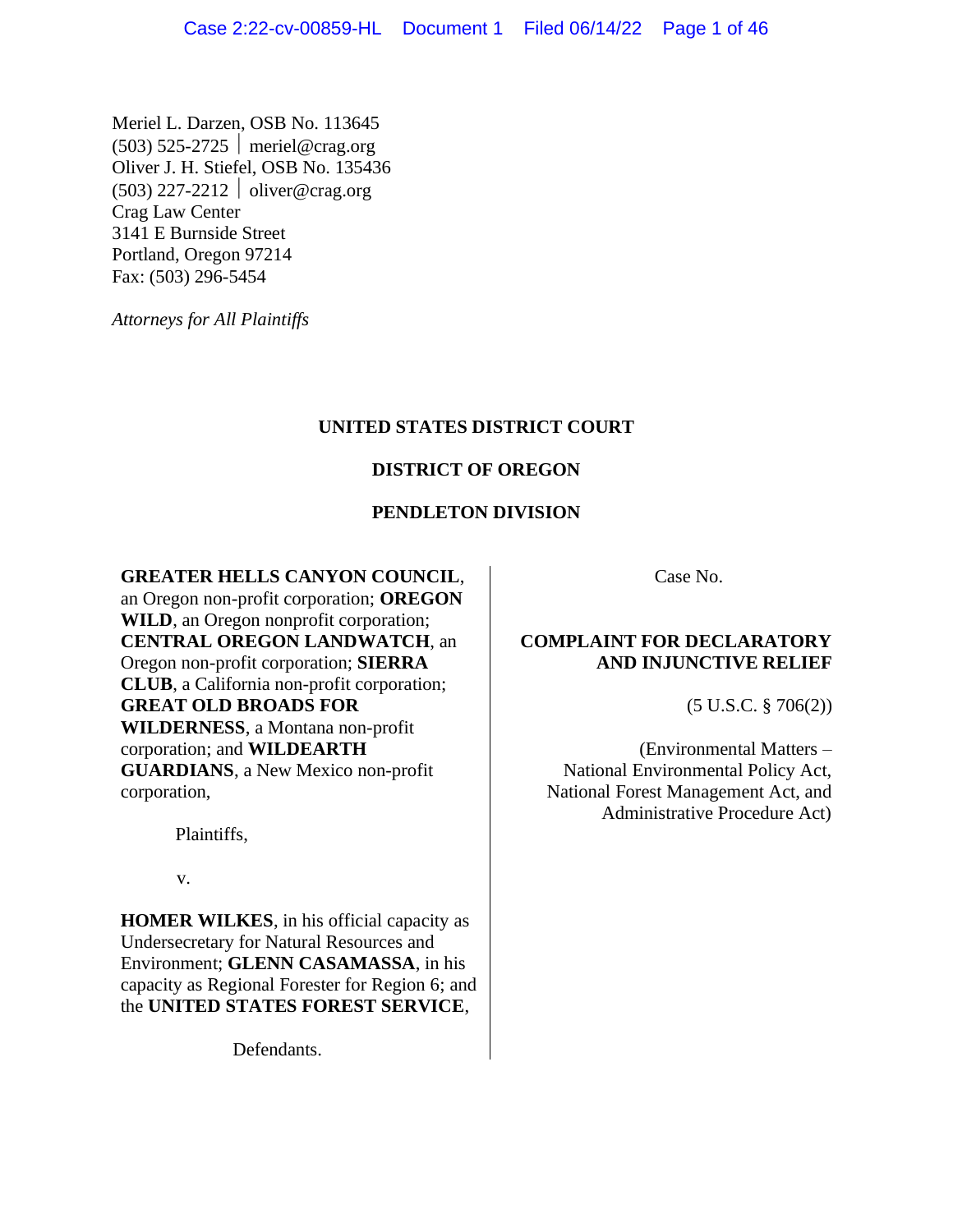# **GLOSSARY OF TERMS**

| <b>APA</b>               | Administrative Procedure Act                             |
|--------------------------|----------------------------------------------------------|
| dbh                      | Diameter at breast height                                |
| <b>CEQ</b>               | <b>Council on Environmental Quality</b>                  |
| Defendants               | All named Defendants                                     |
| EA                       | <b>Environmental Assessment</b>                          |
| <b>Eastside Forests</b>  | Deschutes, Fremont-Winema, Ochoco, Malheur, Umatilla,    |
|                          | and Wallowa-Whitman National Forests                     |
| <b>Eastside Screens</b>  | Interim Management Direction Establishing Riparian,      |
|                          | Ecosystem and Wildlife Standards for Timber Sales on     |
|                          | <b>Eastside Forests</b>                                  |
| <b>EIS</b>               | <b>Environmental Impact Statement</b>                    |
| <b>ESA</b>               | <b>Endangered Species Act</b>                            |
| <b>HRV</b>               | <b>Historic Range of Variability</b>                     |
| <b>INFISH</b>            | <b>Inland Native Fish Strategy</b>                       |
| <b>LOS</b>               | Late Old Structure                                       |
| <b>NEPA</b>              | National Environmental Policy Act                        |
| <b>NFMA</b>              | National Forest Management Act                           |
| <b>PACFISH</b>           | <b>Strategies for Managing Anadromous Fish-producing</b> |
|                          | Watersheds in Eastern Oregon and Washington, Idaho and   |
|                          | Portions of California                                   |
| Plaintiffs               | All named Plaintiffs                                     |
| <b>RHCA</b>              | Riparian Habitat Conservation Area                       |
| <b>Screens Amendment</b> | <b>Forest Plans Amendment</b>                            |
|                          | Forest Management Direction for Large Diameter Trees in  |
|                          | Eastern Oregon and Southeastern Washington               |

COMPLAINT FOR DECLARATORY AND AND INJUNCTIVE RELIEF - 1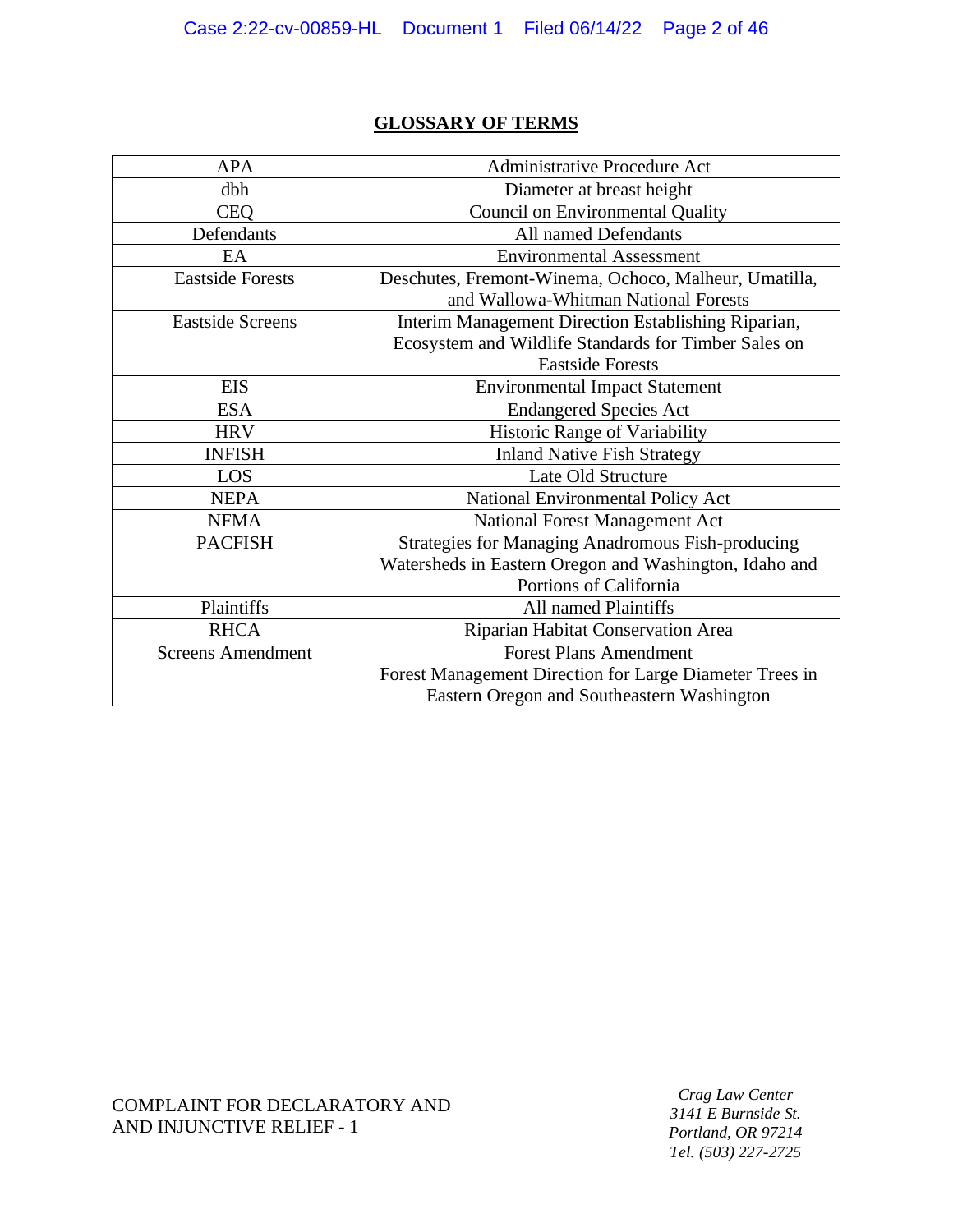#### **INTRODUCTION**

1. Plaintiffs Greater Hells Canyon Council, Oregon Wild, Central Oregon LandWatch, Sierra Club, Great Old Broads for Wilderness, WildEarth Guardians, and Natural Resources Defense Council (collectively, "Plaintiffs" or "GHCC") bring this challenge to the final agency action of Homer Wilkes, Glenn Casamassa, and the United States Forest Service ("Defendants," "Forest Service," or "agency") to approve the Forest Plans Amendment to Forest Management Direction for Large Diameter Trees in Eastern Oregon and Southeastern Washington ("Screens Amendment" or "Decision").

2. Responding to the pervasive loss of large and old trees across Eastern Oregon and Washington, the Forest Service in 1995 adopted the Revised Continuation of Interim Management Direction Establishing Riparian, Ecosystem and Wildlife Standards for Timber Sales, a set of protective standards known and hereinafter referred to as the "Eastside Screens." The Eastside Screens are a comprehensive management strategy that until recently protected *inter alia* large and old trees from logging across approximately 8 million acres of national forestland on all or parts of six national forests in Eastern Oregon and Southeast Washington (the "Eastside Forests"). Though originally intended to provide only interim protections, the Eastside Screens have been in place for over 25 years.

3. Large and old trees have outsized ecological and social importance. They provide critical ecosystem functions such as storing carbon, providing wildlife habitat, and maintaining water quality. Retention of large and old trees has widespread public support and is of great importance to the Nez Perce Tribe, whose treaty rights extend across large swaths of the Eastside Forests. Large and old trees remain at substantial deficits in Eastern Oregon as the region still

COMPLAINT FOR DECLARATORY AND AND INJUNCTIVE RELIEF - 2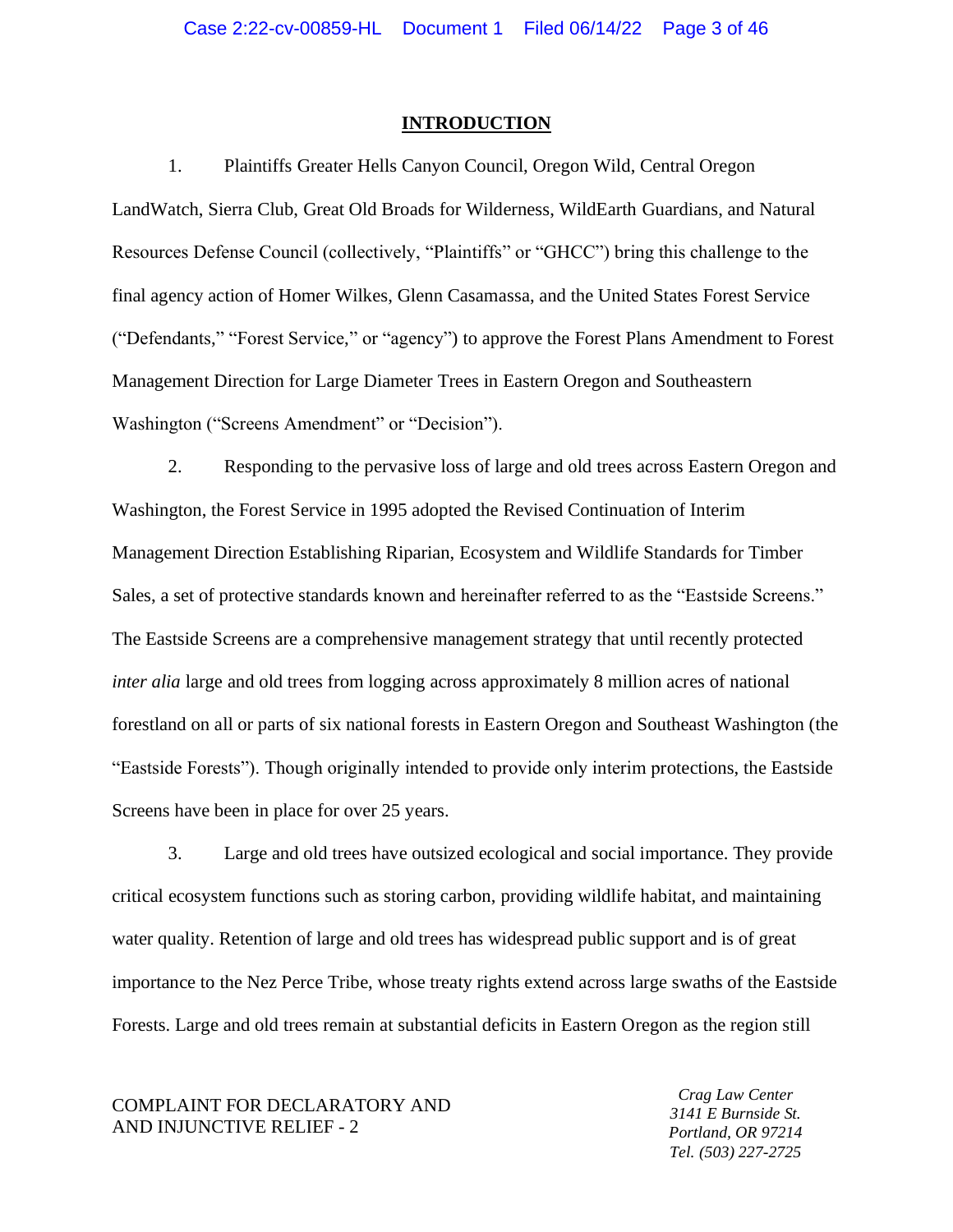## Case 2:22-cv-00859-HL Document 1 Filed 06/14/22 Page 4 of 46

recovers from more than a century of high-grade logging (*i.e.*, removing the biggest trees) and clearcutting.

4. The 2021 Screens Amendment at issue here removes the long-standing protections for large and old trees. The Decision was made after a rushed and incomplete public process that omitted the required administrative review process, effectively denying Plaintiffs, Native American Tribes, and the public of their procedural rights and public involvement opportunities. Nonetheless, Plaintiffs participated extensively in the short public process by submitting comments and reports from expert scientists, and participating in the virtual meetings conducted by the Forest Service.

5. The Forest Service processed the Screens Amendment as an "insignificant" amendment under the National Forest Management Act ("NFMA"), 16 U.S.C. § 1600–1614, and did not prepare an Environmental Impact Statement ("EIS") under the National Environmental Policy Act ("NEPA"), 42 U.S.C. §§ 4321–4370h, and instead prepared a less searching and less careful Environmental Assessment ("EA"). The agency made this decision despite significant deviation from 25 years of policy, despite the fact that the Screens Amendment applies to a landscape the size of Maryland, despite significant public and scientific controversy, despite potentially adverse consequences for scores of fish and wildlife species dependent on large trees and mature forests, and despite the value of large trees as major and increasing stores of carbon that help mitigate climate change.

6. Plaintiffs' challenge is a programmatic, facial challenge to the Screens Amendment. Plaintiffs bring procedural claims under NFMA and NEPA, and seek declaratory and injunctive relief. Plaintiffs also intend to add a claim under Section 7 of the Endangered

COMPLAINT FOR DECLARATORY AND AND INJUNCTIVE RELIEF - 3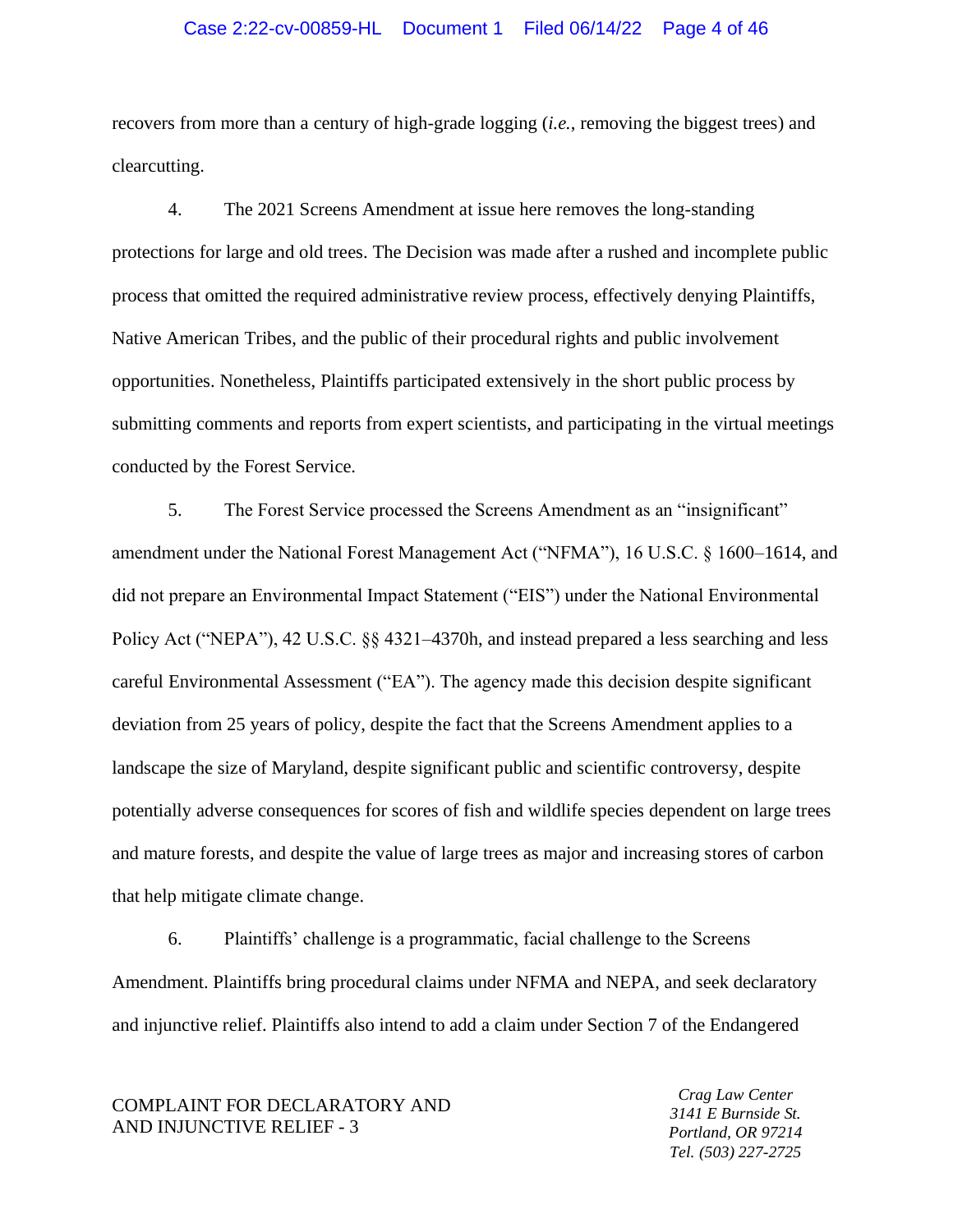Species Act ("ESA"), 16 U.S.C. § 1536(a)(2), upon the expiration of the 60-day notice period, if the underlying issues have not been resolved. This action is brought pursuant to the judicial review provisions of the Administrative Procedure Act ("APA"), 5 U.S.C. §§ 701–706.

7. Plaintiffs seek an order holding unlawful and setting aside the Screens Amendment because: (1) Defendants violated NEPA, its implementing regulations, and the APA by failing to (a) prepare an EIS, and b) take a "hard look" at the direct, indirect, and cumulative impacts of the Screens Amendment; (2) Defendants violated NFMA, its implementing regulations, and the APA by failing to (a) subject the Screens Amendment to the required administrative review process, and (b) process the Screens Amendment as a "significant" plan amendment.

8. Defendants are in the process of implementing the Screens Amendment through site-specific projects on all six of the Eastside Forests, including but not limited to: South Warner, Cliff Knox, Neighbors, Ellis, Mill Creek, 42 Road GNA, and Morgan-Nesbit. Plaintiffs seek vacatur of the Decision and an injunction prohibiting Defendants from implementing the Screens Amendment until an EIS is prepared in conformity with NEPA and the APA and an adequate NEPA analysis is completed; and the Forest Service complies with NFMA's procedural requirements.

9. Should Plaintiffs prevail at any stage in this litigation, Plaintiffs will seek an award of costs and attorney's fees pursuant to the Equal Access to Justice Act, 28 U.S.C. § 2412, and/or any other applicable authorities.

#### **JURISDICTION**

10. Jurisdiction over this action is conferred by 28 U.S.C. § 1331 as it presents a

COMPLAINT FOR DECLARATORY AND AND INJUNCTIVE RELIEF - 4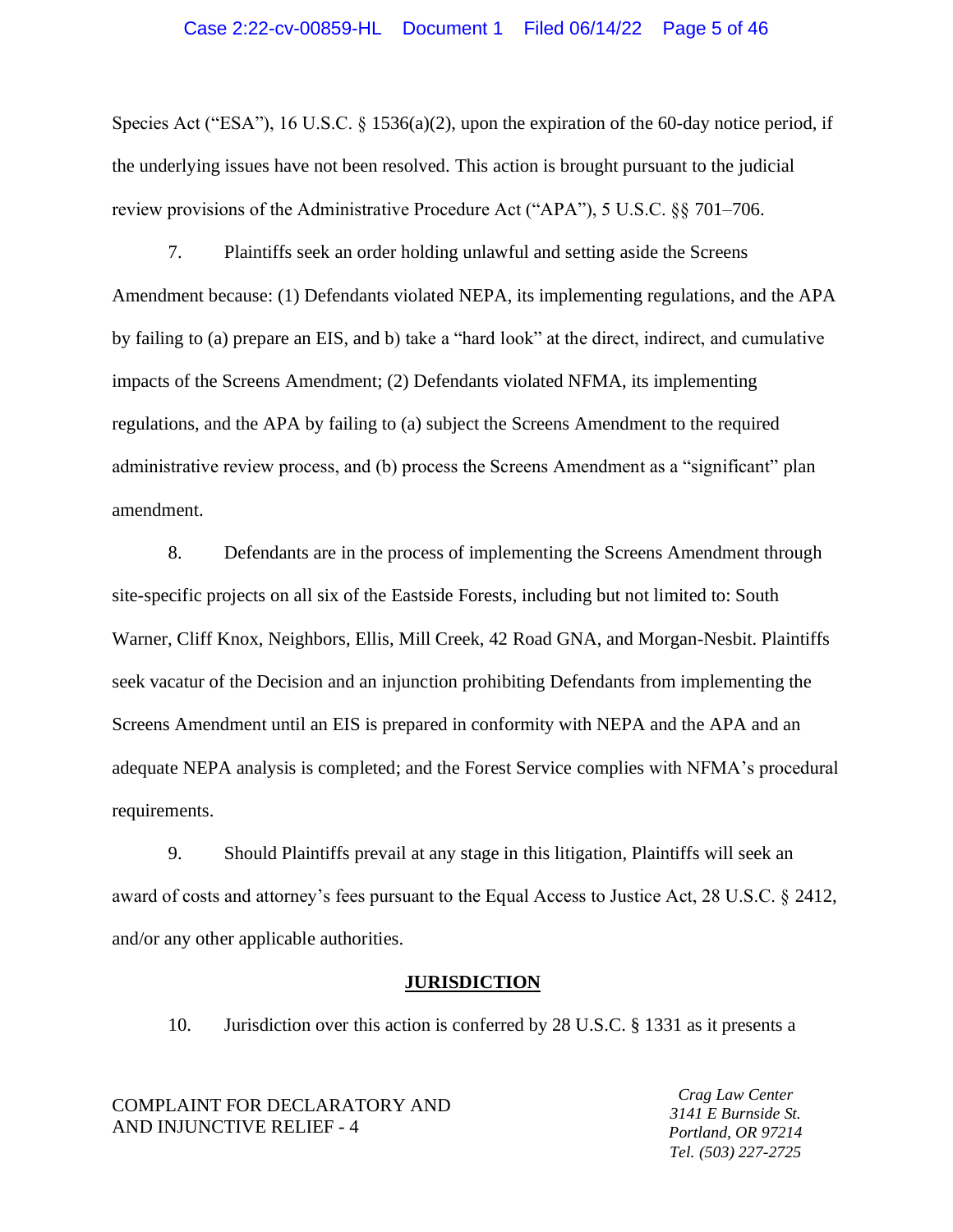## Case 2:22-cv-00859-HL Document 1 Filed 06/14/22 Page 6 of 46

federal question because it arises under the laws of the United States, including the APA, NEPA, and NFMA. There is a present, actual, and justiciable controversy between the parties. The requested relief is proper under 28 U.S.C. § 2201 (declaratory relief) and § 2202 (injunctive relief), and 5 U.S.C. §§ 705 & 706.

11. Plaintiffs have exhausted their administrative remedies because they submitted comments on the Screens Amendment EA. Defendants provided no opportunity for Plaintiffs to file an administrative objection. In the ordinary course, the challenged agency action is subject to this Court's review under 5 U.S.C. §§ 702, 704, and 706.

## **VENUE**

12. Venue is proper in this Court pursuant to 28 U.S.C. § 1391 because all six of the National Forests impacted by the Screens Amendment are either entirely or partially located within this judicial district. Defendants maintain an office in this judicial district.

13. **Intradistrict Assignment**. This case is properly filed in the Pendleton Division pursuant to Local Rule 3-2 because a substantial part of the Project area is located in Wallowa, Union, Baker, Morrow, Grant, Harney, Crook, and Wheeler Counties. A substantial part of the events or omissions giving rise to this claim occurred and the property that is subject to this action is situated in the Pendleton Division.

#### **PARTIES**

#### **Plaintiffs**

14. Plaintiff GREATER HELLS CANYON COUNCIL (formerly known as Hells Canyon Preservation Council) is a regional nonprofit organization based in La Grande, Oregon with approximately 1,000 members. For over 50 years, GHCC's mission has been to connect,

COMPLAINT FOR DECLARATORY AND AND INJUNCTIVE RELIEF - 5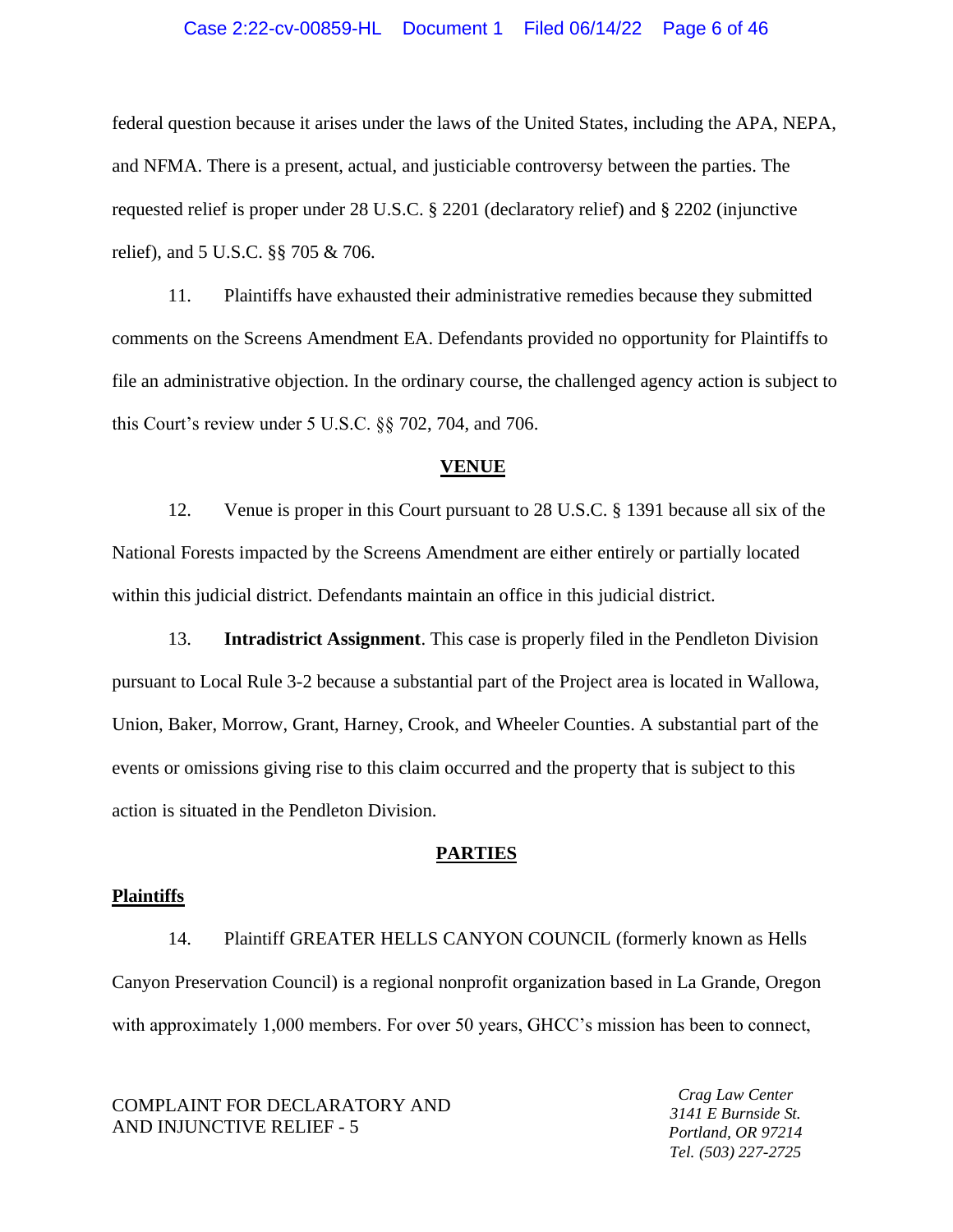## Case 2:22-cv-00859-HL Document 1 Filed 06/14/22 Page 7 of 46

protect, and restore the wild lands, waters, native species and habitats of the greater Hells Canyon region, ensuring a legacy of healthy ecosystems for future generations. GHCC has been actively involved in commenting on, objecting to, and in some instances, litigating Forest Service projects implementing the Eastside Screens, and GHCC played a lead role in commenting on the Screens Amendment.

11. Plaintiff OREGON WILD is a non-profit organization with approximately 20,000 members and supporters throughout the State of Oregon and the Pacific Northwest. Oregon Wild is headquartered in Portland, Oregon and maintains field offices in Bend, Eugene, and Enterprise, Oregon. Oregon Wild's mission is to protect and restore Oregon's wildlands, wildlife, and waters as an enduring legacy. Oregon Wild's wilderness, old-growth forest, and clean rivers/watersheds programs protect pristine drinking water, unparalleled recreation opportunities, and fish and wildlife habitat across Oregon.

15. Plaintiff CENTRAL OREGON LANDWATCH is a non-profit organization based in Bend, Oregon, with over 700 members and thousands of supporters. LandWatch's mission is to defend and plan for Central Oregon's livable future. LandWatch works to protect and conserve the region's wildlife habitats and open spaces; to foster thriving, sustainable communities; and to guide development where it belongs and protect the land and water that sustains the region's communities and ecosystems.

16. Plaintiff SIERRA CLUB is a national nonprofit organization whose mission is to explore, enjoy, and protect the wild places of the earth; to practice and promote the responsible use of the earth's ecosystems and resources; to educate and enlist humanity to protect and restore the quality of the natural and human environment; and to use all lawful means to carry out these

COMPLAINT FOR DECLARATORY AND AND INJUNCTIVE RELIEF - 6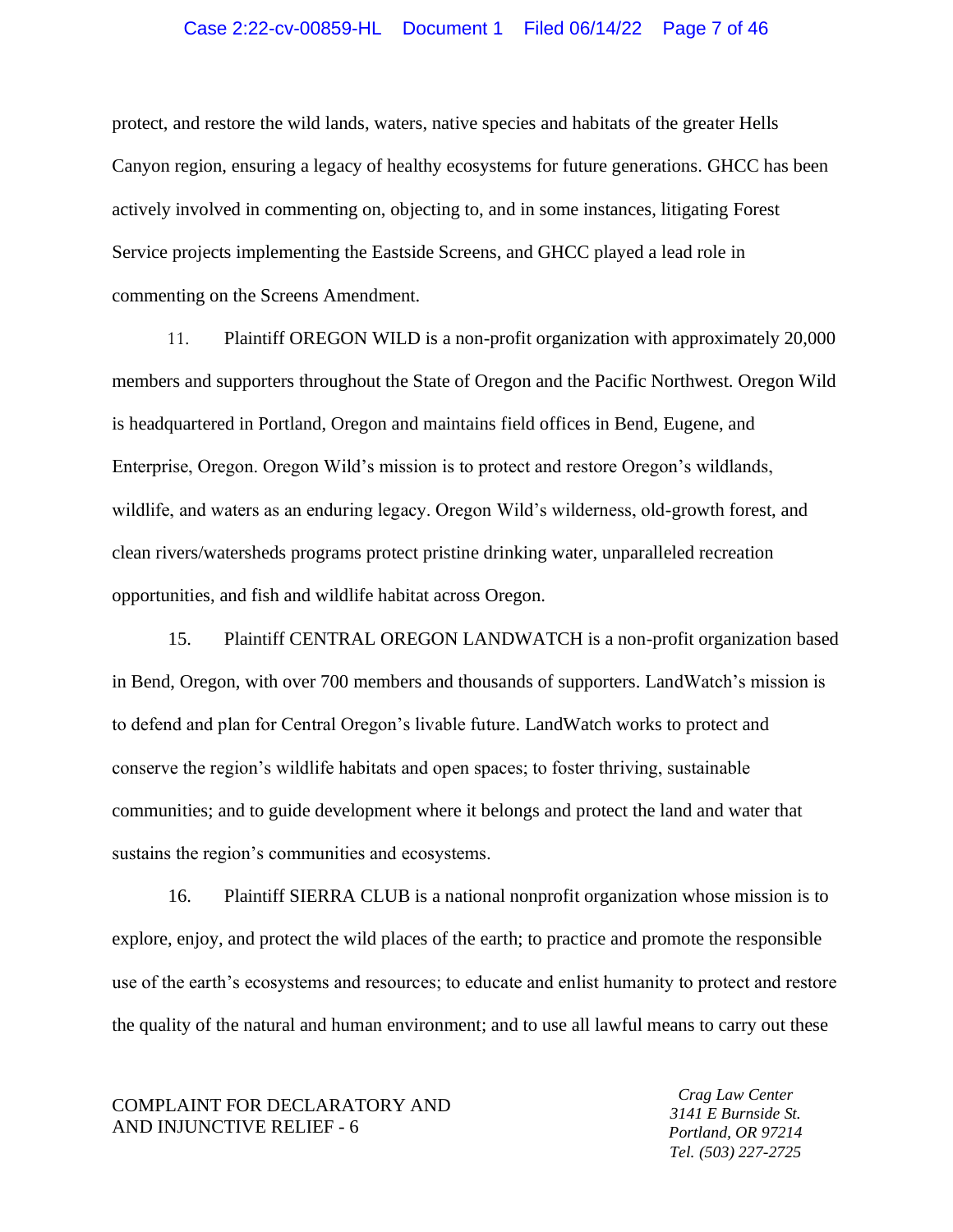### Case 2:22-cv-00859-HL Document 1 Filed 06/14/22 Page 8 of 46

objectives. The Sierra Club has 3 million members and supporters, including approximately 20,000 members in Oregon. The Juniper Group of the Sierra Club specifically is dedicated to preserving Central and Eastern Oregon's environment, natural resources, and quality of life.

17. Plaintiff GREAT OLD BROADS FOR WILDERNESS is a national grassroots organization, led by women, that engages and inspires activism to preserve and protect wilderness and wild lands. Conceived by older women who love wilderness, Great Old Broads for Wilderness gives voice to the millions of Americans who want to protect their public lands as Wilderness for this and future generations. Great Old Broads for Wilderness has over 10,000 members and supporters, including the Central Oregon Bitterbrush Broadband Chapter who conducts stewardship projects and advocates for the protection of public lands in Central and Eastern Oregon.

18. Plaintiff WILDEARTH GUARDIANS is a non-profit organization dedicated to protecting and restoring the wildlife, wild places, wild rivers, and health of the American West. WildEarth Guardians has 7,990 members and more than 187,000 supporters, and maintains an office in Portland, Oregon.

19. Plaintiffs' members, supporters, and staff regularly visit and enjoy the Eastside Forests and the project areas where the Forest Service plans to implement the Screens Amendment, and intend to do so again in the near future. The members, supporters, and staff appreciate the aesthetics of the Eastside Forests, including their waters and wildlife, and use the area to engage in recreational, scientific, and spiritual activities, such as hunting, hiking, camping, fishing, photography, watershed research, and observing wildlife.

20. Plaintiffs have organizational interests in the proper and lawful management of

## COMPLAINT FOR DECLARATORY AND AND INJUNCTIVE RELIEF - 7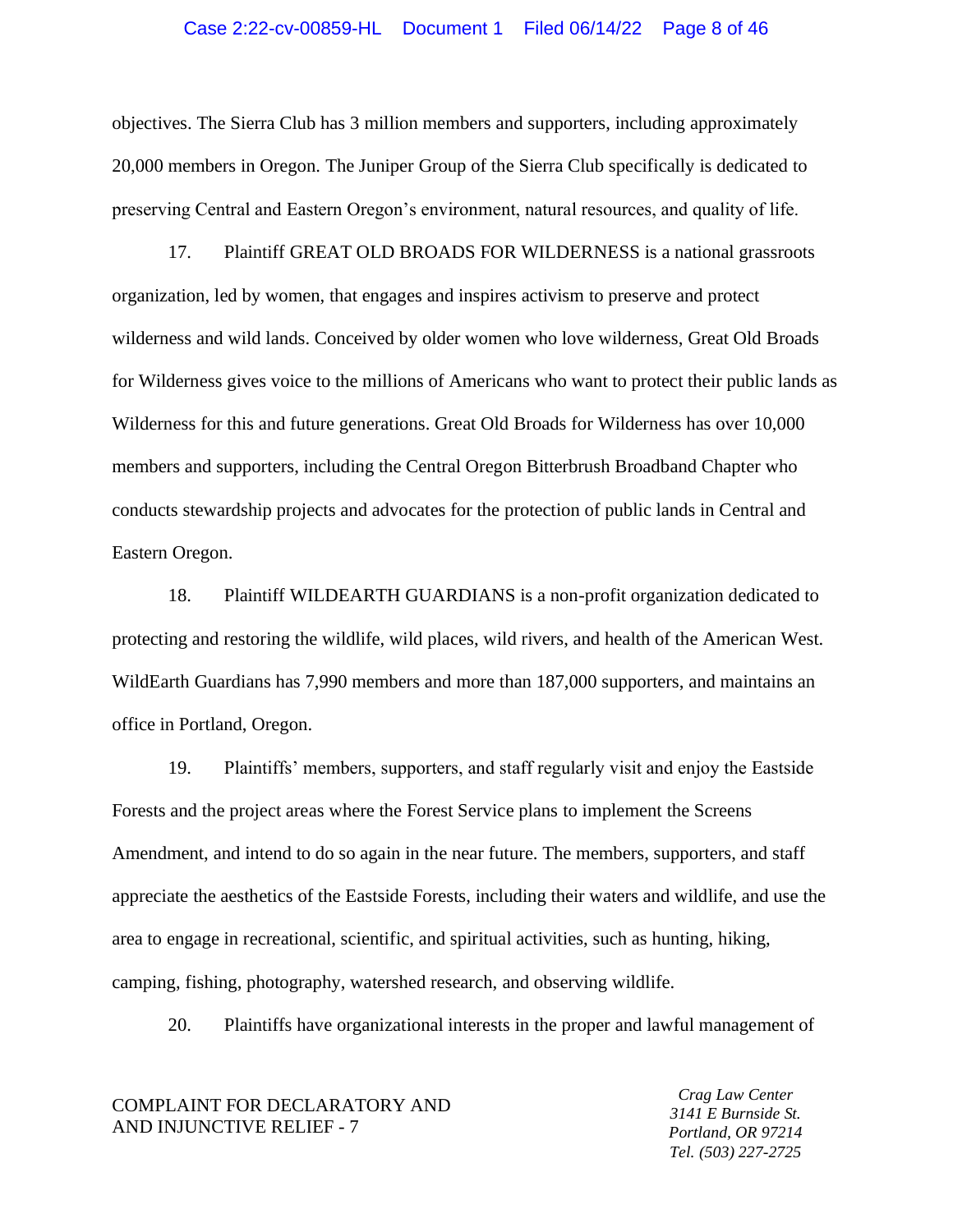## Case 2:22-cv-00859-HL Document 1 Filed 06/14/22 Page 9 of 46

the Eastside Forests. Plaintiffs, and their members, supporters, and staff have participated extensively in relevant administrative actions and have actively participated in the Screens Amendment's limited public and administrative process.

21. Plaintiffs, and their members, supporters, and staff would sustain injury to aesthetic, educational, recreational, spiritual, and scientific interests if the Screens Amendment is implemented as authorized. Plaintiffs, and their members, supporters, and staff have concrete plans to return to the areas where the Forest Service intends to implement the Screens Amendment. Unless this Court grants the requested relief, Plaintiffs, and their members, supporters, and staff would be adversely and irreparably harmed by the Screens Amendment.

#### **Defendants**

22. Defendant HOMER WILKES is the Under Secretary for Natural Resources. Defendant Wilkes predecessor, James Hubbard, signed the decision approving the Screens Amendment.

23. Defendant GLENN CASAMASSA is the Regional Forester for Region 6 of the Forest Service, which covers the six forests impacted by the Screens Amendment decision. Region 6 of the Forest Service issued the draft and final Environmental Assessments for the Screens Amendment.

24. Defendant the UNITED STATES FOREST SERVICE is an agency within the United States Department of Agriculture entrusted with the management of our national forests. The Forest Service is headquartered in Washington, D.C., and it has nine regions across the country. The national forests of Oregon are in Region 6. All or a significant portion of the actions and omissions alleged in this Complaint occurred in Region 6.

## COMPLAINT FOR DECLARATORY AND AND INJUNCTIVE RELIEF - 8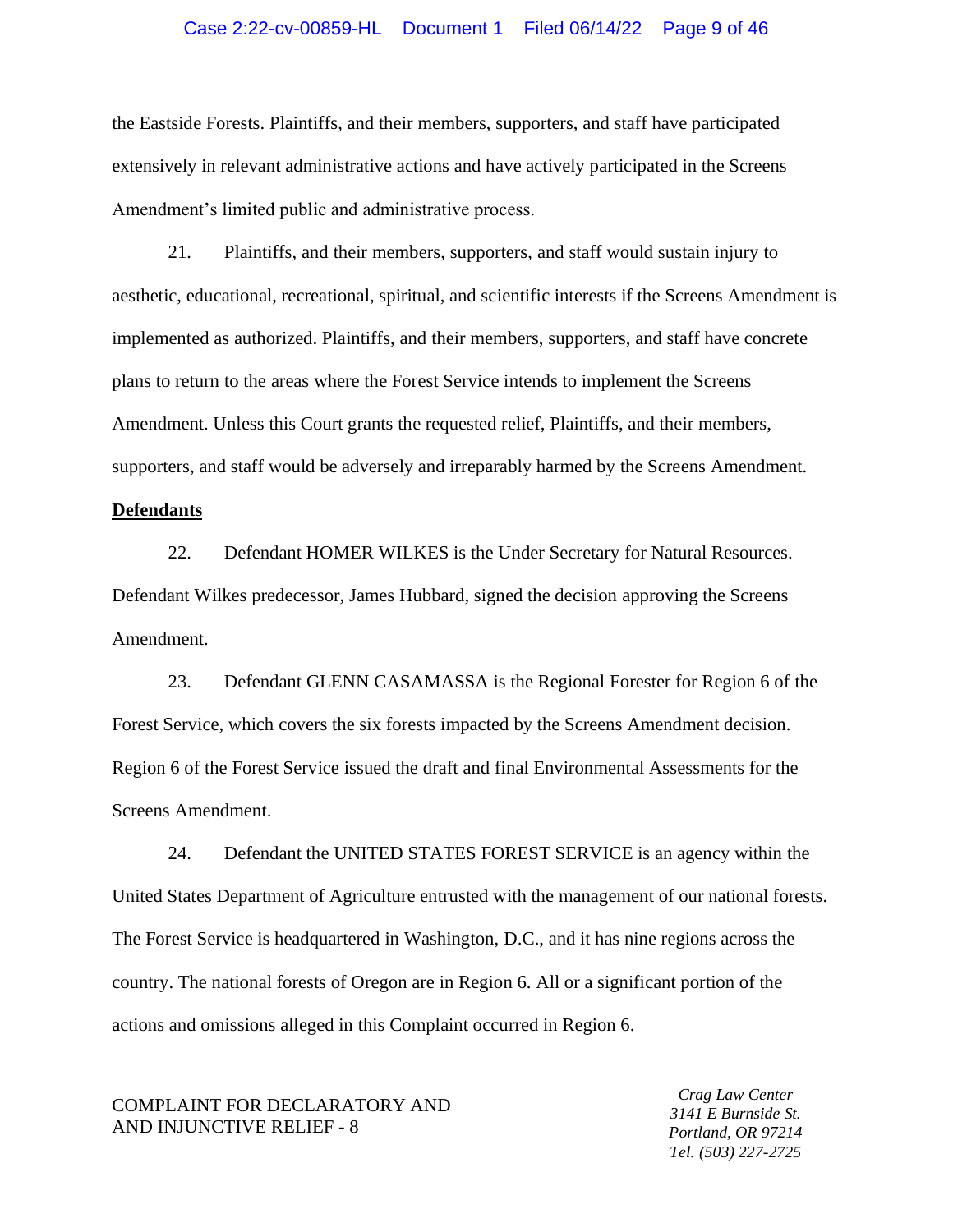## **LEGAL BACKGROUND**

## **The National Environmental Policy Act (NEPA) and the CEQ Regulations**

25. Congress enacted NEPA to "declare a national policy which will encourage productive and enjoyable harmony between man and his environment; to promote efforts which will prevent or eliminate damage to the environment and biosphere and stimulate the health and welfare of man; [and] to enrich the understanding of the ecological systems and natural resources important to the nation." 42 U.S.C. § 4321.

26. The Council on Environmental Quality ("CEQ") promulgated uniform regulations implementing NEPA that are binding on all federal agencies. 42 U.S.C. § 4342, 40 C.F.R. §§ 1500 *et seq*. Although CEQ modified the NEPA regulations by final rule on July 16, 2020 (and then rescinded some of the modifications by final rule on April 20, 2022), the Forest Service in approving the Screens Amendment relied on the previous version of the CEQ regulations, 40 C.F.R. §§ 1500–1508 (2019). All citations to the CEQ regulations in this complaint are to the 2019 version of the regulations.

27. NEPA's primary purposes are to ensure fully informed decisionmaking by the agency and to provide for informed public participation in the environmental analyses and decisionmaking process. 40 C.F.R. § 1500.1(b), (c).

28. To accomplish these purposes, NEPA requires all agencies of the federal government to prepare a "detailed statement" for all "major federal actions significantly affecting the quality of the human environment."  $42 \text{ U.S.C.}$  §  $4332(2)(C)$ . Commonly known as the Environmental Impact Statement or EIS, the detailed statement must describe, *inter alia*, the adverse environmental impacts of the proposed action and alternatives to the proposed action. *Id.*

COMPLAINT FOR DECLARATORY AND AND INJUNCTIVE RELIEF - 9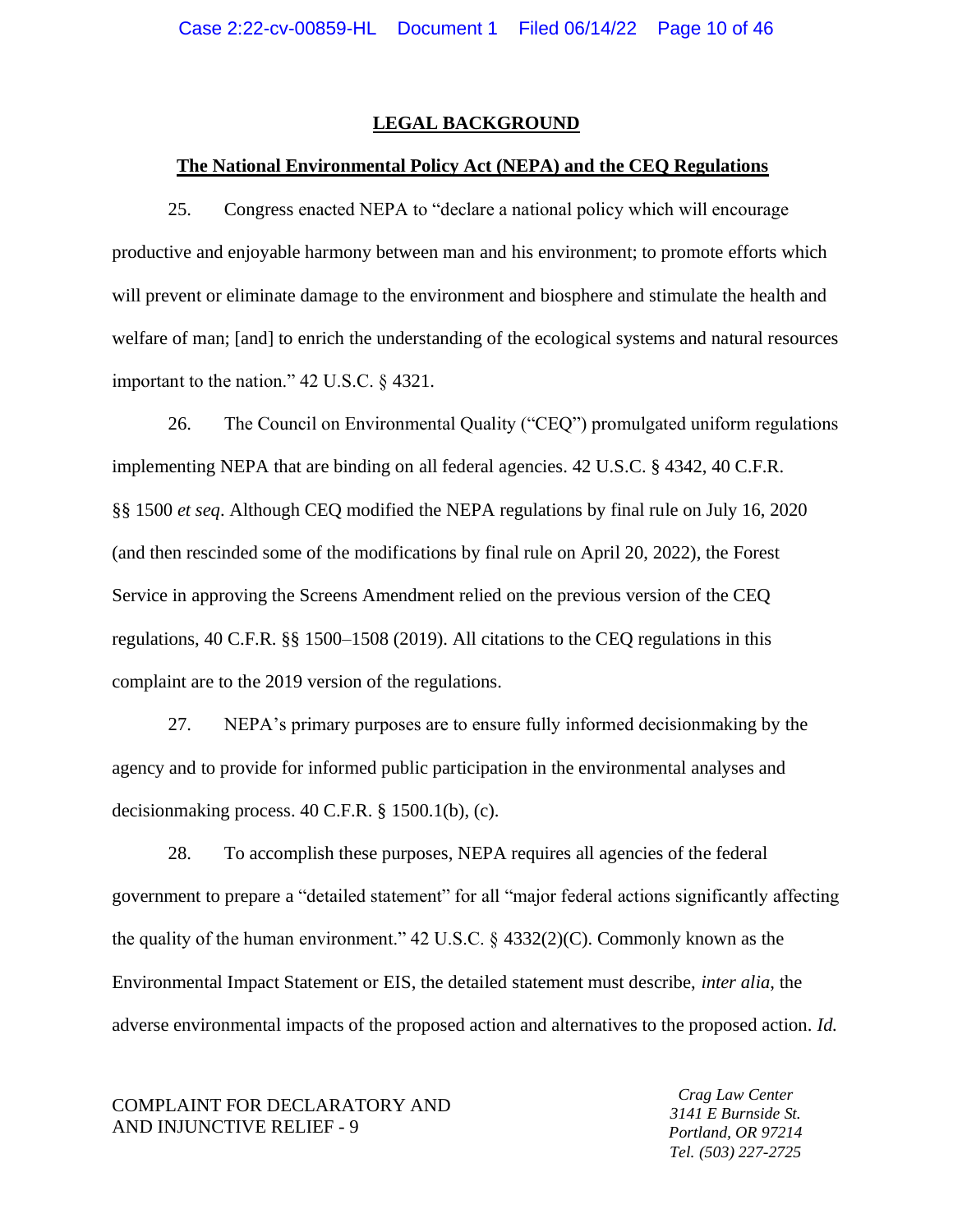## Case 2:22-cv-00859-HL Document 1 Filed 06/14/22 Page 11 of 46

29. To determine whether an action requires an EIS, an action agency may prepare an Environmental Assessment ("EA"). 40 C.F.R. § 1501.4(b). An EA is a concise public document that briefly describes the proposal, examines reasonable alternatives, and provides a listing of individuals and agencies consulted. *Id*. § 1508.9. If the agency decides an EIS is not required, it must supply a convincing statement of reasons that explains why a project's impacts are not significant.

30. Whether in an EIS or EA, an agency must take a "hard look" at the direct, indirect and cumulative environmental impacts of a proposed action. 40 C.F.R. §§ 1502.16, 1508.7–.8. Direct impacts are those that are caused by the action and occur and the same time and place. 40 C.F.R. § 1508.8(a). Indirect impacts also are caused by the action, but occur later in time or are farther removed in distances. *Id*. § 1508.8(b). Cumulative impacts are the impacts of the proposed action, as well as impacts from other past, present, and reasonably foreseeable future actions, both federal and non-federal. *Id*. § 1508.7. "Cumulative impacts can result from individually minor but collectively significant actions." *Id*.

31. The NEPA documentation must provide the decisionmaker and the public with adequate information, evidence, and analysis to fully assess the potential impacts of the proposed action before decisions are made. *Id*. § 1500.1(b). NEPA requires an agency to ensure the professional integrity, including the scientific integrity, of the NEPA analysis. *Id*. § 1502.24.

32. Agencies must "[e]ncourage and facilitate public involvement in decisions which affect the quality of the human environment," *Id*. § 1500.2(d), and must integrate the NEPA process with other planning at the earliest possible time to ensure that planning and decisions reflect environmental values. *Id*. § 1501.2.

## COMPLAINT FOR DECLARATORY AND AND INJUNCTIVE RELIEF - 10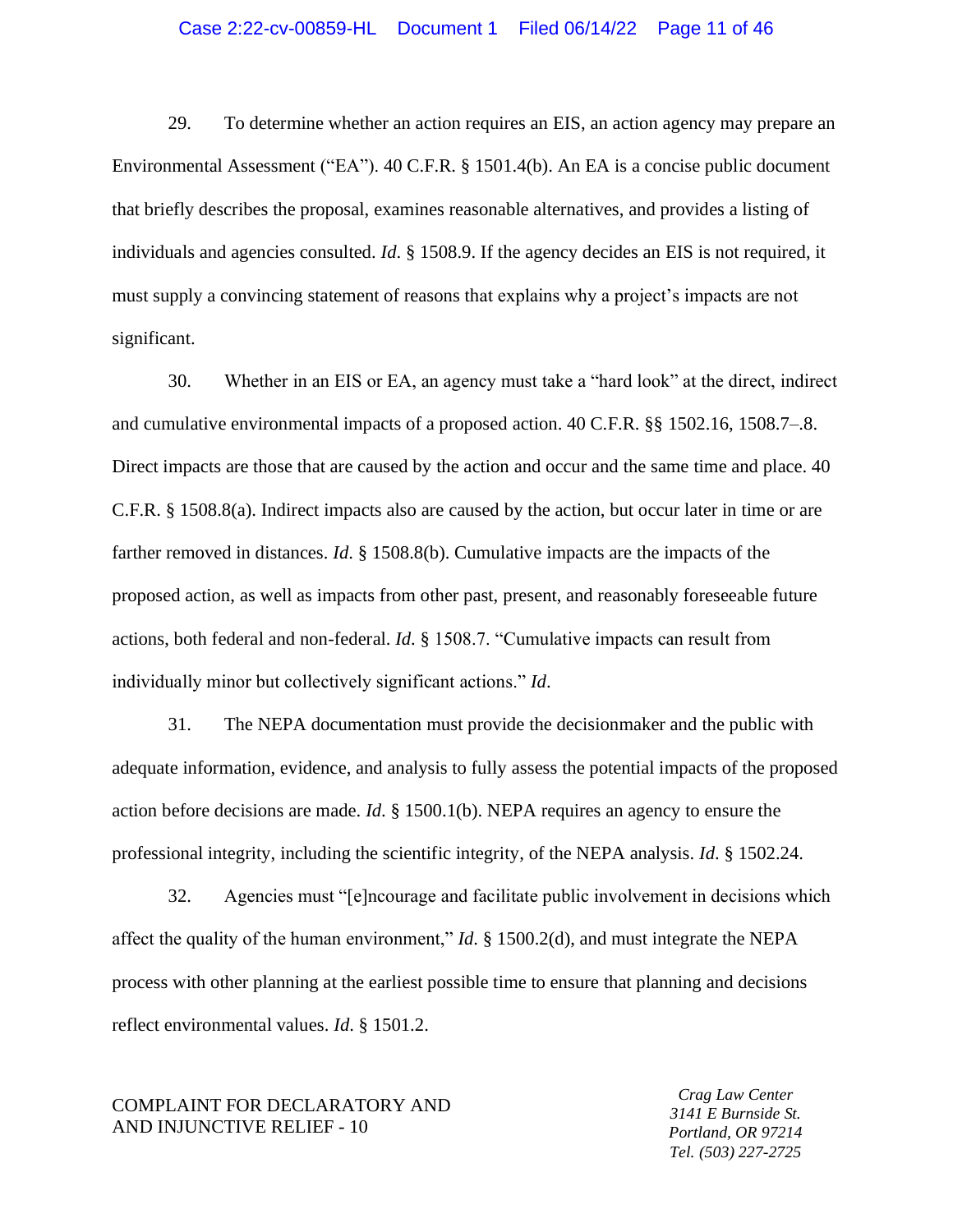### **The National Forest Management Act (NFMA) and Implementing Regulations**

33. NFMA is the primary statute governing the administration of America's national forests. Pursuant to NFMA and its implementing regulations, management of national forests occurs at two levels: forest and project.

34. At the forest level, NFMA requires the Forest Service to "develop, maintain, and, as appropriate, revise land and resource management plans ["forest plans"] for units of the National Forest System." 16 U.S.C. 1604(a). Plans may be "amended in any manner whatsoever," provided that if such amendment "would result in a significant change," the amendment must be subjected to heightened procedures including for public involvement. *Id*.  $§ 1604(f)(4).$ 

35. The Forest Service, which manages the National Forest System, uses forest plans to guide all natural resource management activities, including use of the land for outdoor recreation, range, timber, watershed, wildlife and fish, and wilderness. 36 C.F.R. § 219.1; 16 U.S.C. § 1604(e)(1). A forest plan is a broad, long-term programmatic planning document for one or more entire national forests, containing goals and objectives for individual units of the forest and providing standards and guidelines for management of forest resources. Each forest plan must "provide for diversity of plant and animal communities." 16 U.S.C.  $\S$  1604(g)(3)(B).

36. NMFA requires the Forest Service to promulgate regulations for the development and revision of forest plans. 16 U.S.C. §1604(g). In 1982, the Forest Service promulgated the first set of forest planning regulations. *See* 36 C.F.R. Part 219 (2000).

37. The Deschutes, Ochoco, Malheur, Fremont-Winema, Wallowa-Whitman, and Umatilla National Forests are part of the National Forest System and are therefore subject to

COMPLAINT FOR DECLARATORY AND AND INJUNCTIVE RELIEF - 11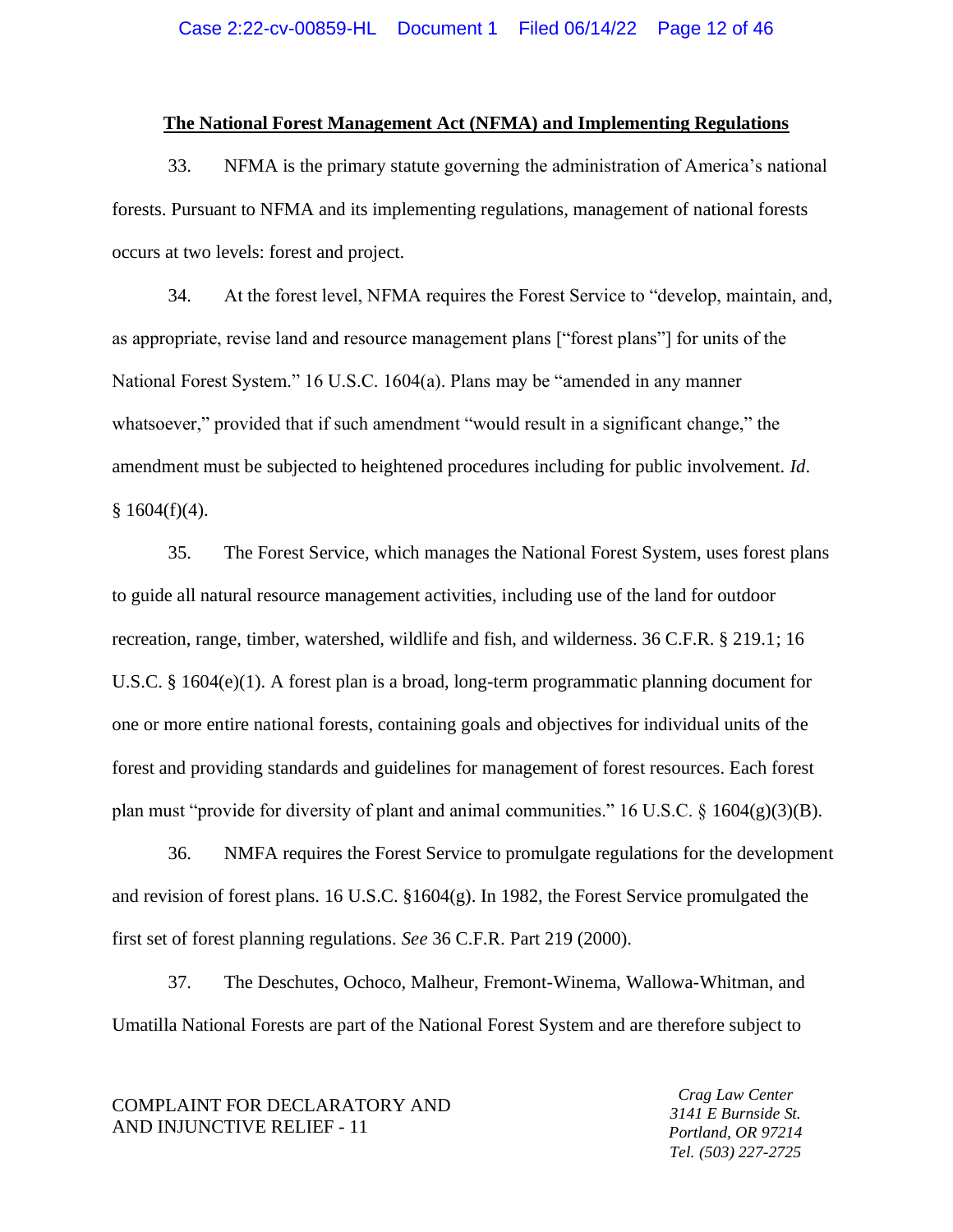## Case 2:22-cv-00859-HL Document 1 Filed 06/14/22 Page 13 of 46

NFMA and its planning regulations. These administrative units developed individual forest plans pursuant to the 1982 planning regulations. These forest plans have not been comprehensively revised under any subsequent version of the planning regulations.

38. In 2012, the Forest Service promulgated a new set of forest planning regulations. *See* 36 C.F.R. Part 219 (2022). The Screens Amendment was processed pursuant to the 2012 planning regulation.

39. At the project level, once a forest plan is in place, the Forest Service develops project-level plans for specific, on-the-ground actions, such as timber harvest and recreation. 16 U.S.C. § 1604(i). Each site-specific project must be consistent with the governing forest plan. *Id.*

#### **The Administrative Procedure Act (APA)**

40. The APA confers a right of judicial review on any person adversely affected by agency action. 5 U.S.C. § 702. Plaintiffs' claims are reviewed under the APA.

41. "Agency action made reviewable by statute and final agency action for which there is no other adequate remedy in a court are subject to judicial review." *Id*. § 704.

42. Upon review, a court shall hold unlawful and set aside agency actions found to be arbitrary, capricious, an abuse of discretion, or otherwise not in accordance with and/or without observance of procedure required by law. *Id*. § 706(2).

## **FACTS**

## **Background on the Eastside Forests**

43. The Eastside Screens apply to six National Forests east of the Cascade Mountain Crest in Oregon, spanning down to the California border and north to and across the Washington border to include a small part of southeastern Washington: the Deschutes, Fremont-Winema,

COMPLAINT FOR DECLARATORY AND AND INJUNCTIVE RELIEF - 12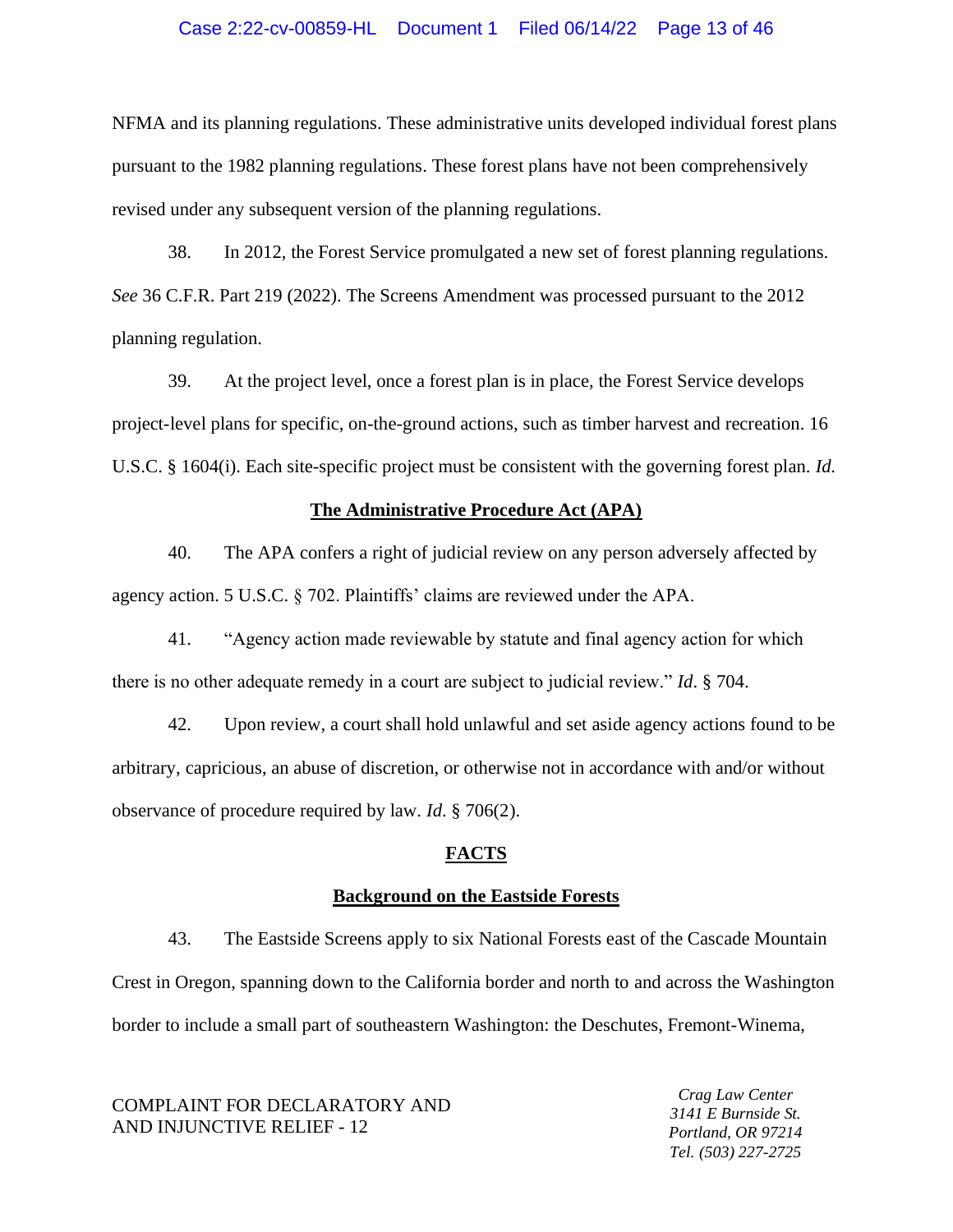Malheur, Ochoco, Umatilla, and Wallowa-Whitman (Figure 1). In total, the Eastside Screens cover 7,867,951 acres, exclusive of parts of the Deschutes and Fremont-Winema National Forests that are covered under a separate, regional plan.

Figure 1: Map of the Eastside Forests



44. This massive area spans two broad ecoregions, the Blue Mountains Ecoregion and the Eastern Cascades Ecoregion, and multiple types of forest that are home to a variety of dominant trees: ponderosa pine, Douglas-fir, juniper, Englemann spruce, western larch, grand fir, white fir, and lodgepole pine.

45. This sprawling and varied landscape includes an assortment of habitats that support a diverse cast of plant and animal life. Three ESA-listed and one ESA-candidate

COMPLAINT FOR DECLARATORY AND AND INJUNCTIVE RELIEF - 13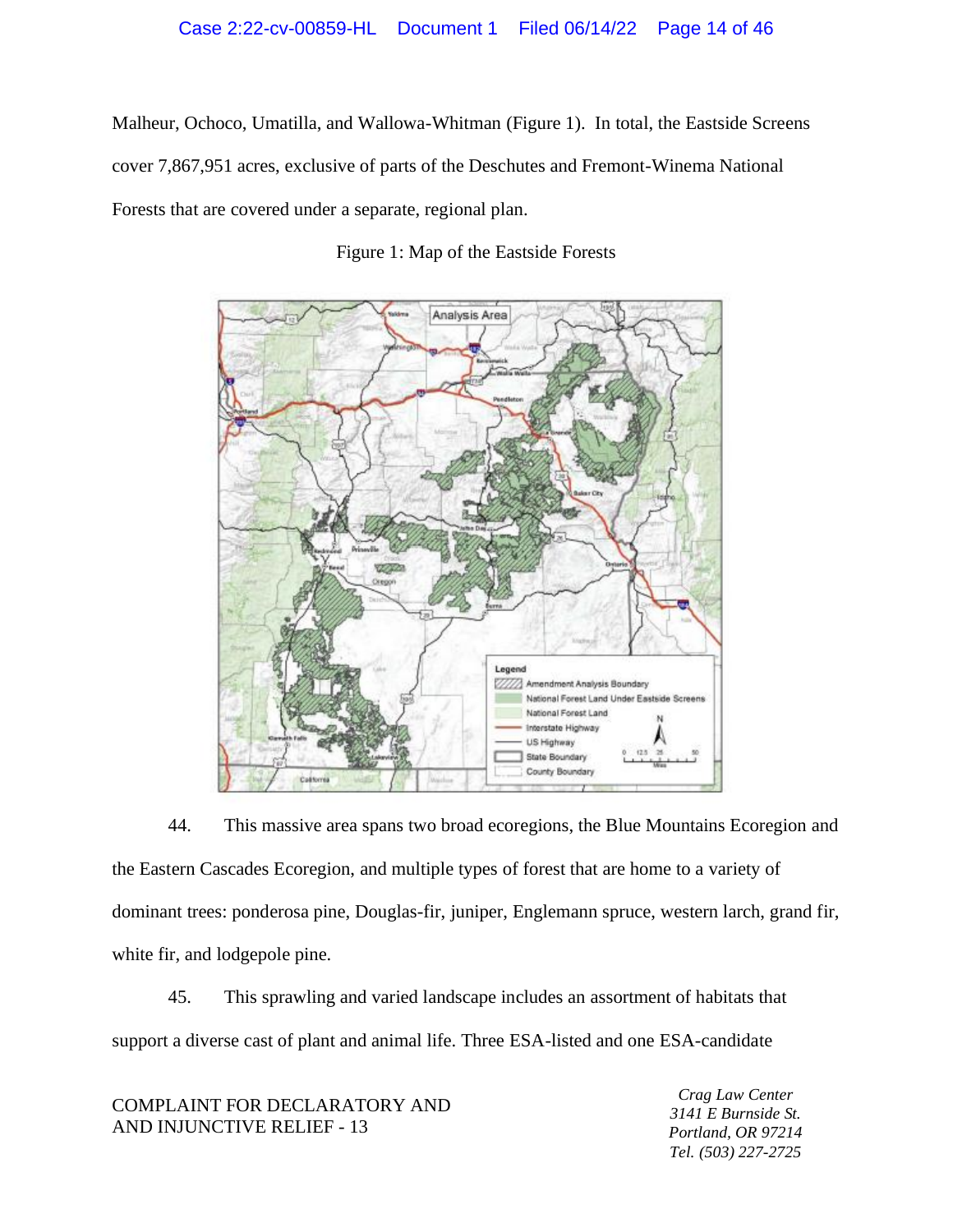## Case 2:22-cv-00859-HL Document 1 Filed 06/14/22 Page 15 of 46

terrestrial wildlife species are found within the area—Canada lynx (*Lynx Canadensis*) (Threatened), Gray wolf (*Canis lupus*) (Endangered), Oregon spotted frog (*Rana pretiosa*) (Threatened), and Wolverine (*Gulo gulo*) (proposed for listing)—as well as 86 terrestrial species listed as "sensitive" by Region 6 of the Forest Service. Two ESA-listed and one ESA-candidate plant species are documented in the area: Macfarlane's four-o'clock (*Mirabilis macfarlani*) (Threatened), Spalding's catchfly (*Silene spaldingii*) (Threatened), and whitebark pine (*Pinus albicaulis*) (proposed for listing).

46. There are also a variety of aquatic species that inhabit this landscape, including at least nine ESA-listed species: Bull trout (*Salvelinus confluentus*), Steelhead trout - Middle Columbia River Distinct Population Segment and Snake River Distinct Population Segment (*Onchorinchus mykiss*), Shortnose sucker (*Chasmistes brevirostris*), Lost River sucker (*Deltistes luxatus*), Warner sucker (*Catostomus warnerensis*), Chinook salmon - Snake River Spring/Summer Evolutionarily Significant Unit (*Onchorinchus tshawytscha*), Chinook salmon - Snake River Fall Evolutionarily Significant Unit (*Onchorinchus tshawytscha*), Sockeye salmon – Snake River Evolutionarily Significant Unit (*Onchorinchus nerka*).

47. Tribal communities have long relied on the lands and waters in and around the Eastside Forests for the provision of traditional foods such as salmon, deer, elk, and huckleberries. For example, some old trees within the forests bear evidence of indigenous use, including scars from harvesting of their sap and inner bark for food and medicinal use, dating as far back as the 1400s.

48. Recreational users such as hunters, fishers, kayakers, hikers, photographers, skiers, and campers, among many others, frequent the eastside forests. Expenditures from these

COMPLAINT FOR DECLARATORY AND AND INJUNCTIVE RELIEF - 14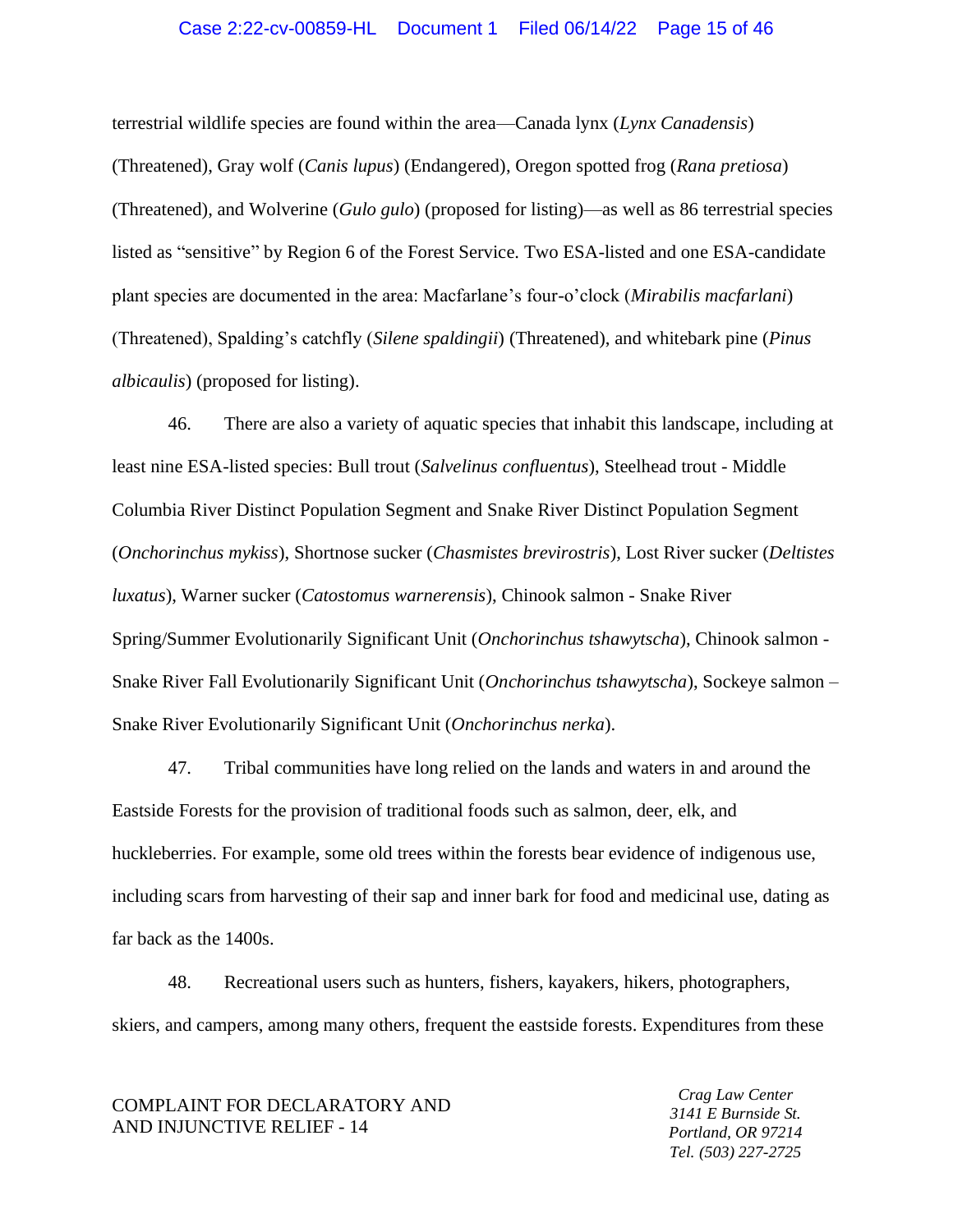## Case 2:22-cv-00859-HL Document 1 Filed 06/14/22 Page 16 of 46

users are an essential part of local economies surrounding the affected forests.

## *Large Trees On the Eastside Forests*

49. On the Eastside Forests, large trees make important contributions to the structural and spatial diversity of forests, which in turn provide for the development and persistence of diverse plant, fungal, lichen, and fish and wildlife communities.

50. Large trees also provide security functions for wildlife in the form of screening vegetation, vertical escape structures, and horizontal connections for canopy dwellers. When large trees die, they also contribute habitat for many animals and plants.

51. With climate change impacts, forests containing large trees will become increasingly more important for wildlife population persistence, and for animals responding to changing disturbance regimes and thermal stress.

52. On Eastside Forests, trees 21 inches and larger account for 3% of trees, yet store 42% of the aboveground carbon.

53. Large trees have many positive effects in riparian areas. For example, large trees provide shade to cool streams and sources of large downed wood that create pools and instream habitat. Large trees provide shade that keeps streams cool and oxygenated, and when they die and fall in and near streams large wood provide structure that shapes stream channels and creates pools.

54. Compared to smaller trees, large, old trees store a disproportionate amount of carbon, in part because of greater leaf surface area for CO<sup>2</sup> absorption and massive carbonstoring tree trunks and roots.

55. It is easier to assess the size of a tree than the age of a tree.

## COMPLAINT FOR DECLARATORY AND AND INJUNCTIVE RELIEF - 15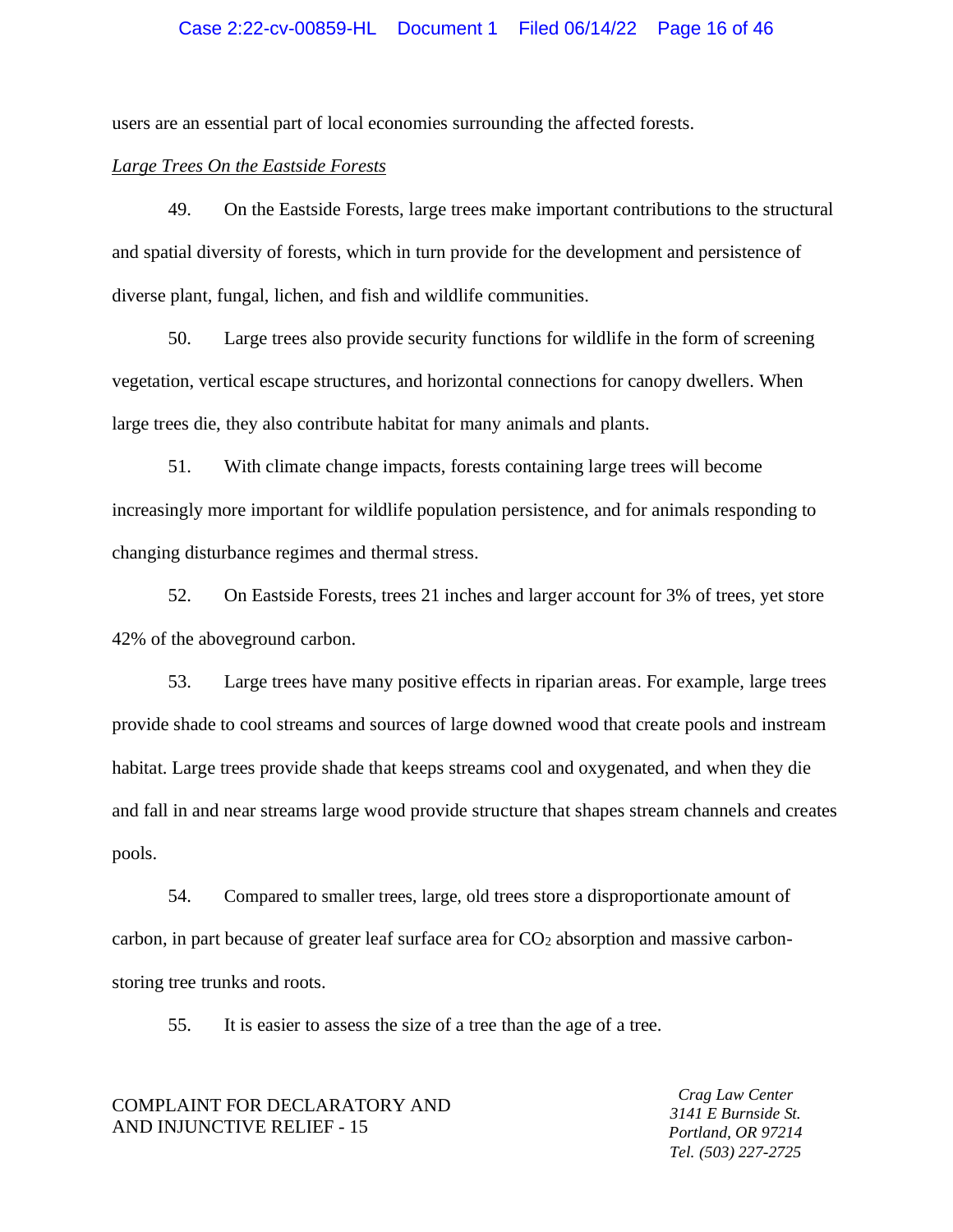## Case 2:22-cv-00859-HL Document 1 Filed 06/14/22 Page 17 of 46

56. Large trees serve many of the same ecological functions as old trees.

## *The Six Eastside Forests*

57. The Deschutes National Forest comprises 1.6 million acres extending from the eastern slope of the Cascades in the west to Oregon's high desert region in the east. The forest has over 150 lakes, 500 miles of streams, and six Wild and Scenic rivers, which provide habitat for numerous species of game fish.

58. The 2.3-million-acre Fremont-Winema National Forest lies to the south of the Deschutes National Forest. It ranges from the Cascade Range in the west to the Warner Mountain Range in the east. The forest is home to more than 300 species of fish and wildlife.

59. To the east of the Deschutes National Forest, the Ochoco National Forest consists of 845,498 acres of land in the Maury and Ochoco Mountain Ranges, southward extensions of the Blue Mountains. The forest provides habitat for 375 different species of reptiles, amphibians, birds and mammals, as well as fifteen species of game fish.

60. Further east, the Malheur National Forest covers 1.7 million acres in the Blue Mountains. Elevations in the forest vary from about 4000 feet to 9038 feet at the top of Strawberry Mountain. The forest has an assortment of scenery and wildlife habitats, ranging from high desert grasslands to alpine lakes and meadows*.* It also contains a diverse fishery that comprises many species of fish including cutthroat trout, bull trout, smallmouth bass, and Columbia River spring Chinook salmon.

61. The Umatilla National Forest encompasses 1.4 million acres in the Blue Mountains in northeast Oregon and Southeast Washington. The Umatilla National Forest is home to a large herd of Rocky Mountain elk, as well as the only herd of moose in Oregon, and

COMPLAINT FOR DECLARATORY AND AND INJUNCTIVE RELIEF - 16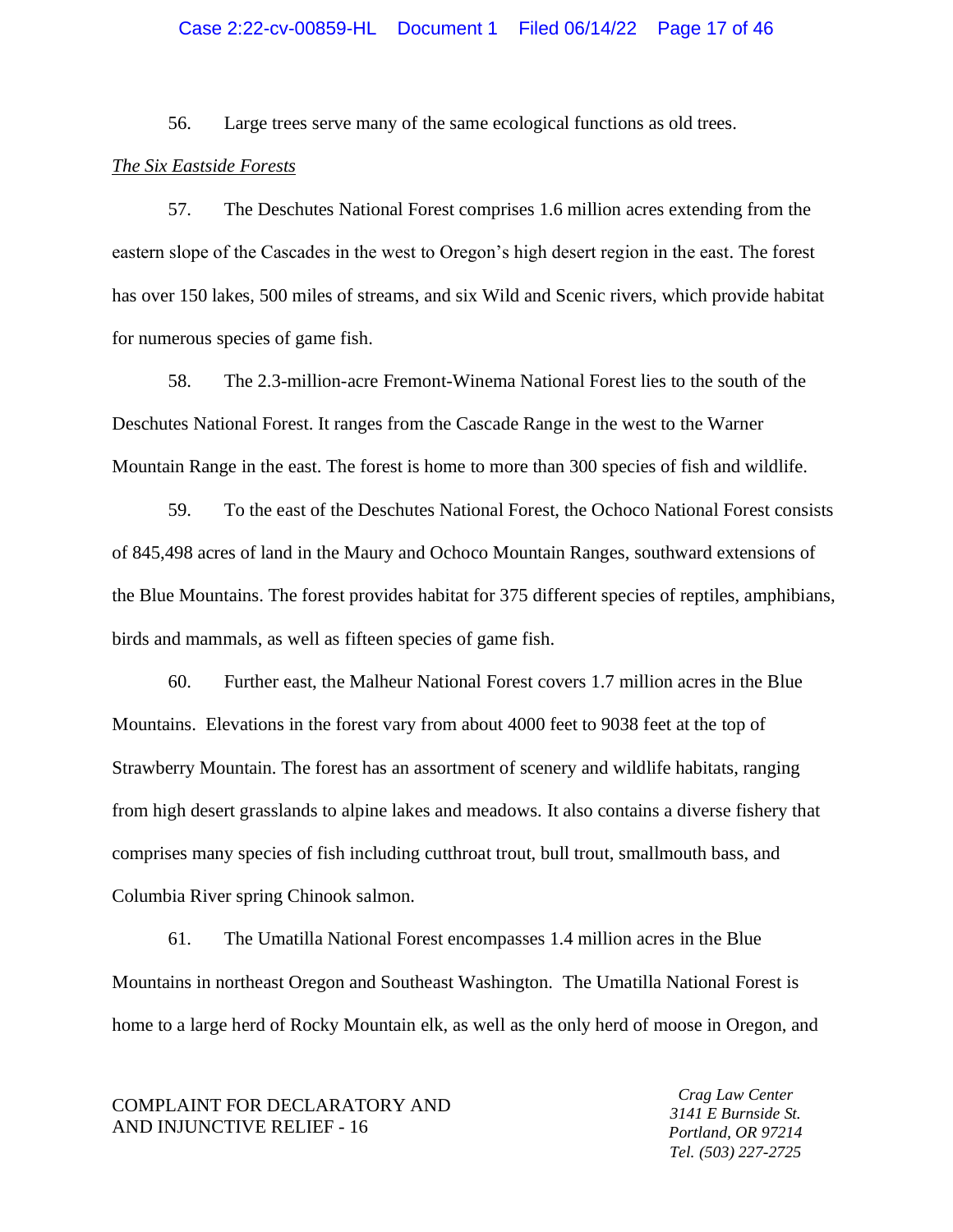many other fish and wildlife species.

62. The Wallowa-Whitman National Forest lies to the northeast of the Malheur and Umatilla National Forests. It consists of 2.4 million acres of land in northeastern Oregon and parts of western Idaho—the portions in Idaho are not covered by the Eastside Screens. There are 379 species of terrestrial vertebrate wildlife within the geographic area of the Wallowa-Whitman National Forest.

63. Each of the six forests is subject to a forest plan completed in either 1989 or 1990. The Fremont-Winema National Forest has two separate forest plans, covering the respective areas of the previously separate Fremont and Winema National Forests.

64. These forest plans set out the general management direction for the forests including goals and objectives for where the forests should be in the future as well as standards and guidelines to help get there. The six forest plans also each include land management allocations, which designate certain mapped areas to specific uses and/or management objectives.

#### **The Eastside Screens**

#### *History of the Eastside Screens*

65. By the early 1990s, the impacts from a century of industrial logging in the Pacific Northwest were becoming readily apparent. Forests, including the six Eastside Forests were comprised primarily of clearcuts, thinned stands, and young plantations; relatively few large and old trees remained. The landscape was fragmented by roads, riparian areas were severely degraded, and the viability of old-growth dependent species was at risk.

66. Triggered by lawsuits, scientific studies, and direction from Congress, the Forest

COMPLAINT FOR DECLARATORY AND AND INJUNCTIVE RELIEF - 17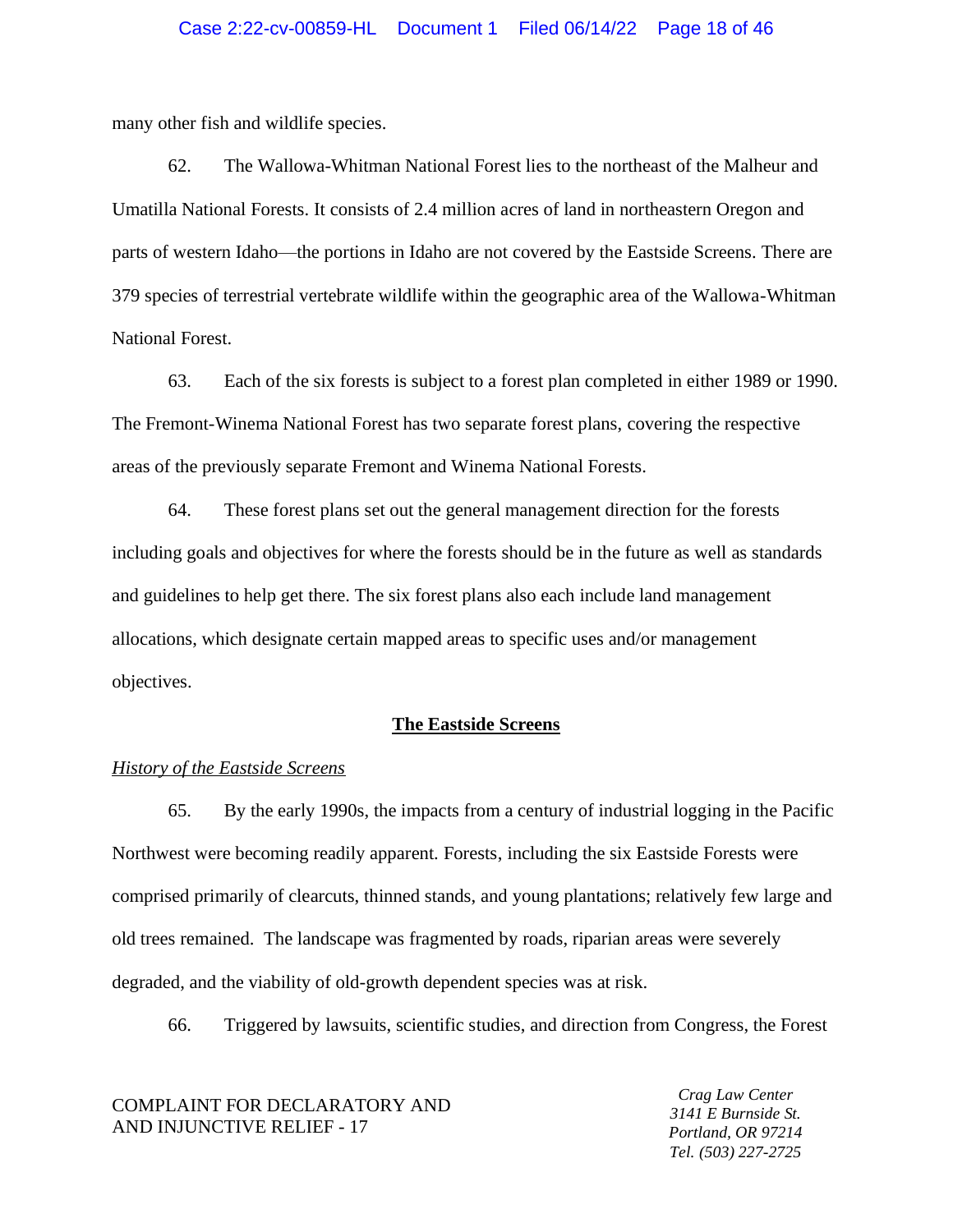### Case 2:22-cv-00859-HL Document 1 Filed 06/14/22 Page 19 of 46

Service set about updating its management approach to the Eastside Forests to address the loss of large and old trees across the landscape.

67. In March 1993, the Natural Resources Defense Council ("NRDC"), representing 22 other organizations, filed an APA petition with John Lowe, the Regional Forester of the Pacific Northwest Region of the Forest Service, seeking to (1) revise minimum management requirements for old-growth associated wildlife on the Eastside Forests to meet species viability requirements under NFMA and its implementing regulations; and (2) impose a moratorium on the logging and roading of mature and old growth forests and roadless areas until scientifically supportable minimum management requirements were established. The petition set off a chain of events leading to the adoption of the Eastside Screens.

68. The previous year, concerned members of Congress wrote to four societies of professional scientists requesting a review and report on the state of national forests in eastern Oregon and Washington and recommendations for their management. In response, the societies convened the Eastside Forests Scientific Society Panel, which, in 1994, released a report, entitled "Interim Protection for Late-Successional Forests, Fisheries and Watersheds: National Forests East of the Cascade Crest, Oregon and Washington" (Henjum, *et al.*1994). The report concluded that continued logging of old forest stands in the region would likely jeopardize many components of biological diversity and result in endangerment and/or extinction of sensitive wildlife. The Panel recommended that to rehabilitate the Eastside Forests on an interim basis, the Forest Service should—among other measures—prohibit the cutting of any tree, live or dead, over 150 years old or with a diameter at breast height ("dbh") of 20 inches or greater; stop construction of roads within roadless areas 1,000 acres or greater, or within smaller, but

COMPLAINT FOR DECLARATORY AND AND INJUNCTIVE RELIEF - 18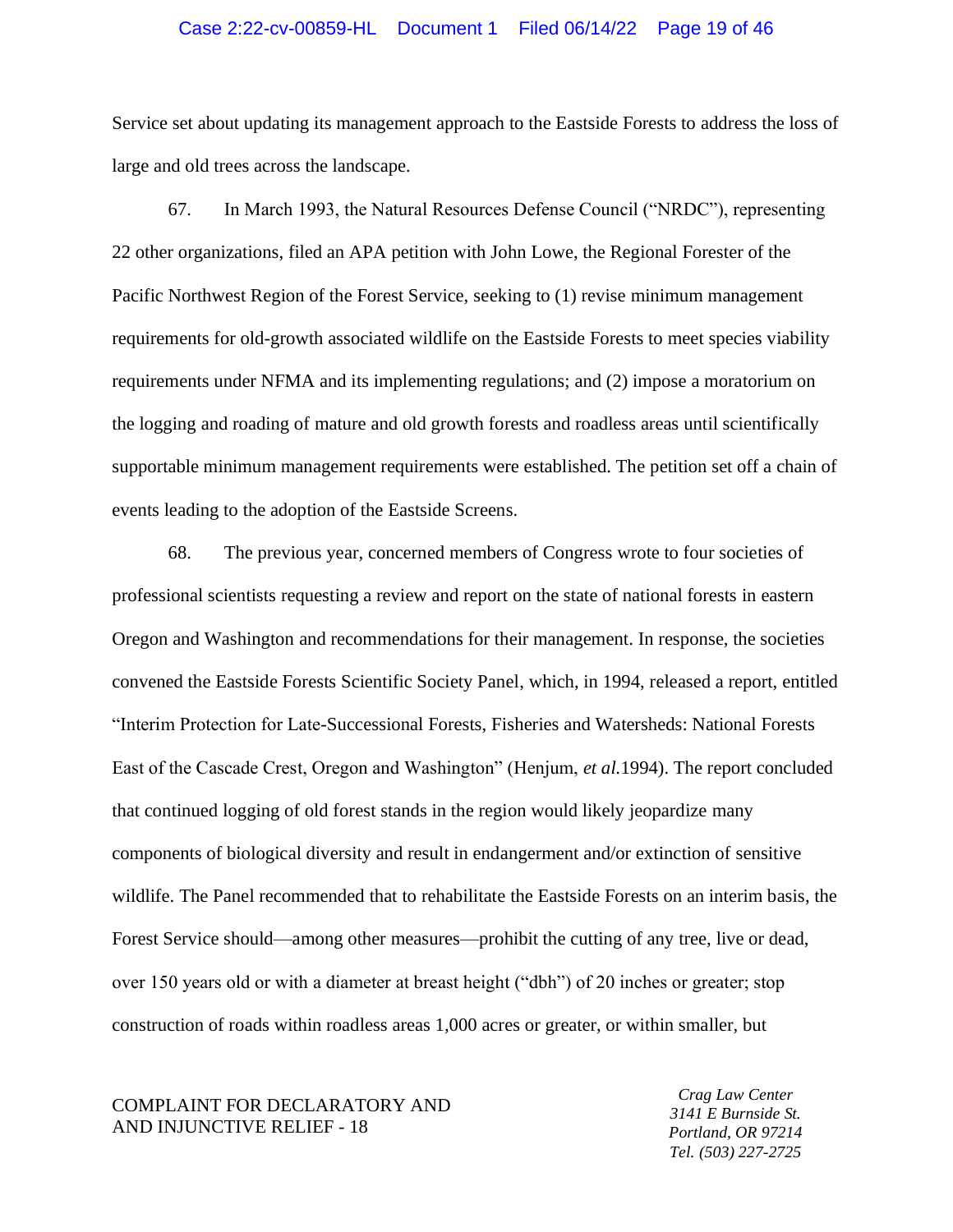## Case 2:22-cv-00859-HL Document 1 Filed 06/14/22 Page 20 of 46

biologically significant, roadless areas; halt timber harvest in riparian areas; designate Aquatic Diversity Areas and not log, build new roads, or mine within these areas; restrict timber harvest in areas prone to landslide or erosion; limit post-fire or "salvage" logging; and develop a comprehensive monitoring program.

69. Also around the same time, Congressman Foley (Washington) and Senator Hatfield (Oregon) requested the Secretary of Agriculture form an interagency panel to complete a scientific evaluation of the effects of Forest Service management practices on the sustainability of national forests in eastern Oregon and Washington. The report, entitled the "Eastside Forest Ecosystem Health Assessment" (Everett, *et al.* 1994), concluded that management of the forests had led to a decrease in the diversity of forest ecosystems, underlined by the loss of old growth forest, and left the forests vulnerable to insect, fire, and disease.

70. The Assessment concluded that eastside forest ecosystems were stressed and unstable as a result of forest management and timber harvest in late and old structure ("LOS") forests, and that further harvest of large trees could threaten ecosystem balance and interfere with efforts to move watersheds towards sustainability of all biophysical environments, and could undermine needed habitat protection for old forest associated wildlife species, potentially threatening the Forest Service's obligations under NFMA.

71. The Assessment found that numerous wildlife species were threatened by the cumulative effects of past forest management, including northern goshawk, several species of woodpeckers, and the American marten.

72. In July 1993, President Clinton ordered the Forest Service to "develop a scientifically sound and ecosystem-based strategy for management" of the national forests in

COMPLAINT FOR DECLARATORY AND AND INJUNCTIVE RELIEF - 19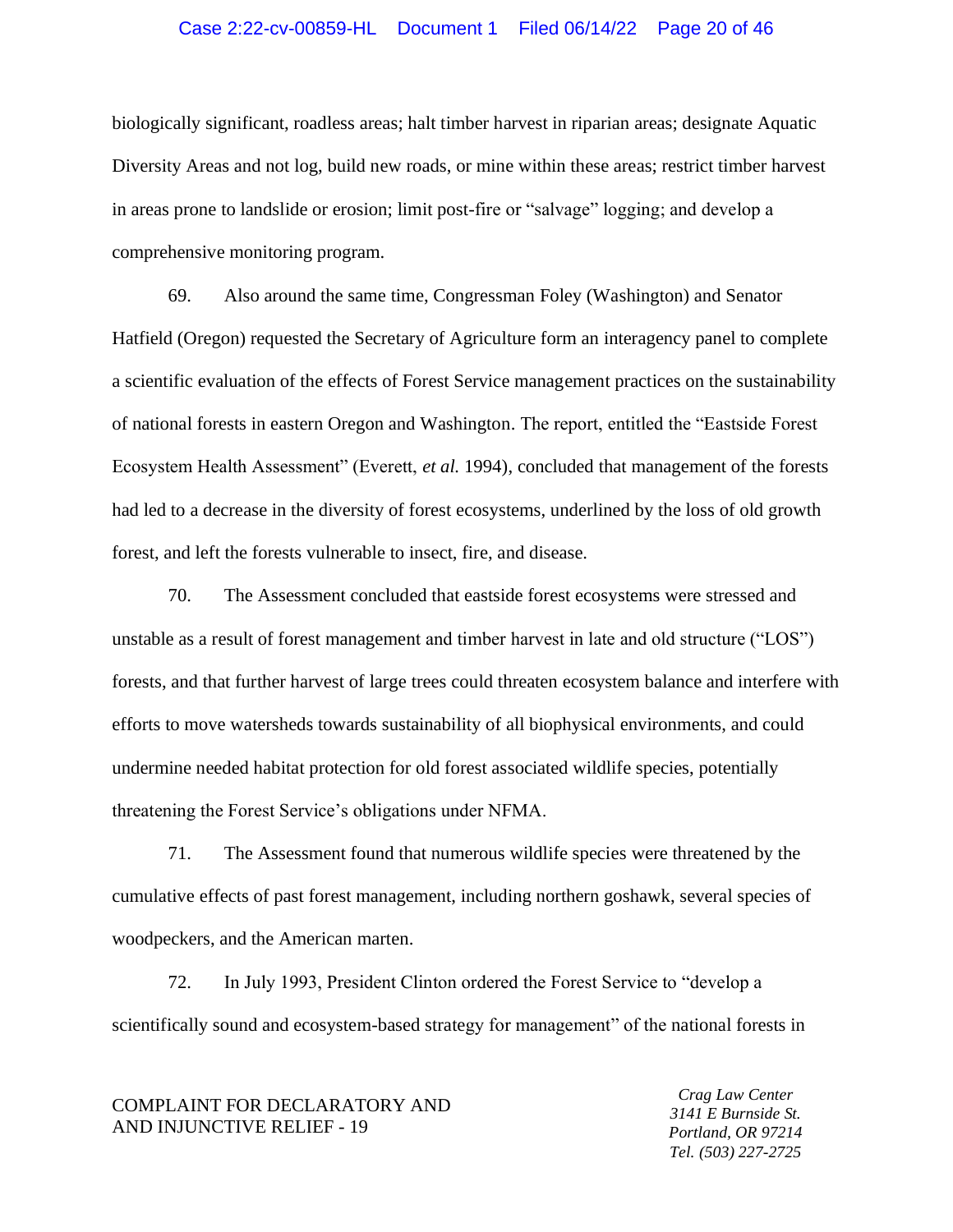## Case 2:22-cv-00859-HL Document 1 Filed 06/14/22 Page 21 of 46

eastern Oregon and Washington as well as all federal land in the Columbia Basin upstream of where the Columbia River cuts through the Cascade Range.

73. In response, in February 1994, the Forest Service and the Bureau of Land Management proposed a strategy for coordinated ecosystem management of the lands east of the Cascades. The effort became known as the Interior Columbia Basin Ecosystem Management Project.

74. To protect the forests in the interim, the Forest Service proposed what came to be known as the Eastside Screens, based on recommendations from the Everett, *et al.* report.

75. The Eastside Screens were designed to "screen out" logging projects that threatened to further degrade old growth habitat and riparian areas, and were made to be "intentionally restrictive."

76. An initial version of the Eastside Screens was announced in an Interim Direction by the Regional Forester in August 1993. This was followed by a Decision Notice issued in conjunction with a final EA and Finding of No Significant Impact (FONSI) formally adopting the Eastside Screens in May 1994.

77. A second Decision Notice was issued in June 1995 that established a revised version of the Eastside Screens that largely remained in place until it was altered by the issuance of the decision approving the Screens Amendment challenged in this case.

#### *Content of the Eastside Screens*

78. The Eastside Screens adopted by the 1995 Decision Notice originally applied to all timber sales on more than 11 million acres of national forests in eastern Oregon and Washington, subject to limited exceptions like personal use firewood sales. It consisted of three

COMPLAINT FOR DECLARATORY AND AND INJUNCTIVE RELIEF - 20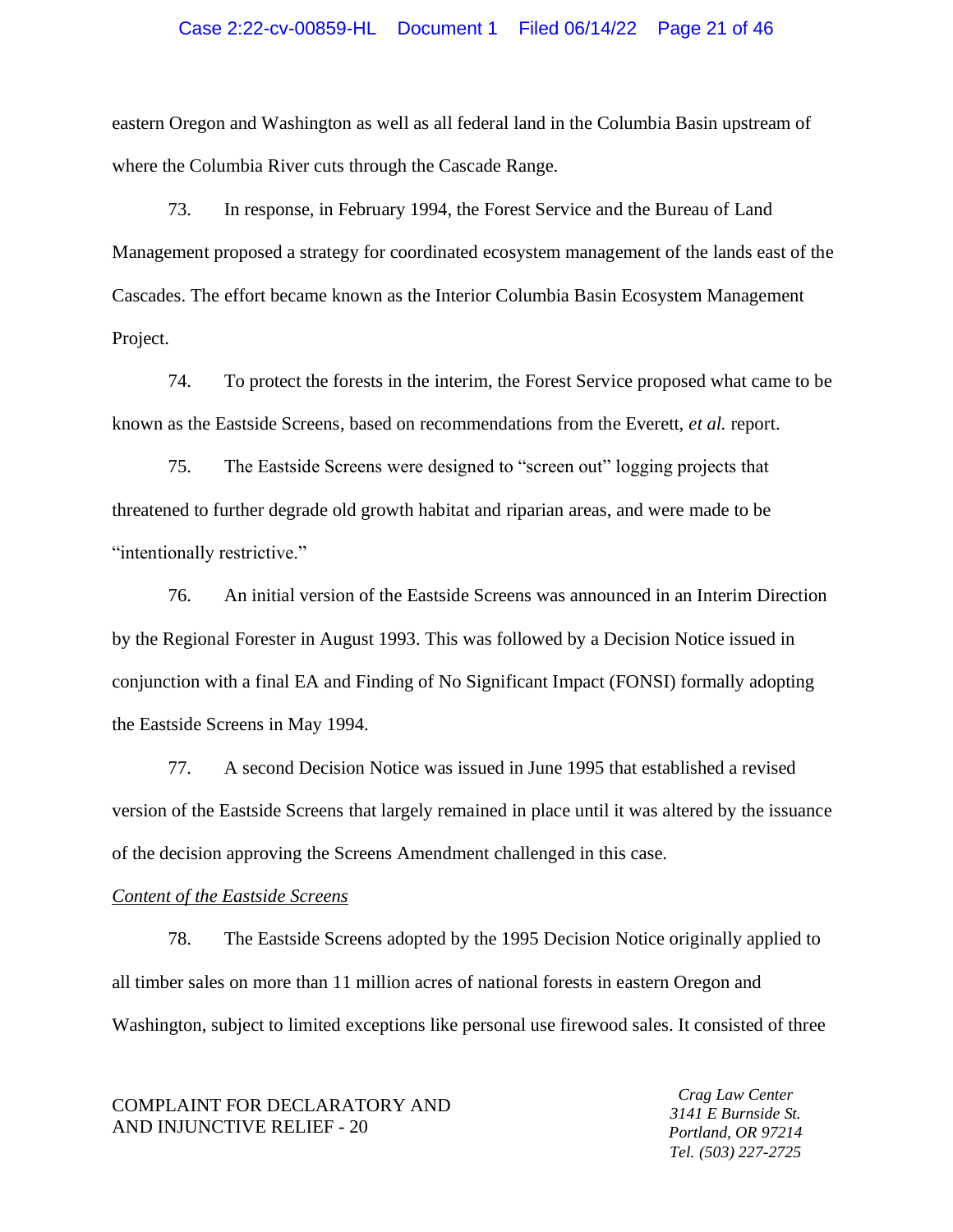## Case 2:22-cv-00859-HL Document 1 Filed 06/14/22 Page 22 of 46

standards used to "screen" timber sales: a riparian standard, an ecosystem standard, and a wildlife standard.

79. The riparian standard, which has since been replaced by the Inland Native Fish Strategy ("INFISH") and the Pacific Anadromous Fish Strategy ("PACFISH"), discussed below, applied to logging activities in certain sensitive riparian areas.

80. The ecosystem standard, which is still in effect, obligates the Forest Service to analyze current forest structure in a proposed timber sale area and its associated watershed, and compare that current forest structure to the area's Historic Range of Variability ("HRV"). The HRV should be based on conditions in the "pre-settlement era," however photography from the 1900s may be acceptable to determine HRV.

81. Determining HRV is done on a watershed scale. Then, within a watershed, the area is classified into biophysical environments based on plant association groups that are grouped based on similarity of disturbance regime characteristics.

82. Because of natural (such as fire) and human-caused (such as logging) disturbances, stands of trees in a particular watershed can comprise different structural stages. The Eastside Screens refers, *inter alia*, to canopy "strata" to classify different structural stages. For instance, a stand of trees can have an open canopy (indicating trees growing farther apart) or a closed canopy (indicating trees growing closer together), a multi-layered canopy (indicating trees of varying heights) or a single-layered canopy (indicating trees of roughly the same heights). The ecosystem standard requires the Forest Service to characterize the structural stages present in a timber sale area, watershed, and broader landscape.

83. The wildlife standard, as adopted in 1995 and prior to the Screens Amendment at

COMPLAINT FOR DECLARATORY AND AND INJUNCTIVE RELIEF - 21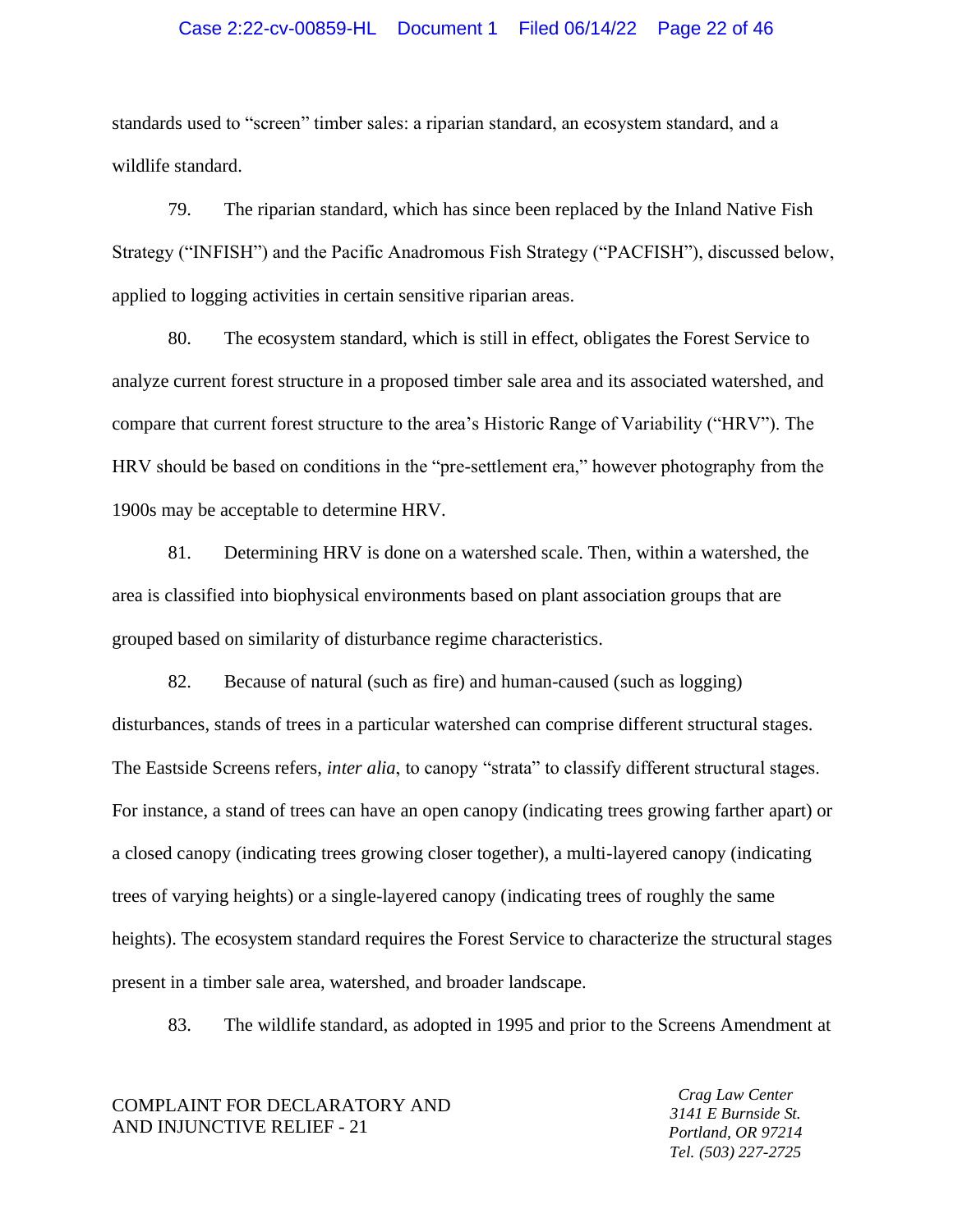## Case 2:22-cv-00859-HL Document 1 Filed 06/14/22 Page 23 of 46

issue in this case, provides direction for different scenarios, based on the outcome of the HRV analysis. It applies, in part, to late and old structural ("LOS") forest stages. LOS stages can be either "Multi-strata with Large Trees" (*i.e.*, consisting of two or more canopy layers and containing numerous large trees  $\geq 21$  inches diameter at breast height), or "Single Strata with Large Trees" (*i.e.*, consisting of a single canopy layer and containing numerous large trees  $\geq 21$ inches diameter at breast height). Within a biophysical environment, one, both, or no LOS stages may be present.

84. If either LOS stage is below HRV, that entire biophysical environment (within a given watershed) falls under "Scenario A" of the wildlife standard and all timber sales are prohibited in the deficit LOS stage or stages.

85. If both LOS stages are present, and one stage is within or above HRV and one is below (known as "Scenario A1"), some timber sale activities are permitted within the above-HRV LOS stage. Logging has to maintain that stage at or above HRV, move logged stands toward the HRV-deficit LOS stage, and—until the Screens Amendment at issue here—maintain all live trees  $\geq$ 21 inches diameter at breast height. Such activities only can be carried out as long as they maintain or enhance LOS.

86. Also until the Screens Amendment, portions of Scenario A watersheds outside of LOS fell under Scenario A2, which allowed more timber sale activities if they maintained and/or enhanced LOS components and left all trees  $\geq 21$  inches diameter at breast height.

87. If all LOS within an area is within or above HRV then timber sale harvest activities can occur so long as no LOS stage falls below HRV. There is no prohibition on the cutting of trees  $\geq 21$  inches diameter at breast height. This is "Scenario B."

COMPLAINT FOR DECLARATORY AND AND INJUNCTIVE RELIEF - 22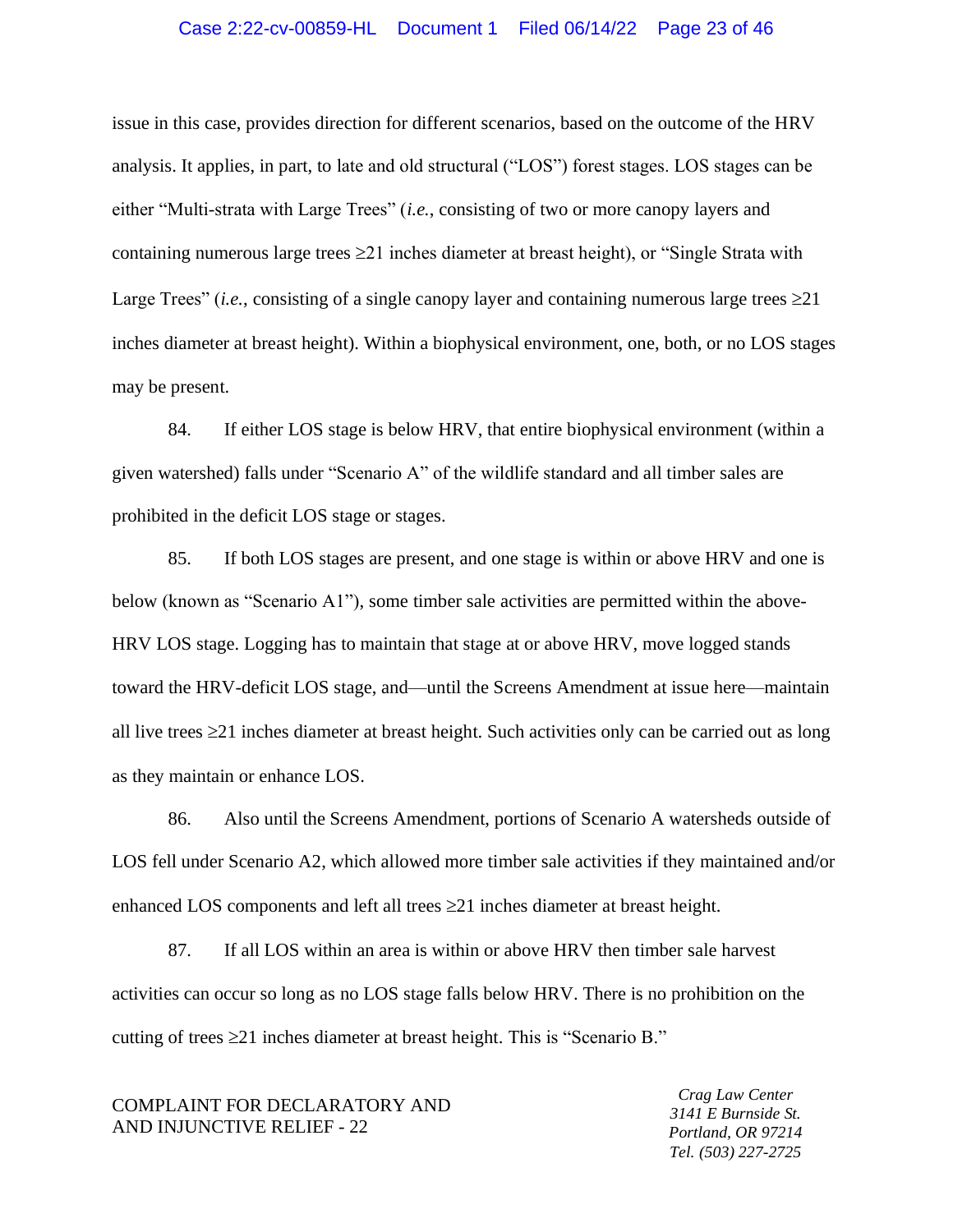88. Additionally, the wildlife standard provides that large snags and green replacement trees are to be maintained at levels sufficient to meet the needs of wildlife dependent on them and downed logs sustained at specific thresholds depending on the type of tree.

## *Application and Interpretation of the Screens*

89. After the Screens were adopted, the Regional Forester appointed an oversight team to review and monitor implementation of the Eastside Screens, with the objective of ensuring that the Eastside Screens were being applied consistently across the Eastside Forests.

90. The oversight team began reviewing timber sale projects across the Eastside and documented their findings. The findings were issued to all of the forests as a "lessons learned" tool and were signed by the Regional Forester to provide official guidance on Eastside Screens interpretation and policy. A particular focus in the early implementation of the Eastside Screens was the wildlife screen, particularly with respect to Scenario A1.

91. The Regional Office issued a series of guidance documents intended to clarify and provide direction as to the correct interpretation of the applicable standards for Scenario A1. These guidance documents comprise the official policy of the Forest Service.

92. In a guidance document dated November 14, 1995, Regional Forester John Lowe provided direction for implementation of the Eastside Screens under Scenario A of the wildlife standard. Specifically, Regional Forester Lowe noted that while the wording for Scenario A1 could be erroneously interpreted to mean that large trees  $\geq 21$  inches diameter at breast height could be cut in above-HRV LOS, the Eastside Screens do not permit such an approach. Rather, "the screen direction under Scenario A of the wildlife standard is intended to maintain all live

COMPLAINT FOR DECLARATORY AND AND INJUNCTIVE RELIEF - 23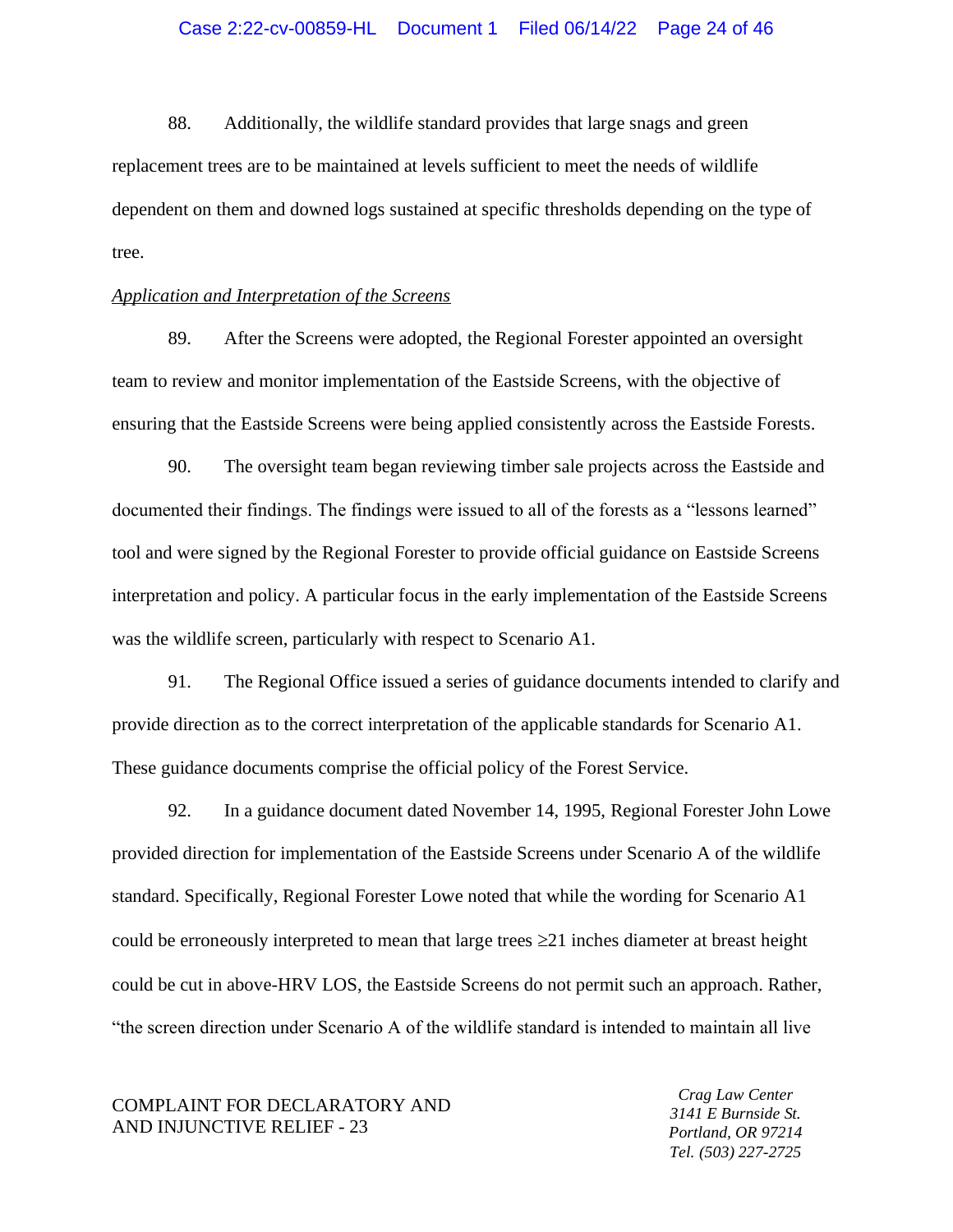## Case 2:22-cv-00859-HL Document 1 Filed 06/14/22 Page 25 of 46

trees 21 inches [diameter at breast height] regardless of tree species and regardless of whether a stand is LOS or not."

93. In a separate guidance document dated November 14, 1995, Regional Forester Lowe confirmed that trees  $\geq 21$  inches diameter at breast height and over cannot be cut anywhere in Scenario A. Thus, under Scenario A, trees 21 inches diameter at breast height and larger cannot be cut without a Forest Plan amendment.

94. In a guidance document dated October 2, 1997, Regional Forester Robert Williams confirmed that cutting large trees in stands that are under Scenario A requires a sitespecific amendment, and that "[i]t is difficult to develop clear and compelling rationale to harvest big trees under Amendment 2 because biological risk and urgency are hard to justify ... Amendments should satisfy the following criteria: Clear biological or ecological urgency exists for cutting big trees in the next 5 years. The situation is unique. The rationale for the amendment does not apply across landscapes."

95. In a guidance document dated December 23, 1997, Regional Forester Robert Williams noted that all of the Forests are intimately familiar with the regional guidance stipulating that trees  $\geq$  21 inches diameter at breast height within LOS stands should not be cut in Scenario A.

96. Under official Forest Service policy, therefore, no cutting of trees  $\geq 21$  inches diameter at breast height was permitted under Scenario A, whether A1 or A2.

97. None of these guidance documents were ever rescinded.

## *PACFISH AND INFISH*

98. In 1991, Snake River sockeye and chinook salmon were listed as endangered and

| COMPLAINT FOR DECLARATORY AND<br>AND INJUNCTIVE RELIEF - 24 | Crag Law Center<br>3141 E Burnside St.<br>Portland, OR 97214 |
|-------------------------------------------------------------|--------------------------------------------------------------|
|                                                             | Tel. (503) 227-2725                                          |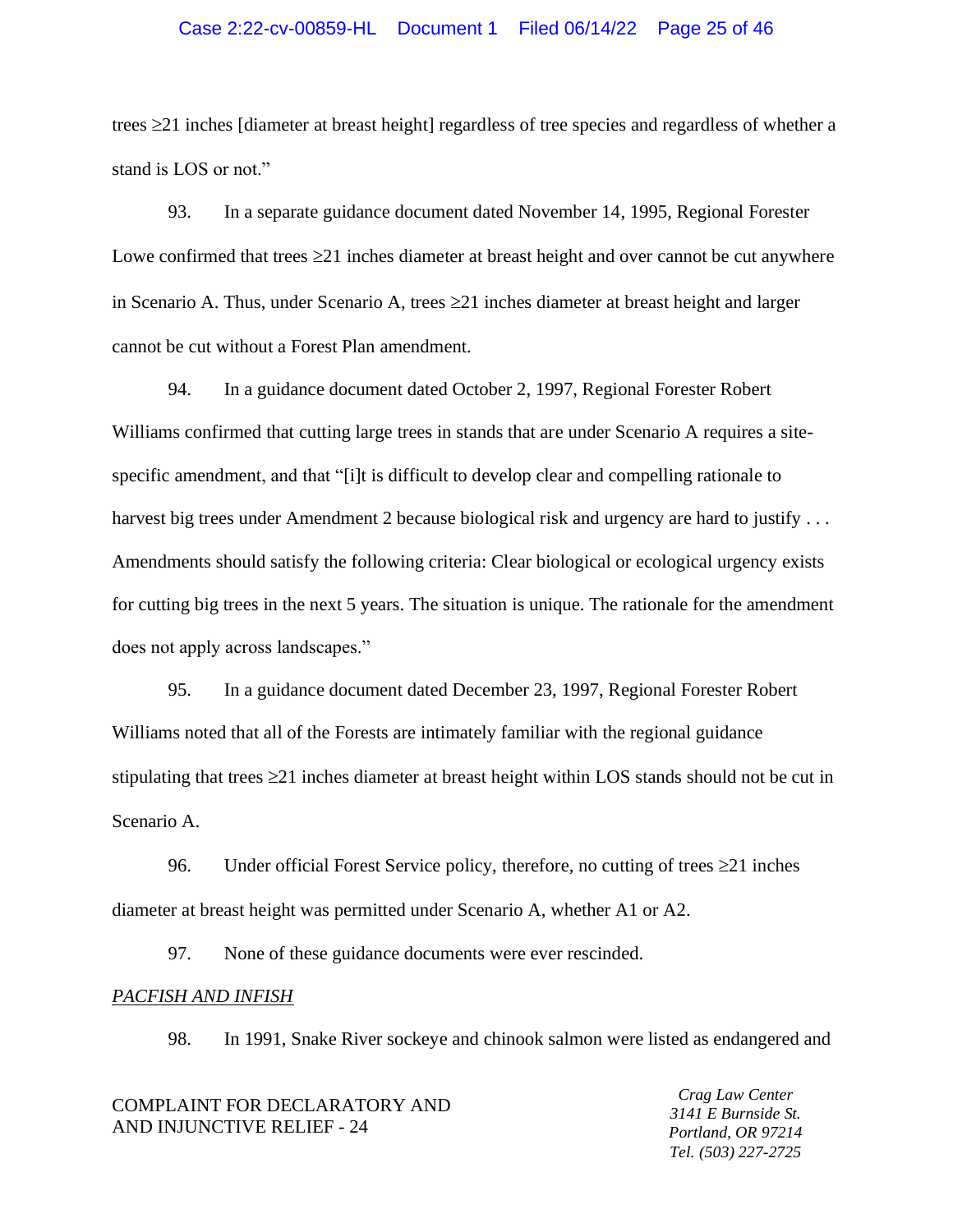### Case 2:22-cv-00859-HL Document 1 Filed 06/14/22 Page 26 of 46

threatened, respectively. ESA listing of other western United States fish species followed, including bull trout.

99. In response, in 1995, the Forest Service issued Decision Notices adopting PACFISH and INFISH. PACFISH and INFISH replaced the riparian screen. PACFISH and INFISH have been incorporated into each of the forest plans for the six forests.

100. PACFISH and INFISH were intended to provide interim management direction over an 18-month period while long-term management strategies were developed. Although intended as interim strategies, PACFISH and INFISH remain in place today.

101. PACFISH provides management direction for anadromous fish-producing watersheds on Federal lands in eastern Oregon, Washington, Idaho, and portions of California.

102. INFISH provides management direction for watersheds on 22 National Forests in eastern Oregon, eastern Washington, Idaho, western Montana, and portions of Nevada not covered by PACFISH.

103. PACFISH and INFISH require the Forest Service to "take prudent measures to arrest the degradation and begin the restoration of riparian and aquatic ecosystems." PACFISH and INFISH apply to areas designated as Riparian Habitat Conservation Areas ("RHCAs"). These are areas where aquatic and riparian-dependent species receive primary emphasis and where management activities are subject to certain Standards and Guidelines.

104. While PACFISH and INFISH are intended to minimize and mitigate the impacts of management activities in riparian areas, like timber harvest, they generally do not proscribe activities. For example, timber harvest is allowed in riparian areas so long as the Forest Service determines that such logging will not "retard or prevent attainment" of designated measures of

COMPLAINT FOR DECLARATORY AND AND INJUNCTIVE RELIEF - 25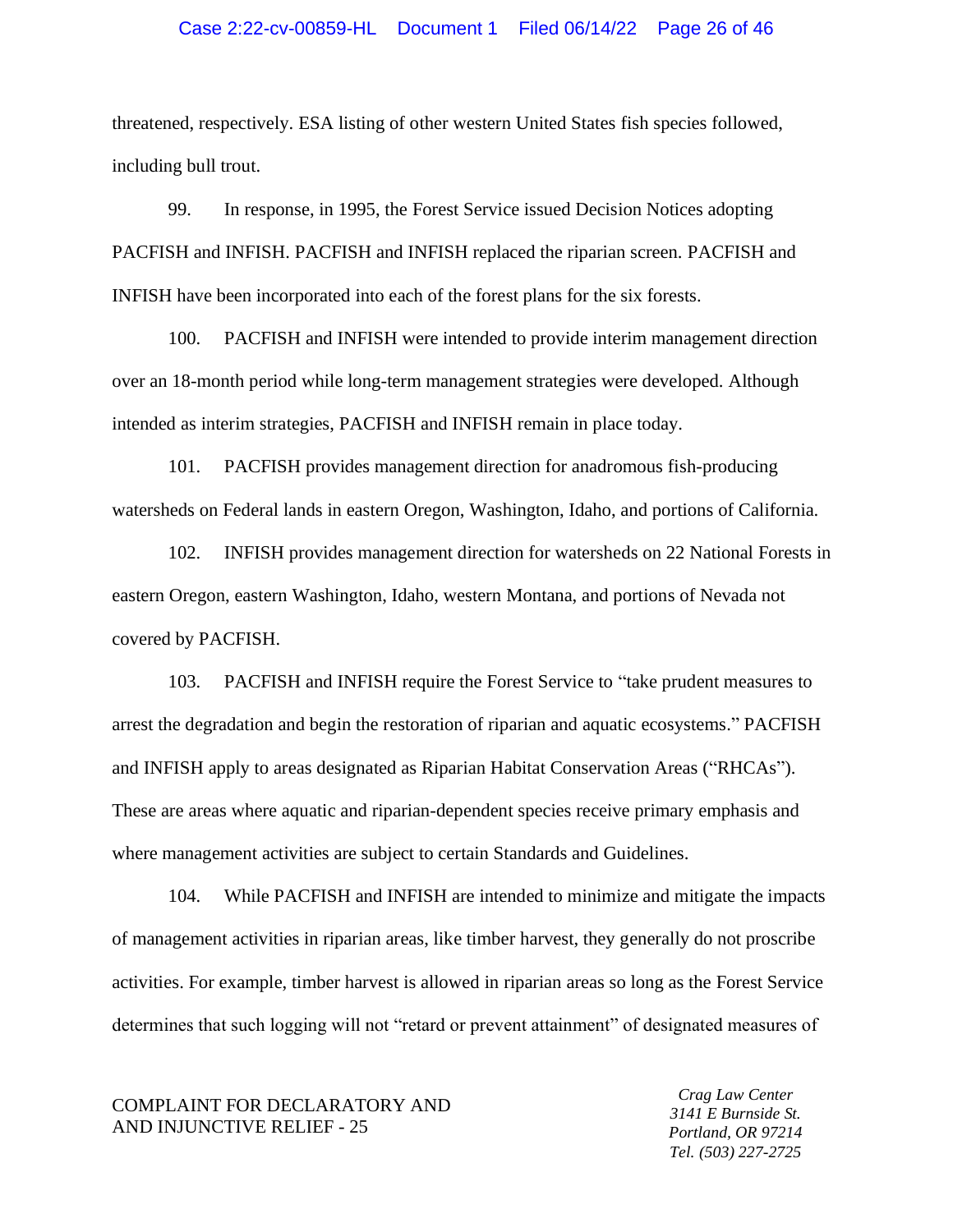ecosystem health called "Riparian Management Objectives."

## *Failed Attempts at a Comprehensive Ecosystem Approach*

105. The Eastside Screens were initially intended to be in effect for 12–18 months, until the Forest Service completed a regional EIS and implemented a more comprehensive strategy. The Forest Service completed a Final EIS for the Interior Columbia Basin Ecosystem Management Project in December 2000, but never issued a decision adopting one of its alternatives.

106. A subsequent attempt at a sub-regional EIS for the three Blue Mountain forests the Malheur, Umatilla, and Wallowa-Whitman National Forests—was initiated but ultimately abandoned by the Forest Service in 2019.

107. The Forest Service has never initiated a plan revision process for the other three forests—the Deschutes, Fremont-Winema, and Ochoco National Forests.

108. The Eastside Screens, subject to the amendment at issue in this case, remain in effect today.

#### *Site-Specific Amendments*

109. The Forest Service has approved multiple site-specific amendments to the Eastside Screens. Since 2003, there have been 24 amendments related to the 21-inch standard. Some of the amendments applied to the Eastside Screens as written, while others addressed direction provided in the guidance documents.

110. For example, the Malheur National Forest has approved site-specific amendments for projects including the Big Mosquito Project, the Ragged Ruby Project, and the Camp Lick Project, each of which allowed logging of large trees in certain circumstances.

COMPLAINT FOR DECLARATORY AND AND INJUNCTIVE RELIEF - 26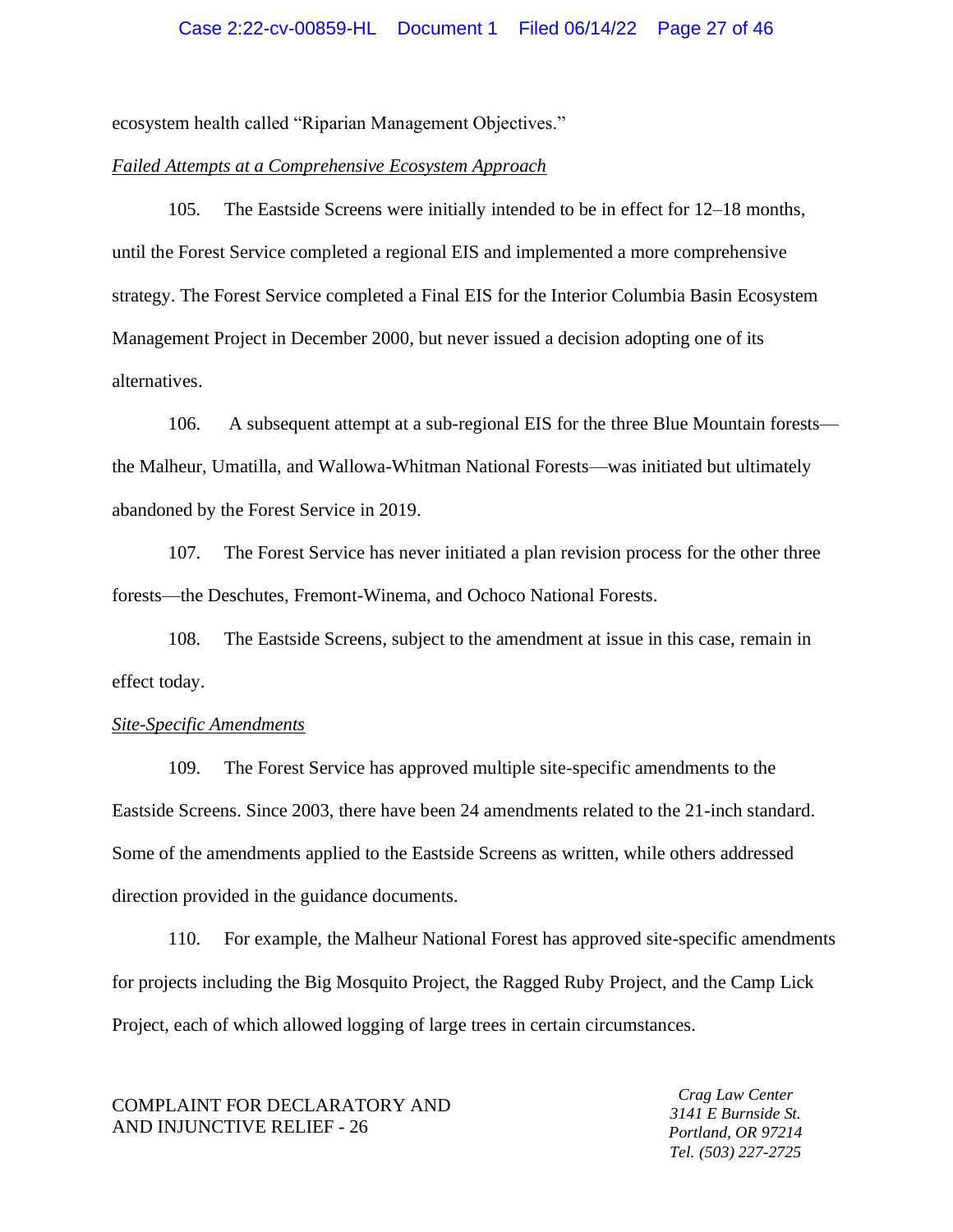111. In most other proposed and approved forest management projects on the Eastside forests, the Forest Service has applied the Eastside Screens as written and clarified by the guidance documents. In other words, the Forest Service has determined that cutting trees  $\geq 21$ inches diameter at breast height is not needed to accomplish management objectives, such that site-specific amendments are not necessary.

## **2020 Amendment to the Eastside Screens**

## *The Administrative Process*

112. The Forest Service did not provide any public scoping notice disclosing its intent to consider amending the Eastside Screens, change its long-standing interpretation of the Screens as currently written, or remove the 21-inch rule from the Screens.

113. Instead of undertaking the required scoping process, the Forest Service gave notice that it would be hosting three virtual meetings on pre-selected days, with pre-selected agendas. Reference to a proposed amendment of the 21-inch standard was made, but no specifics were given.

114. On May 11, 2020, the Forest Service initiated a Science Forum to present different scientific perspectives on amending the wildlife screen's 21-inch standard. At the forum, the Forest Service invited ten scientists to share their differing perspectives on the importance of the 21-inch standard.

115. Much of the forum focused on disagreement among the scientists invited by the Forest Service on the effects of the removal of the 21-inch standard.

116. For example, while some of the scientists claimed that removing the 21-inch standard could have some beneficial effects if done in certain narrow circumstances, others,

COMPLAINT FOR DECLARATORY AND AND INJUNCTIVE RELIEF - 27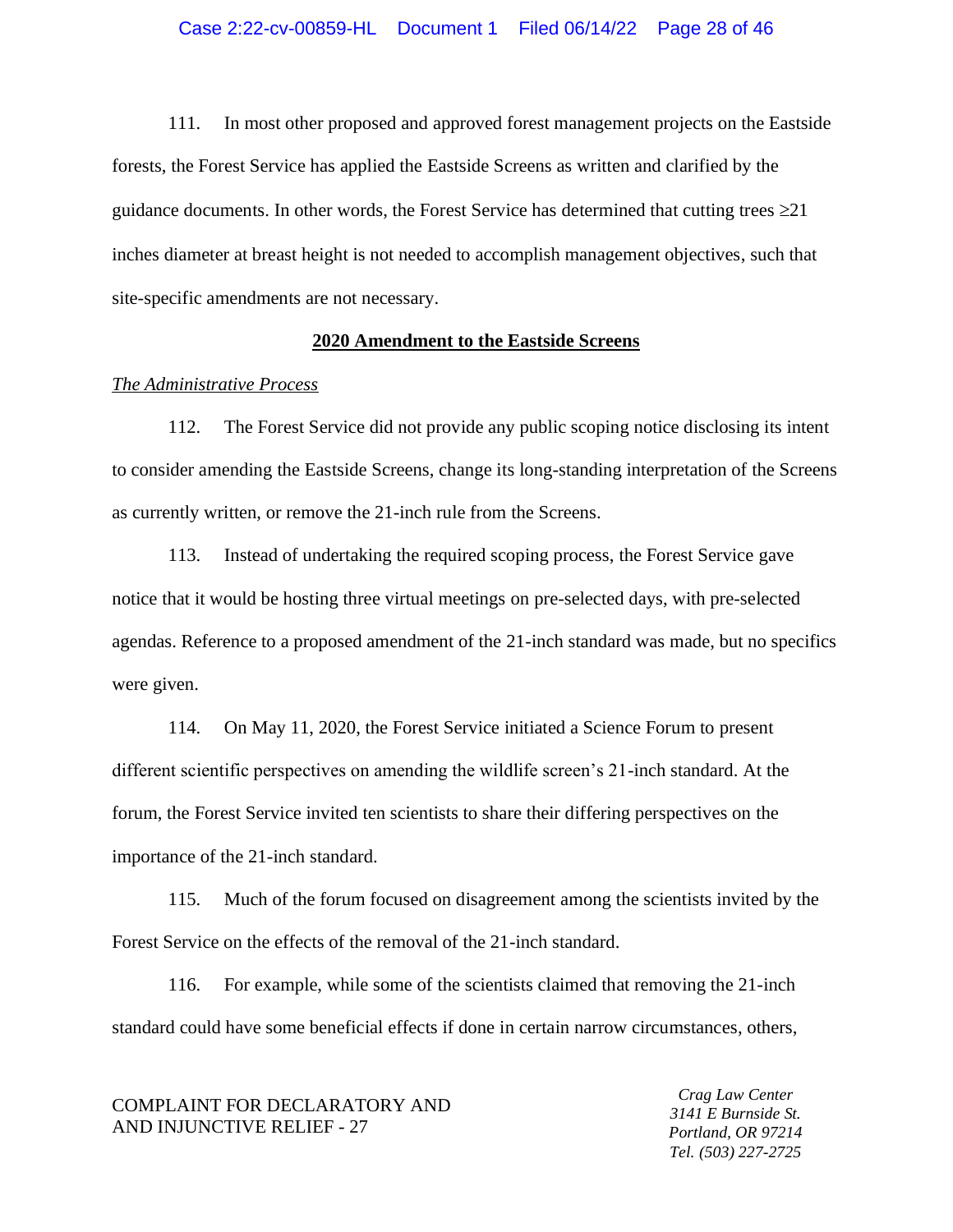## Case 2:22-cv-00859-HL Document 1 Filed 06/14/22 Page 29 of 46

including Dominick Dellasala, Ph.D., Beverly Law, Ph.D., Chad Hansen, Ph.D., and John Alexander, Ph.D., testified to the importance of large trees, regardless of species, for matters such as climate mitigation, forest resiliency, wildlife habitat, and moderating fire hazard, and the serious risks to forest and ecosystem health from removal of the 21-inch standard.

117. Some of these scientists disagreed with the Forest Service's claims regarding the current state of the forests—including how their structure, composition, and fire ecology had been altered—and the potential effects of cutting large trees.

118. The Forest Service held two other meetings in May 2020 to discuss amending the Eastside Screens: an Intergovernmental Technical Workshop, which invited county, state, and tribal representatives to discuss the forest plan amendment process, and a Partner Technical Workshop, which invited Forest Service partner organizations and interested citizens to do the same.

119. The Intergovernmental Technical Workshop, to which Tribal government were invited, was held on May 13, 2020, which is National Indian Day, which is a holiday for the Nez Perce Tribal government.

120. After the three forums, the Forest Service released a Draft EA in August 2020.

121. The Draft EA proposed to replace the 21-inch standard—which, as previously applied, prohibited the cutting of any tree  $\geq 21$  inches diameter at breast height or larger on the Eastside Forests in most circumstances—with a discretionary guideline focused on retaining some old and large trees.

122. The proposed guideline stated that "[m]anagers should retain and generally emphasize recruitment of old trees and large trees." It defines old trees as ones "having external

COMPLAINT FOR DECLARATORY AND AND INJUNCTIVE RELIEF - 28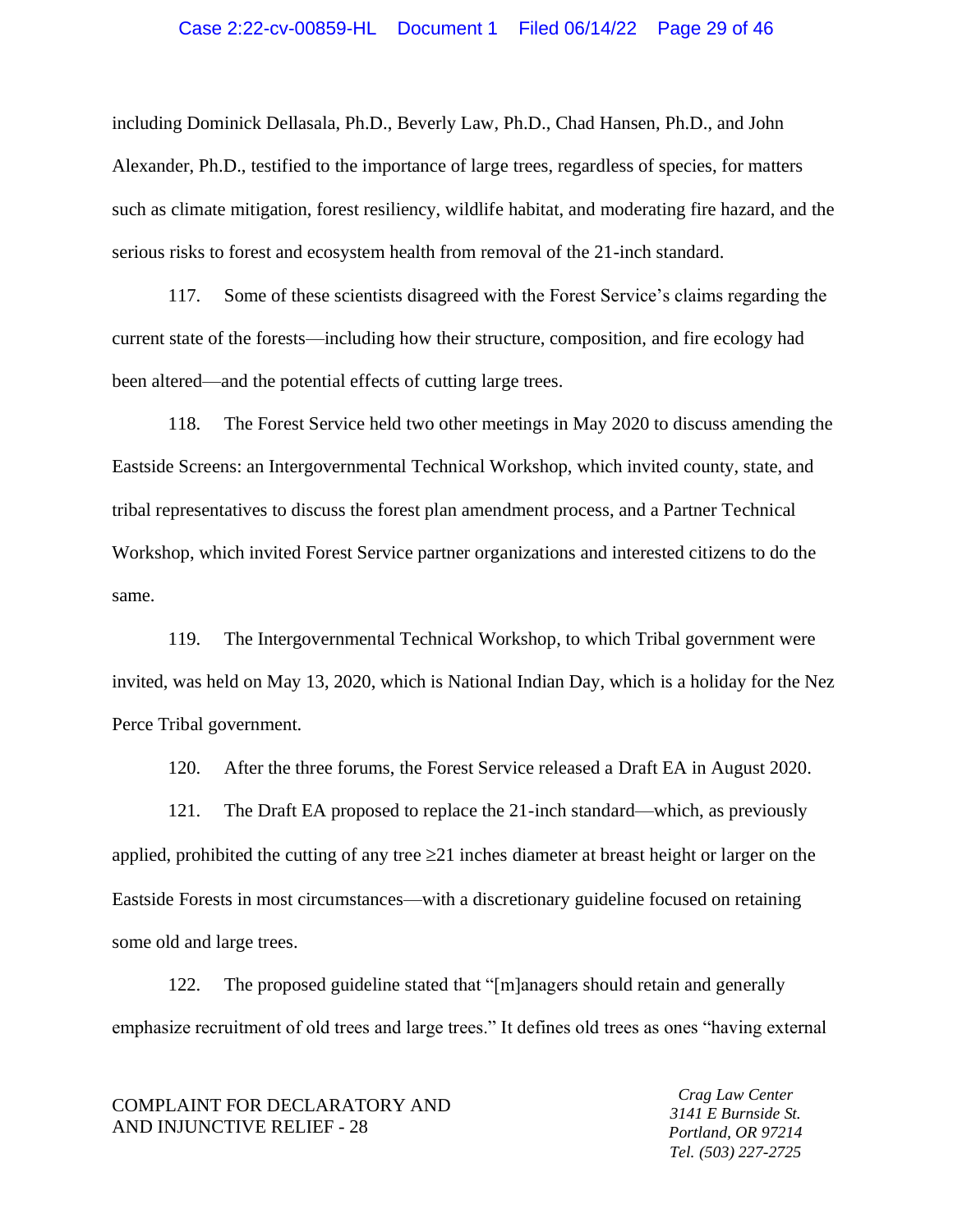### Case 2:22-cv-00859-HL Document 1 Filed 06/14/22 Page 30 of 46

morphological characteristics that suggest an age  $\geq$ 150 years." In the Draft EA, the definition of "large trees" remained at  $\geq 21$  inches diameter at breast height, except for Douglas-firs, grand firs and white firs, for which the definition was changed to  $\geq$ 30 inches diameter at breast height.

123. Independently from the primary proposed action, the Forest Service also proposed to replace the existing snag and green tree retention standard.

124. The previous snag and green tree retention standard mandated that snags and green tree replacements  $\geq$  21 inches diameter at breast height be maintained at levels sufficient to meet 100% of the habitat needs of snag-reliant species. It also provided specific quantities of downed logs that had to be maintained, prohibiting any removal of downed logs where these quantities were not met.

125. The Draft EA proposed changing this standard by splitting it up into two different standards, one for snags and one for green trees, and eliminating the quantitative requirements for downed logs.

126. For snags, the Forest Service proposed changing the standard by giving forest managers the option to meet it either by preserving all large snags *or* by maintaining or increasing "diverse snag composition . . . for a diverse composition of wildlife species and ecological site conditions."

127. The Draft EA gave no explanation of the purpose and need for adapting the snag and green tree standards.

128. The Draft EA included a "Current Management" alternative. Under this Alternative, the Forest Service assumed, for the purpose of analyzing impacts, that "there will be no change in the common practice" of interpreting the Screens to prohibit cutting of trees  $\geq 21$ 

COMPLAINT FOR DECLARATORY AND AND INJUNCTIVE RELIEF - 29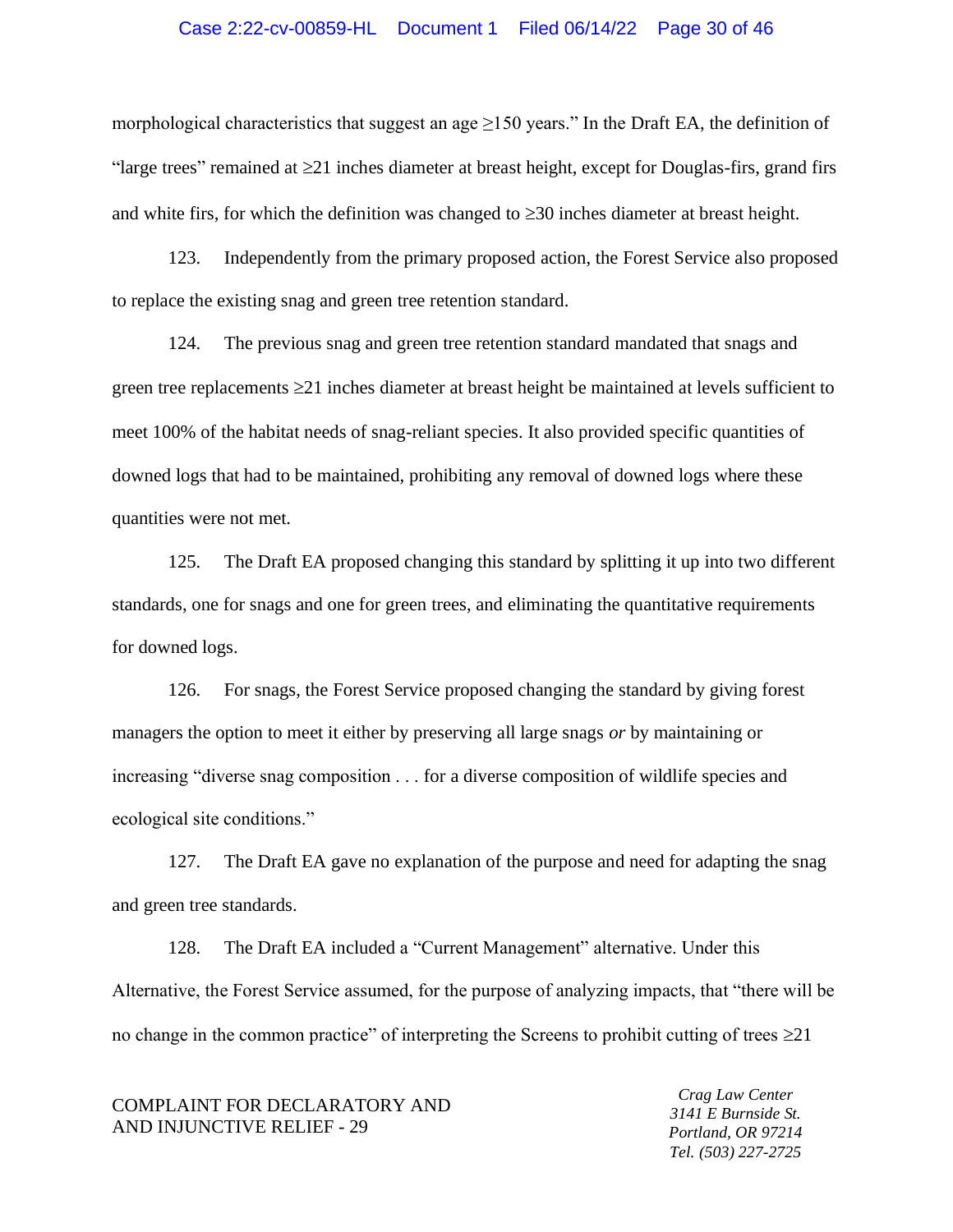## Case 2:22-cv-00859-HL Document 1 Filed 06/14/22 Page 31 of 46

inches diameter at breast height in late and old structure forests that are within or above HRV.

129. Conversely, for the remaining Alternatives, the Forest Service interpreted the Screens as permitting cutting of trees  $\geq 21$  inches diameter at breast height in LOS that is within or above HRV in all Scenarios.

130. The Forest Service did not disclose or explain the basis or rationale for the change in interpretation of the Screens Scenario A from the current interpretation (which was established and recognized in official agency guidance and is reflected in the no action alternative) to the new interpretation reflected in the action alternatives.

131. On October 13, 2020, Plaintiffs timely submitted extensive comments on the Draft EA. The comments highlighted, *inter alia*, the Draft EA's failure to use the best available science and the lack of discussion of the scientific controversy surrounding the proposed amendment. The comments also provided evidence demonstrating that the proposed amendment would have significant effects on the environment, including climate, wildlife, and wildfires, among other issues.

132. Plaintiffs' comments (and the comments of other groups and individuals) pointed out the lack of clarity around the change in interpretation of Scenario A and requested further explanation and analysis of this change.

133. Plaintiffs in their comments also called on the Forest Service to conduct an EIS and provide more robust opportunities for public comment, including by holding a scoping period.

134. Plaintiffs attached to their comments an expert report prepared by Dr. Dominick DellaSala and Dr. William Baker, and a letter from Dr. Chad Hansen. Both documents addressed

## COMPLAINT FOR DECLARATORY AND AND INJUNCTIVE RELIEF - 30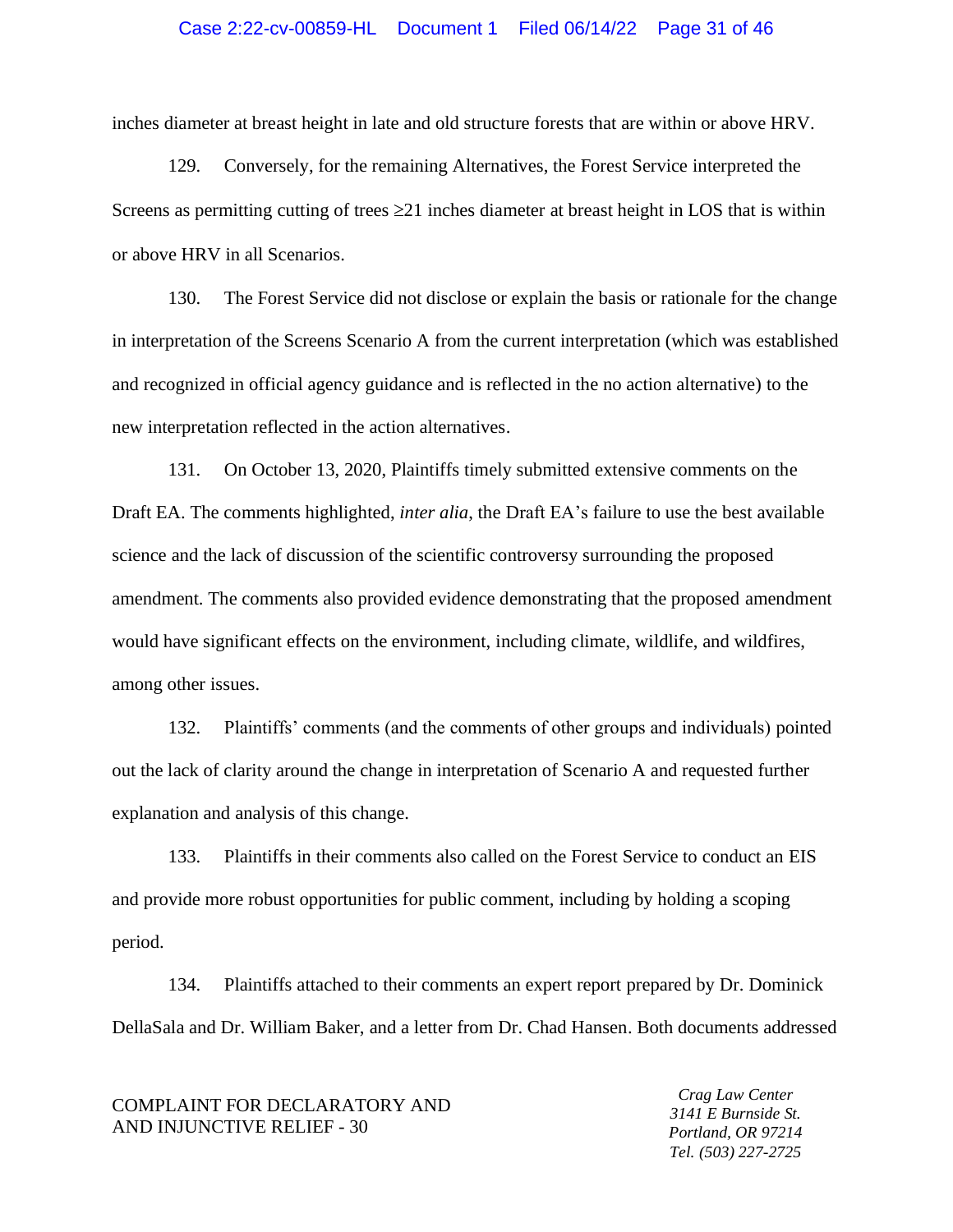## Case 2:22-cv-00859-HL Document 1 Filed 06/14/22 Page 32 of 46

the Draft EA's failure to discuss opposing scientific evidence, its unsupported conclusions, and its reliance on faulty evidence.

135. The Forest Service did not respond to the comments.

136. In January 2021, the Forest Service released the Final EA along with a Decision Notice and Finding of No Significant Impact for the Screens Amendment.

137. The Decision Notice adopted the amendment proposed by the Draft EA largely unaltered. The only changes were that the definition of "large tree" for Douglas-firs—but not grand or white firs—was changed back to  $\geq 21$  inches diameter at breast height, and some minor details were added to the monitoring strategies of the adaptive management strategy.

138. The Decision Notice was signed on January 15, 2021 by Jim Hubbard, Under Secretary for Natural Resources and Environment.

139. Because the Decision Notice was signed by the Under Secretary, the Decision Notice claimed that the amendment was not subject to any further administrative process, including the "objection process" ordinarily required for plan amendments. The Decision Notice cited 36 CFR § 219.51(b), which provides for an exception to the objection process only for "plan amendments . . . *proposed* by the . . . Under Secretary for Natural Resources and Environment." (emphasis added).

140. The Under Secretary did not propose the Screens Amendment.

141. The decision to bypass an objection process contradicted the Forest Service's earlier statement in its notice for the Draft EA that an objection process was required.

## *Analysis in the Final EA*

142. The purpose and need given by the Forest Service for the Screens Amendment

| COMPLAINT FOR DECLARATORY AND |
|-------------------------------|
| AND INJUNCTIVE RELIEF - 31    |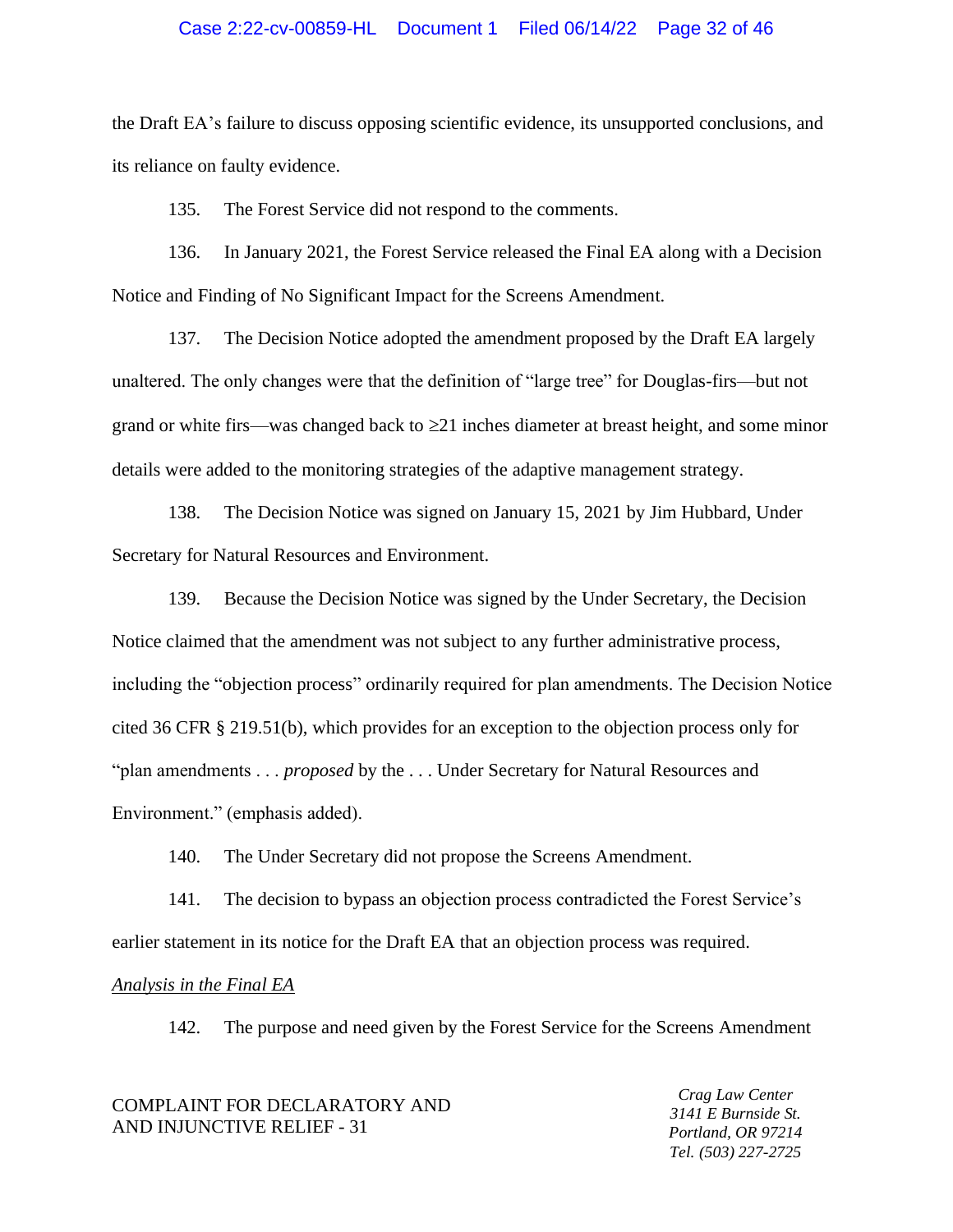## Case 2:22-cv-00859-HL Document 1 Filed 06/14/22 Page 33 of 46

differed from the original purpose and need of the Eastside Screens in that it no longer emphasized the protection of large trees.

143. The Final EA considered four alternatives to removing the 21-inch standard and a no action alternative. The Final EA did not discuss in detail several alternatives proposed in comments from Plaintiffs and from the Nez Perce Tribe that would have met the Screens Amendments' purpose and need.

144. The Forest Service did not analyze *any* alternatives to its proposed snag and green tree retention standard, including a no action alternative.

145. Nor did it consider an alternative that restricts the proposed amendment from application to ecologically sensitive areas most likely to be harmed by the loss of large trees, such as RHCAs.

146. The Final EA also failed to disclose and consider the scientific controversy surrounding the amendment.

147. The Forest Service claimed that the presence of large Douglas-fir, grand fir, white fir, and lodgepole pine has "increased density (trees per acre) and canopy cover in stands, and it directly limits the persistence and recruitment of fire tolerant trees, making forests more likely to die when a wildfire, drought, or other natural event occur."

148. However, the Forest Service omitted discussion of scientific debate surrounding these rationales, all of which was brought to its attention during the Science Forum that it hosted and in Plaintiffs' comments and attached expert analyses.

149. The Final EA did not adequately address the scientific uncertainty surrounding the effectiveness of thinning, especially thinning large trees, for fire risk reduction.

COMPLAINT FOR DECLARATORY AND AND INJUNCTIVE RELIEF - 32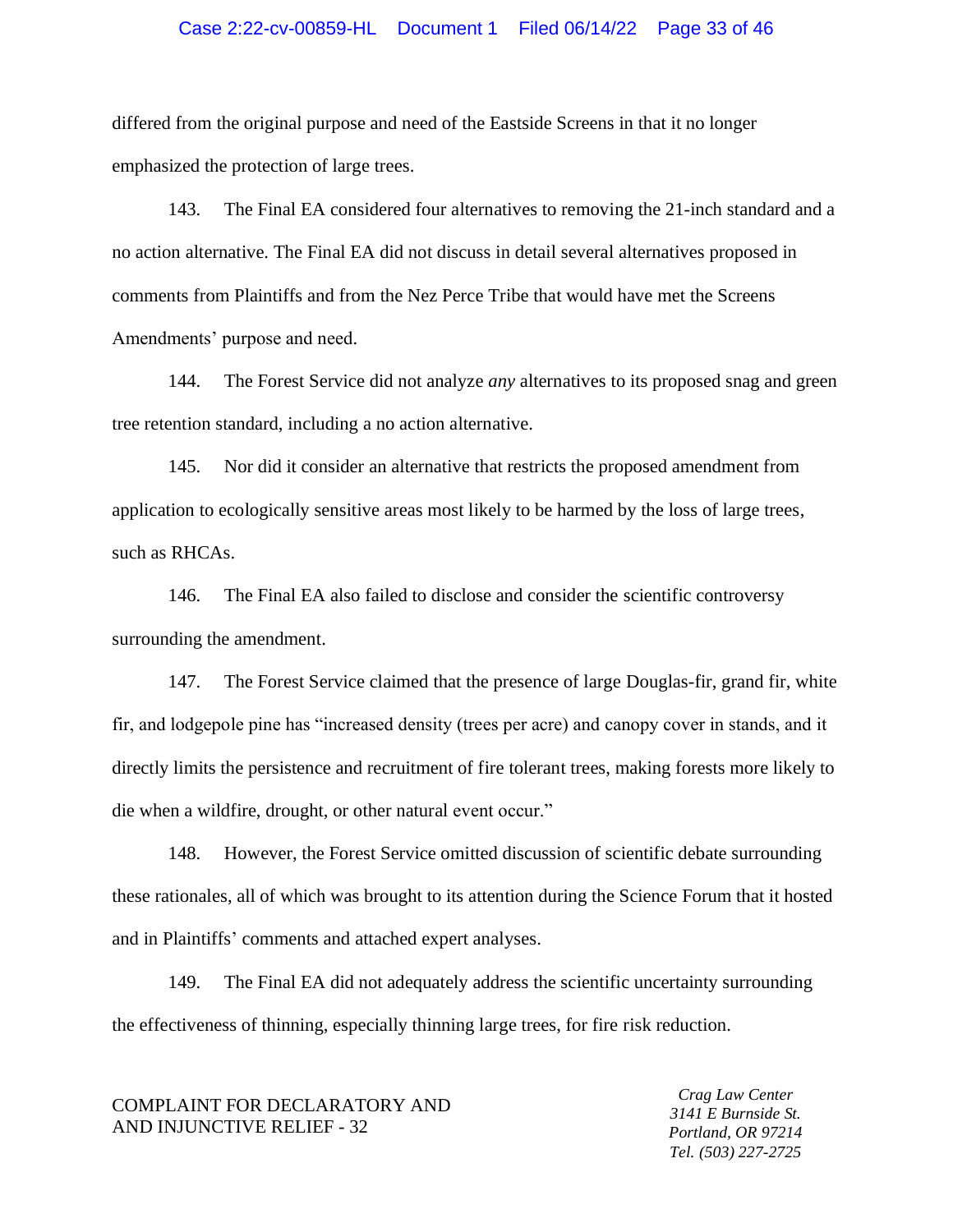## Case 2:22-cv-00859-HL Document 1 Filed 06/14/22 Page 34 of 46

150. The Final EA dismissed an extensive body of research brought to its attention by the Science Forum, expert reports, and comment, that demonstrated how thinning and particularly the logging of large trees can actually increase fire severity, and how significant the protection of large trees is for maintaining fish and wildlife habitat, riparian health and carbon storage.

151. The Final EA intentionally left out or overlooked scientific studies and other disagreements on the project's effects on climate change and ignored multiple lines of evidence and conclusions raised by the plaintiffs and scientists.

152. The Final EA relied on flawed and unsupported assumptions about, *inter alia*, how the six Eastside Forests would implement the Screens Amendment. The Final EA also relied on, *inter alia*, assumptions derived from models that were not scientifically sound or based on other incorrect or overly-generalized assumptions.

### *Section 7 Consultation*

153. The Forest Service engaged in informal Section 7 Consultation with the United States Fish and Wildlife Service ("USFWS") over the Screens Amendments' impacts on two terrestrial species: gray wolf and Spalding's Catchfly.

154. On December 15, 2020, the USFWS issued a Letter of Concurrence concurring in the Forest Service's determination that the Screens Amendment may affect, but is not likely to adversely affect, the two species.

155. There are at least nine listed aquatic species that may be present in the action area under the jurisdiction of the USFWS (freshwater species) and National Marine Fisheries Service ("NMFS") (anadromous salmonids).

## COMPLAINT FOR DECLARATORY AND AND INJUNCTIVE RELIEF - 33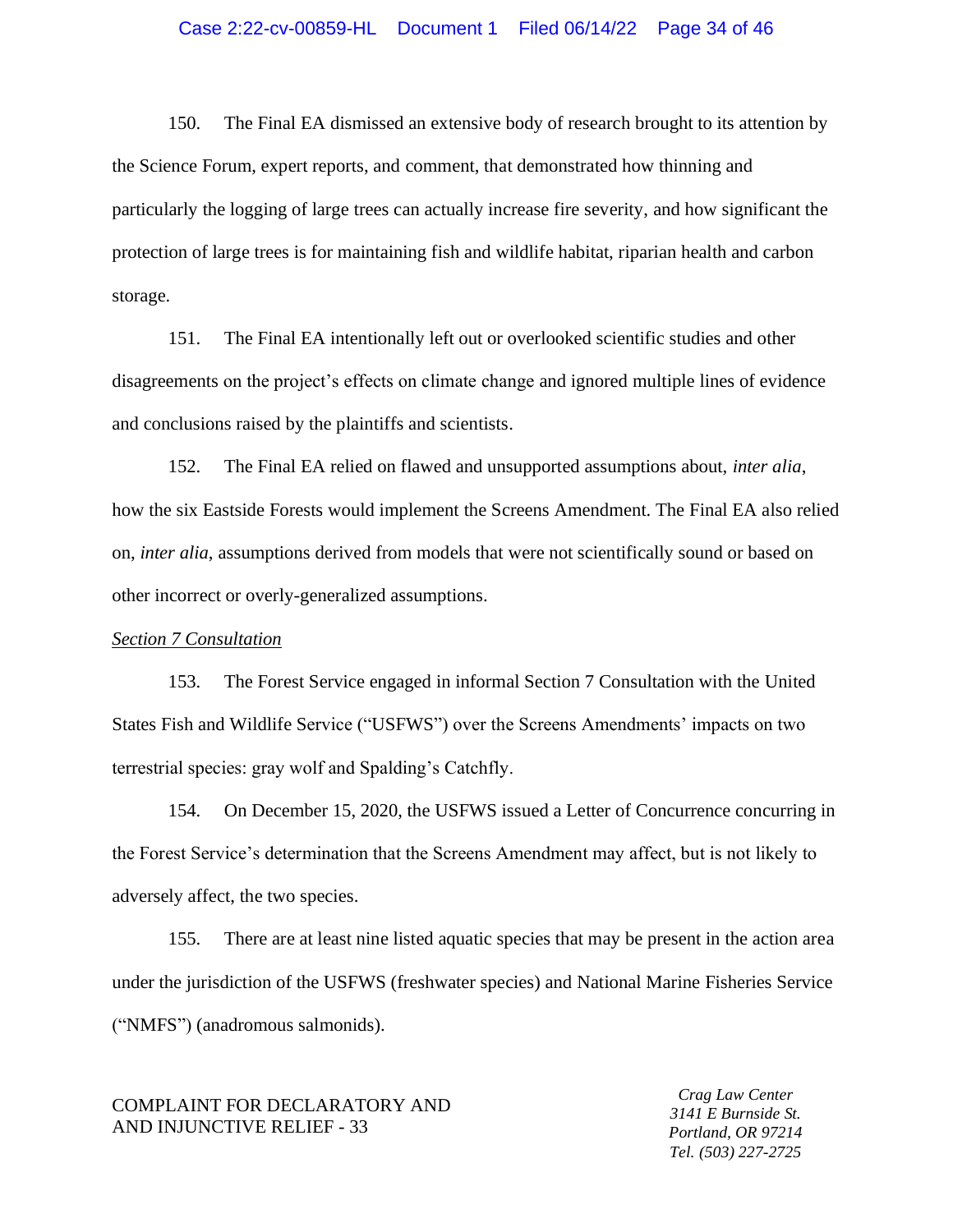## Case 2:22-cv-00859-HL Document 1 Filed 06/14/22 Page 35 of 46

156. The Forest Service did not prepare a Biological Assessment for listed aquatic species.

157. The Forest Service did not engage in Section 7 consultation over the Screens Amendments' impacts to these listed species.

158. The Forest Service decided that the Screens Amendment would pose "no effect" on any aquatic species, including listed aquatic species. The Forest Service relied on the fact that that PACFISH and INFISH management direction apply to timber harvest in riparian areas. PACFISH and INFISH do not prohibit timber harvest in riparian areas. Under the Screens Amendment, PACFISH, and INFISH, there is no enforceable prohibition on cutting large trees in riparian areas.

## **Implementation of the Screens Amendment**

159. The Forest Service is now actively planning and authorizing projects that implement the Screens Amendment. Combined, these projects cover hundreds of thousands of acres of Eastside Forests. The following are illustrative examples; several additional projects are currently in the planning stages.

## *South Warner Project, Fremont-Winema National Forest:*

160. On December 27, 2021, the Forest Service signed the final Decision Memo approving the South Warner Project on the Fremont Winema National Forest. The expected implementation for the project was listed as March, 2022.

161. The Forest Service determined that the South Warner Project was categorically excluded (CE) from documentation in an EIS or EA because it was covered under CEs applicable to "timber stand and/or wildlife habitat improvement activities," 36 C.F.R.

COMPLAINT FOR DECLARATORY AND AND INJUNCTIVE RELIEF - 34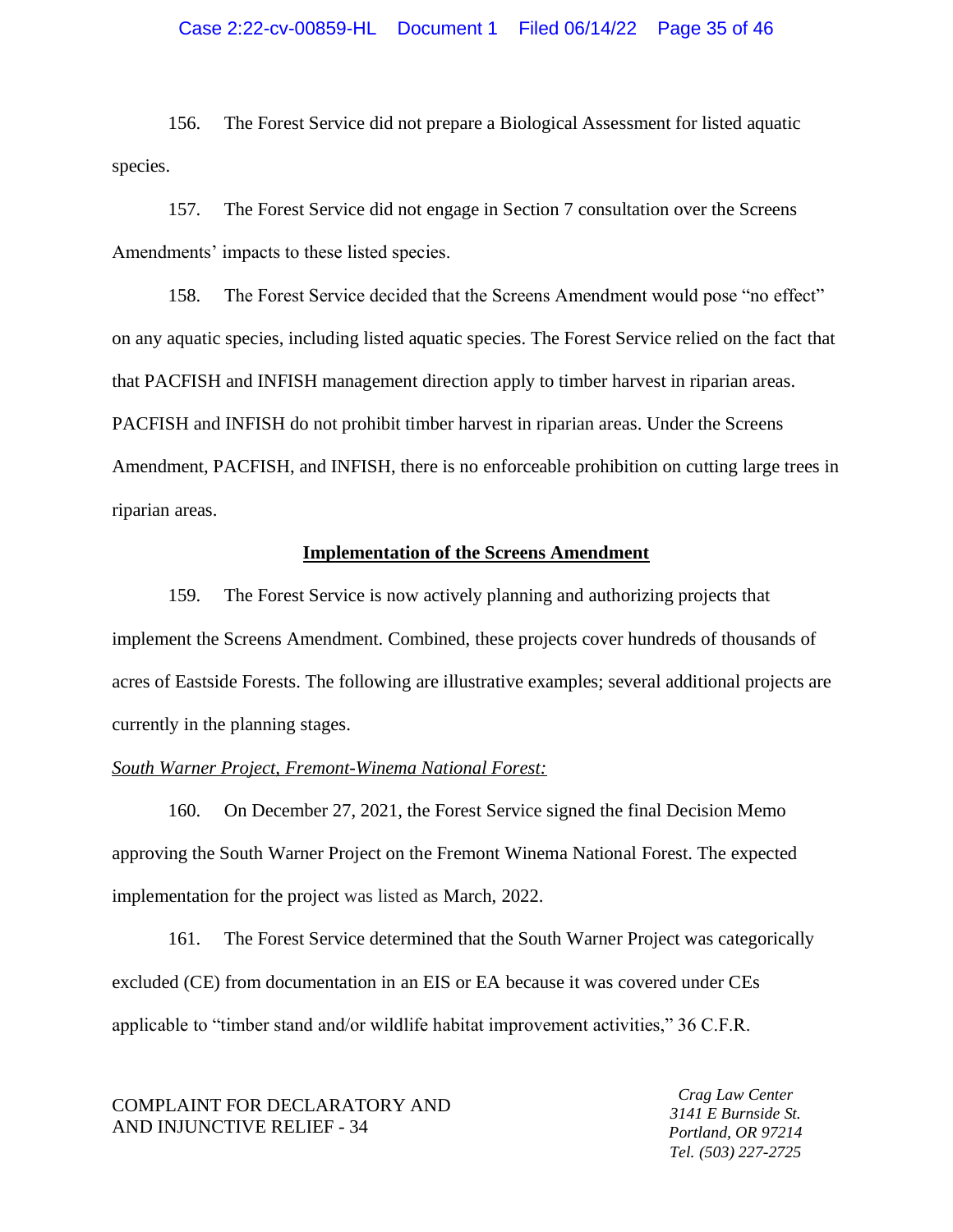### Case 2:22-cv-00859-HL Document 1 Filed 06/14/22 Page 36 of 46

§ 220.6(e)(6), and "restoring wetlands, streams riparian areas or other water bodies by removing, replacing, or modifying water control structures," 36 C.F.R. § 220.6(e)(18).

162. The South Warner Project proposed actions include commercial thinning, small tree thinning, and prescribed burning on up to 69,567 acres. Commercial thinning is proposed on 16,000 acres.

163. Commercial thinning is prescribed for units outside of LOS and within multistrata LOS. Ponderosa pine 150 years or older and white fir 150 years or older (or  $\geq$ 30 inches diameter at breast height) will be retained. All other species and size classes may be cut. Trees  $\geq$ 21 inches diameter at breast height may be cut both inside and outside LOS.

## *Cliff Knox Project, Malheur National Forest:*

164. On April 27, 2022, the Forest Service released the Final EIS for the Cliff Knox Project on the Malheur National Forest. A final decision is expected July 2022.

165. The Forest Service's proposed alternative proposes a variety of logging activities across a 40,300-acre Project area. It proposes 18,700 acres of commercial and small diameter thinning, 10 acres of commercial thinning only, 4,360 acres of small diameter thinning, 4,260 acres of non-commercial thinning including over 1,500 acres in RHCAs, 80 acres of mechanical riparian activities, and 40,250 acres of prescribed burning.

166. Within most commercial units, grand fir and white fir  $\geq$  30 inches diameter at breast height may be cut. Within Aspen and Mountain Mahogany restoration units, trees of any size may be cut with the exception of trees over 150 years old.

167. Commercial harvest may occur both outside LOS and inside LOS stands above HRV. Trees  $\geq$  21 inches diameter at breast height may be cut both inside and outside LOS.

| COMPLAINT FOR DECLARATORY AND | Crag Law Center     |
|-------------------------------|---------------------|
|                               | 3141 E Burnside St. |
| AND INJUNCTIVE RELIEF - 35    | Portland, OR 97214  |
|                               | Tel. (503) 227-2725 |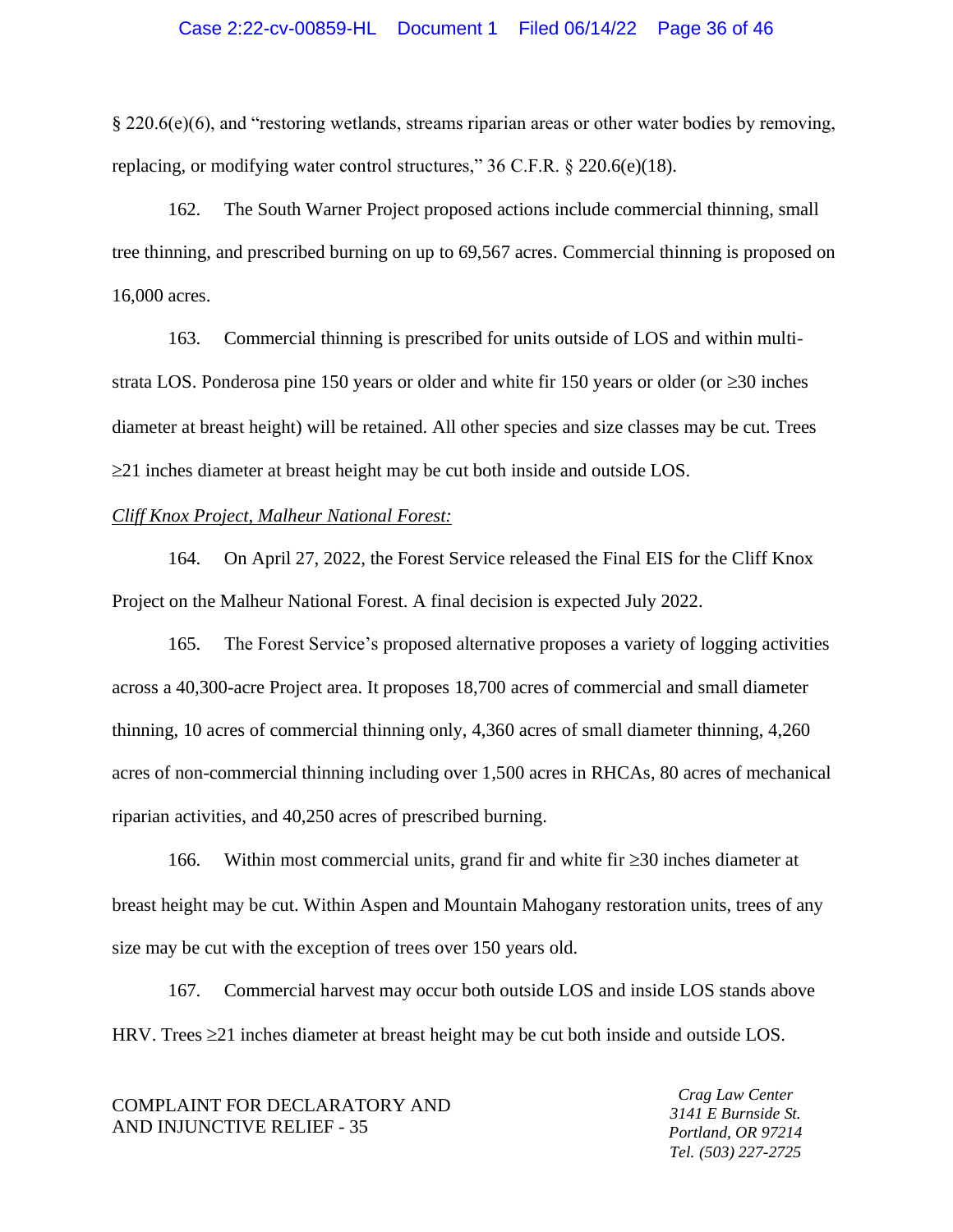## *Ellis Integrated Vegetation Project, Umatilla National Forest:*

168. On March 3, 2022, the Forest Service released the Draft EIS for the Ellis Integrated Vegetation Project on the Umatilla National Forest. A final decision is expected August 2022.

169. Alternative 5 proposes approximately 75,000 acres of logging activities including 29,076 commercial and non-commercial logging activities implementing the Screens Amendment—across a 110,000-acre Project area.

170. Under Alternative 5, Douglas-fir, grand fir, and white fir between 7 and 30 inches in diameter, and trees between 7 and 21 inches for all other species, would be commercially thinned (unless more than 150 years old).

171. Commercial harvest may occur both outside LOS and inside LOS stands above HRV. Trees  $\geq$ 21 inches diameter at breast height may be cut both inside and outside LOS. *Mill Creek Project, Ochoco National Forest:* 

172. On December 20, 2020, the Forest Service issued a Scoping Notice for the Mill Creek Project on the Ochoco National Forest.

173. The Mill Creek Project proposes logging activities on approximately 23,015 acres in the Lookout Mountain Ranger District 23 miles east of Prineville, Oregon. The Scoping Notice for the Mill Creek Project proposes, *inter alia*, 7,282 acres of commercial thinning and 606 acres of commercial thinning in RHCAs.

174. Upon information and belief, the Forest Service intends to issue an EA for the Mill Creek Project that includes at least two alternatives that involve cutting trees  $\geq 21$  inches diameter at breast height. A draft EA is expected in June or July 2022.

COMPLAINT FOR DECLARATORY AND AND INJUNCTIVE RELIEF - 36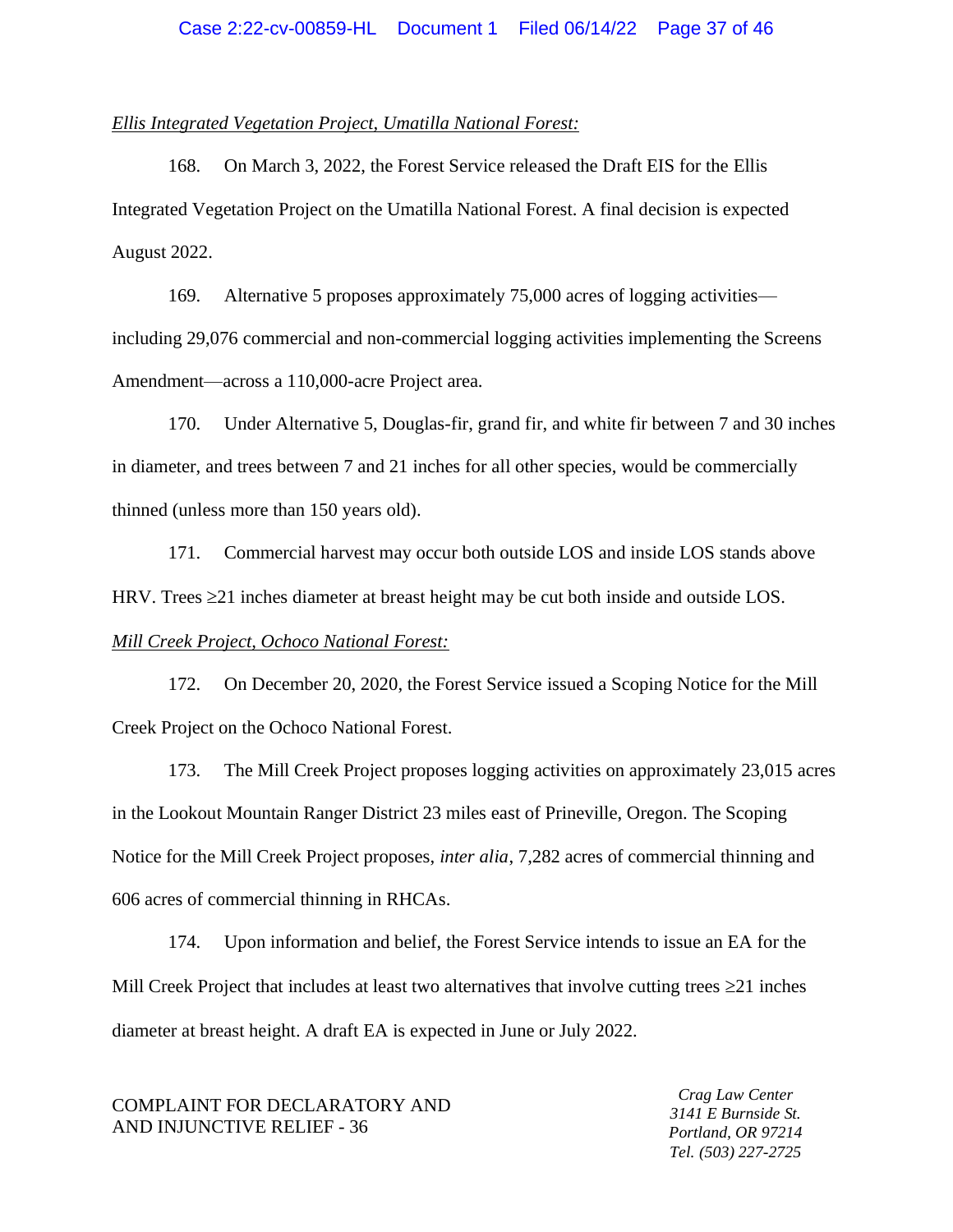## Case 2:22-cv-00859-HL Document 1 Filed 06/14/22 Page 38 of 46

## *42 Road GNA Wildfire Resilience Project, Deschutes National Forest:*

175. On September 15, 2021, the Forest Service issued a Scoping Notice for the 42 Road GNA Wildfire Resilience Project on the Deschutes National Forest.

176. The 42 Road GNA Project proposes 2,994 acres of vegetative treatment activities in areas west of LaPine State Park. The activities include, *inter alia*, 758 acres of commercial thinning and 57 acres of riparian and meadow logging activities.

177. Upon information and belief, the 42 Road GNA project will involve cutting trees  $\geq$ 21 inches diameter at breast height. A final decision is expected any day.

## *Morgan Nesbit Forest Resiliency Project:*

178. On December 15, 2020, the Forest Service released pre-scoping information for the Morgan Nesbit Forest Resiliency Project on the Wallowa-Whitman National Forest. A final decision is expected in January 2024.

179. The Morgan-Nesbit project is located southeast of Joseph, Oregon and will propose activities including commercial logging, including the removal of trees  $\geq 21$  inches diameter at breast height and thinning in riparian areas within a 87,000 acre project area that includes areas within the Hells Canyon National Recreation area.

## *Neighbor Wildfire Resiliency Project, Malheur National Forest*

180. On October 29, 2021, the Forest Service released the decision for the Neighbor Wildfire Resiliency Project. The Forest Service determined that the project was exempt from NEPA through a categorical exclusion.

181. The Neighbor Wildfire Resiliency Project includes commercial and noncommercial logging activities on approximately 1423 acres on the Malheur National Forest.

COMPLAINT FOR DECLARATORY AND AND INJUNCTIVE RELIEF - 37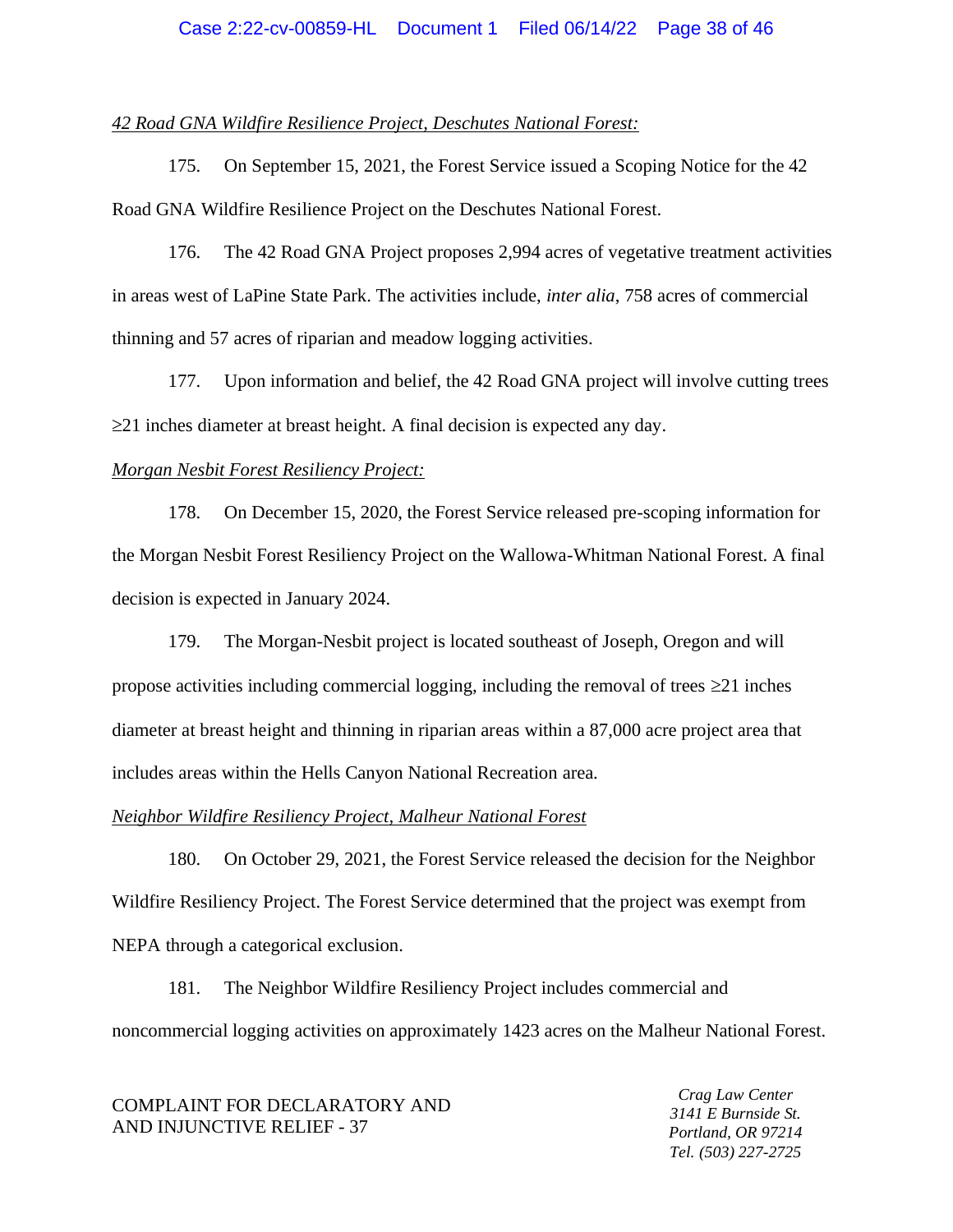182. The project activities include cutting white fir and grand fir up to 30 inches diameter at breast height. Larger trees of any species may be cut if they are a hazard to operations.

# **FIRST CLAIM FOR RELIEF (NEPA, Implementing Regulations, and APA Compliance)**

183. Plaintiffs re-allege and incorporate all preceding paragraphs into each count below.

## **Count One: Failure to Prepare an EIS**

184. NEPA requires that federal agencies prepare an EIS when a major federal action is proposed that may significantly affect the quality of the environment. 42 U.S.C. § 4332(C). Impacts that must be studied in an EIS include effects to the components, structures, and functioning of the affected ecosystems and may be beneficial as well as detrimental. 40 C.F.R.  $§ 1508.8(b).$ 

185. NEPA requires that an agency prepare an EIS if "substantial questions" are raised about whether its decision may cause significant degradation of some human environmental factor.

186. An agency's decision not to prepare an EIS must be fully-informed and wellconsidered, supported by a convincing statement of reasons why they are not significant.

187. In deciding whether an action may have a significant impact, the agency must consider the context and intensity of the proposed project. 40 C.F.R. § 1508.27.

188. The intensity of the project includes consideration of, *inter alia,* the degree to which the effects of the project are likely to be highly controversial, whether its possible effects are highly uncertain or involve unknown risks, the degree to which the action threatens

COMPLAINT FOR DECLARATORY AND AND INJUNCTIVE RELIEF - 38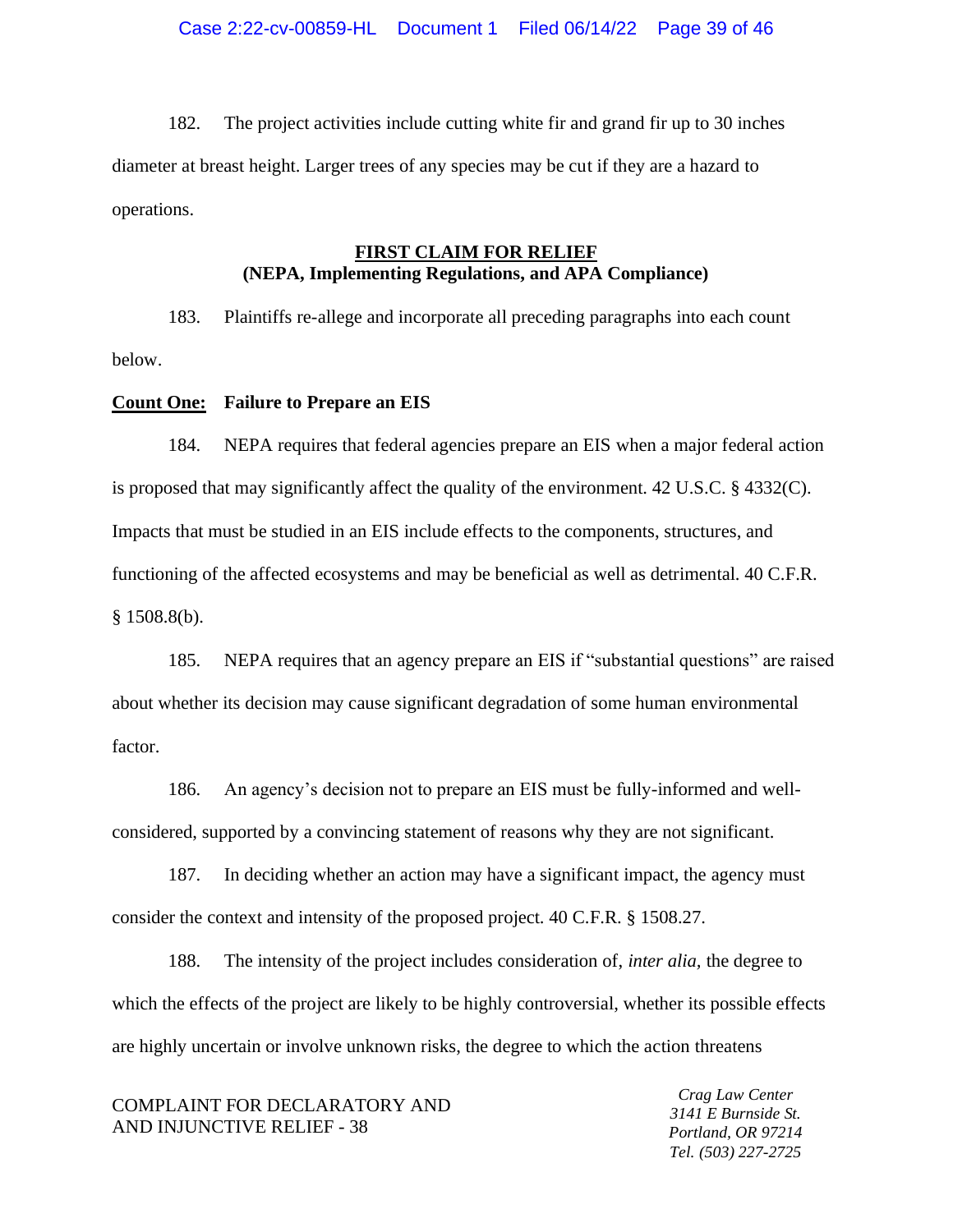## Case 2:22-cv-00859-HL Document 1 Filed 06/14/22 Page 40 of 46

endangered or threatened species or their critical habitat, and whether the action is related to other actions that together with it have cumulatively significant impacts. 40 C.F.R. § 1508.27(b).

189. The agency's statement of reasons must show that none of these factors is present.

190. The administrative record for the Screens Amendment includes substantial scientific dispute over, *inter alia*, its effects on carbon storage and therefore climate change, on fish and wildlife species, fire ecology, and ecosystem health.

191. The administrative record for the Screens Amendment shows that its effects are highly uncertain and involve unknown risks because, *inter alia*, it is being applied to millions of acres where forest composition and climate behavior have changed significantly since the last time large trees were logged there, and because the Forest Service is abandoning an enforceable standard relating to such logging for a flexible guideline to be implemented at the discretion of agency line officers.

192. The administrative record for the Screens Amendment shows that it may adversely affect species listed under the ESA or their critical habitat, including bull trout, by reducing the shading, groundwater, nutrient, and down wood benefits associated with large and old trees on aquatic environments.

193. The administrative record for the Screens Amendment shows that its effects could cumulate with those of previous, related amendments to the Eastside Screens implemented by individual national forests, as well as with the effects of human alteration of the global climate.

194. The EA and FONSI for the Screens Amendment do not contain a convincing statement of reasons why those potential impacts are insignificant, notwithstanding the factors described above.

## COMPLAINT FOR DECLARATORY AND AND INJUNCTIVE RELIEF - 39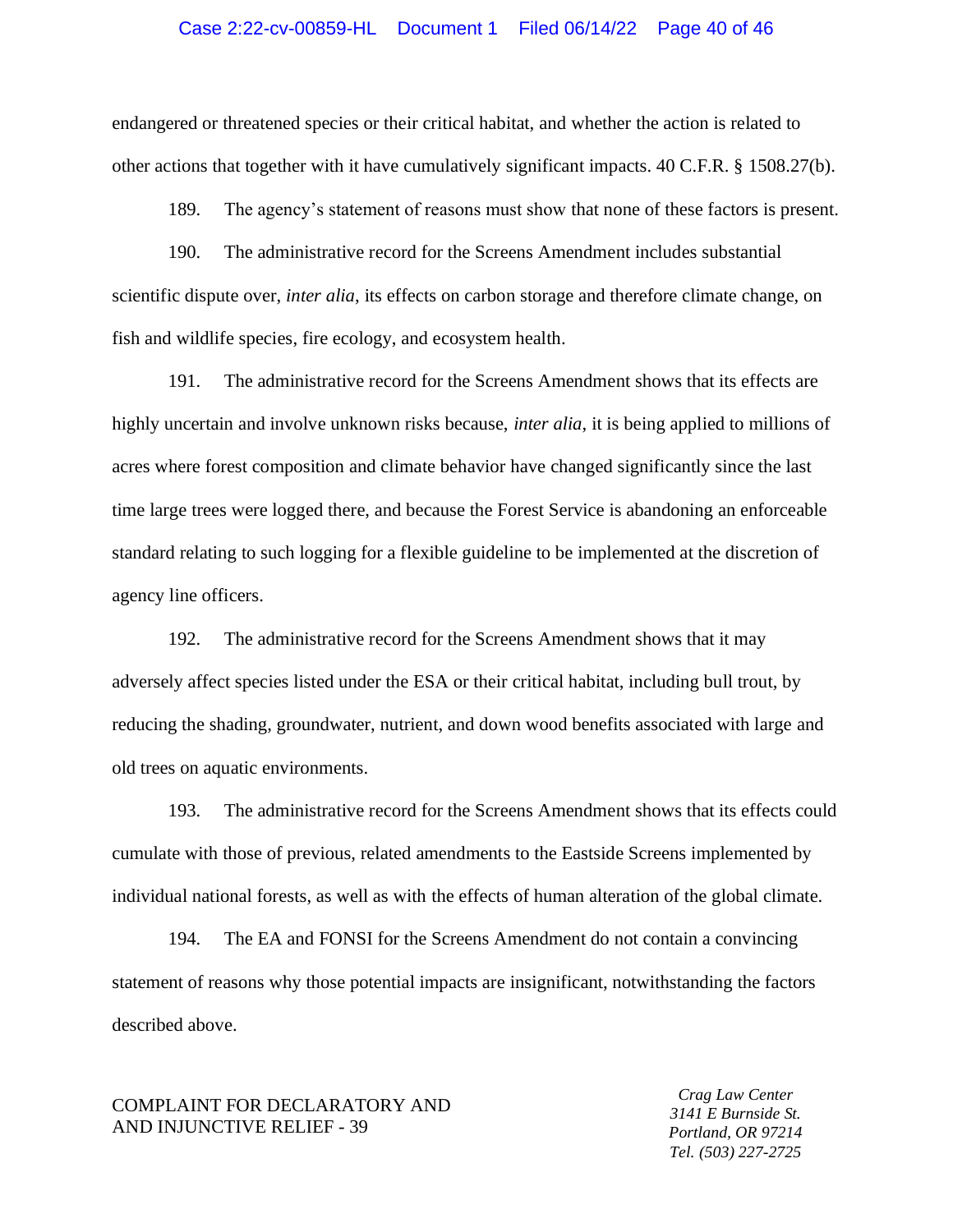## Case 2:22-cv-00859-HL Document 1 Filed 06/14/22 Page 41 of 46

195. Substantial questions inherently exist about the potentially significant adverse impacts of a decision that could result in logging tens if not hundreds of thousands of large trees across eight million acres, trees that would take many decades to regrow to their current size and ecological function.

196. The Forest Service's failure to prepare an EIS for the Screens Amendment violates NEPA and its implementing regulations and is arbitrary, capricious, an abuse of discretion, not in accordance with, and without observance of procedure required by law. 5 U.S.C. § 706(2).

# **Count Two: Failure to Disclose, Analyze, and Consider at the Direct, Indirect and Cumulative Effects of the Proposed Amendment**

197. The CEQ regulations and the Forest Service's own rules contain provisions governing preparation of environmental assessments.

198. These regulations require an environmental assessment to provide sufficient information, evidence and analysis, including disclosure and consideration of the environmental impacts of the proposed action and alternatives, to determine whether to prepare an EIS or a FONSI.

199. The agency must disclose, analyze, and consider the direct, indirect and cumulative effects of a proposed action.

200. To take the required "hard look" at a project's effects, an agency may not rely on incorrect assumptions or data. The information must be of high quality. Accurate scientific analysis, expert agency comments, and public scrutiny are essential to implementing NEPA.

201. The Forest Service failed to disclose, analyze, and consider the Screens Amendments' direct, indirect and cumulative effects on, *inter alia*, carbon storage, fish and

| COMPLAINT FOR DECLARATORY AND |  |
|-------------------------------|--|
| AND INJUNCTIVE RELIEF - 40    |  |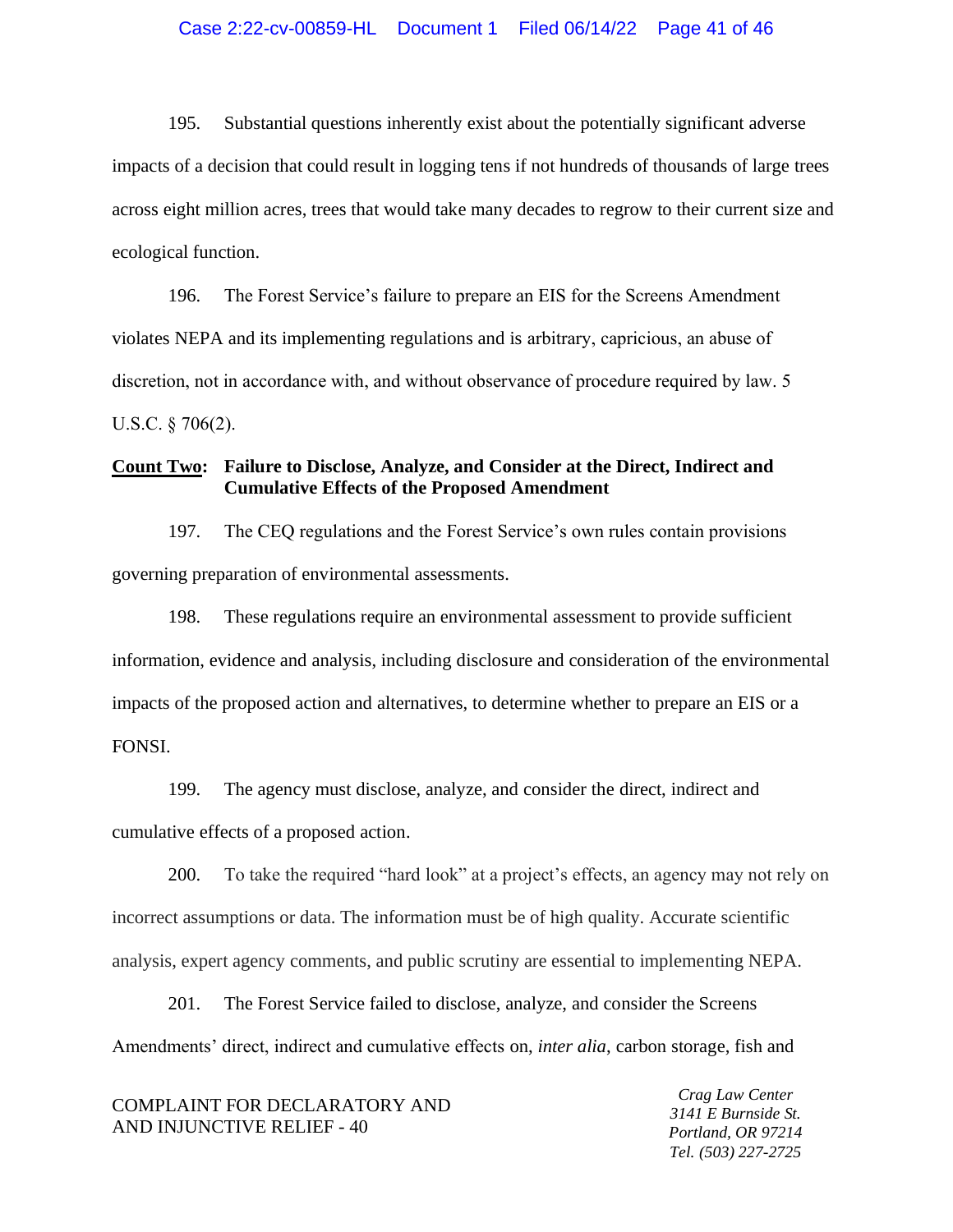## Case 2:22-cv-00859-HL Document 1 Filed 06/14/22 Page 42 of 46

wildlife species and their habitats, fire ecology, and ecosystem health.

202. The Forest Service's limited and cursory effects analysis was predicated on flawed assumptions about the implementation of the Screens Amendment, namely that the Screens Amendment only would trigger *de minimis* changes in management practices over the status quo. The Forest Service failed to rationally explain its assumptions, given, *inter alia*, (1) the significant interpretive change that now allows large tree logging under Scenario A1; (2) the significant change from a "standard" to a "guideline" under Scenario A2; (3) overreliance on an underdeveloped and unfunded adaptive management plan, and (4) incentives including new management direction and funding to conduct more logging than annual averages in recent years.

203. The Forest Service's failure to sufficiently disclose, analyze, and consider the direct, indirect, and cumulative effects of the amendment violates NEPA and its implementing regulations and is arbitrary, capricious, an abuse of discretion, not in accordance with, and without observance of procedure required by law. 5 U.S.C. § 706(2).

## **SECOND CLAIM FOR RELIEF (NFMA, Implementing Regulations, and APA Compliance)**

204. Plaintiffs re-allege and incorporate all preceding paragraphs into each count below.

# **Count One: Failure to Hold an Administrative Objection Process as Required by 36 C.F.R. § 219, Subpart B**

205. According to its own regulations, the Forest Service must conduct a "predecisional administrative review . . . process for plans, plan amendments, or plan revisions." 36 C.F.R. § 219.50. This process, known as an "objection process," provides an "opportunity for an independent Forest Service review and resolution of issues before the approval of a plan, plan

COMPLAINT FOR DECLARATORY AND AND INJUNCTIVE RELIEF - 41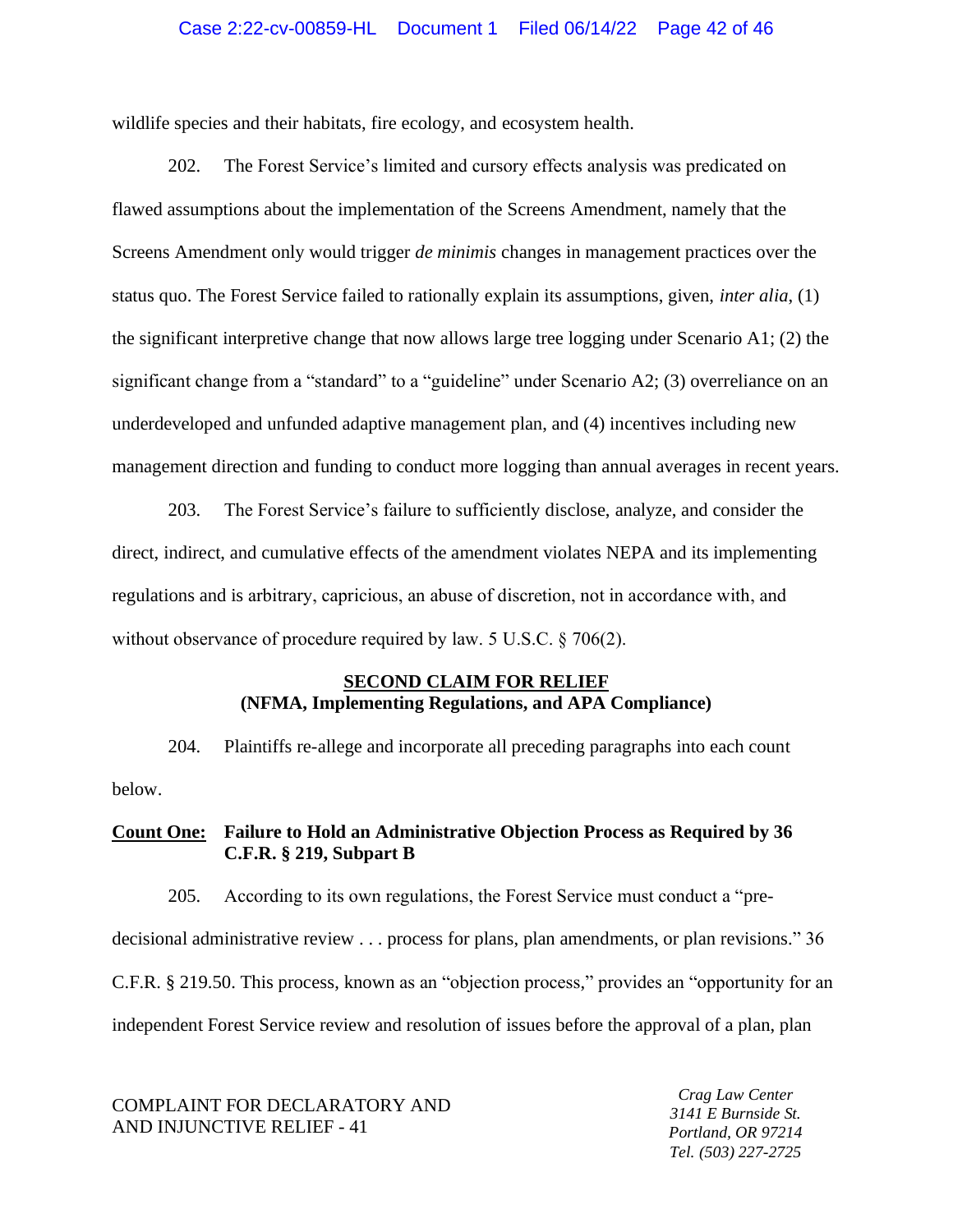## Case 2:22-cv-00859-HL Document 1 Filed 06/14/22 Page 43 of 46

amendment, or plan revision." *Id*. The Forest Service must disclose during the NEPA scoping process and in NEPA documents that a plan amendment is subject to the objection process. *Id*.  $§$  219.52(a).

206. In the objection process, individuals or organizations who provided substantive comments during the earlier phases of an amendment are allowed to file an objection. *Id*. § 219.53. Then, once the objection-filing period ends, "[t]he reviewing officer must issue a written response to the objector(s) concerning their objection(s) within 90 days." *Id*. § 219.56(g).

207. The objection process is an important tool for involved members of the public to respond to the agency's final proposal and articulate their concerns, and for resolving disputes before they reach the federal courts.

208. Pursuant to 36 C.F.R. § 219.51(b), plan amendments "proposed" by the Under Secretary for Natural Resources and Environment are not subject to the objection process.

209. Region 6 of the Forest Service proposed the Screens Amendment and disclosed that it would be subject to the objection process, including when it announced the availability of a Draft EA in August 2020.

210. In the Decision Notice, the Forest Service reversed course, and claimed that the Screens Amendment was not subject to the objection process because it was signed by the Under Secretary for Natural Resources and the Environment.

211. The Under Secretary did not propose the Screens Amendment.

212. Because the Under Secretary did not "propose" the Screens Amendment, 36 C.F.R. § 219.51(b) is inapplicable and the Forest Service was required to conduct an objection process for qualified commenters on the Draft EA.

## COMPLAINT FOR DECLARATORY AND AND INJUNCTIVE RELIEF - 42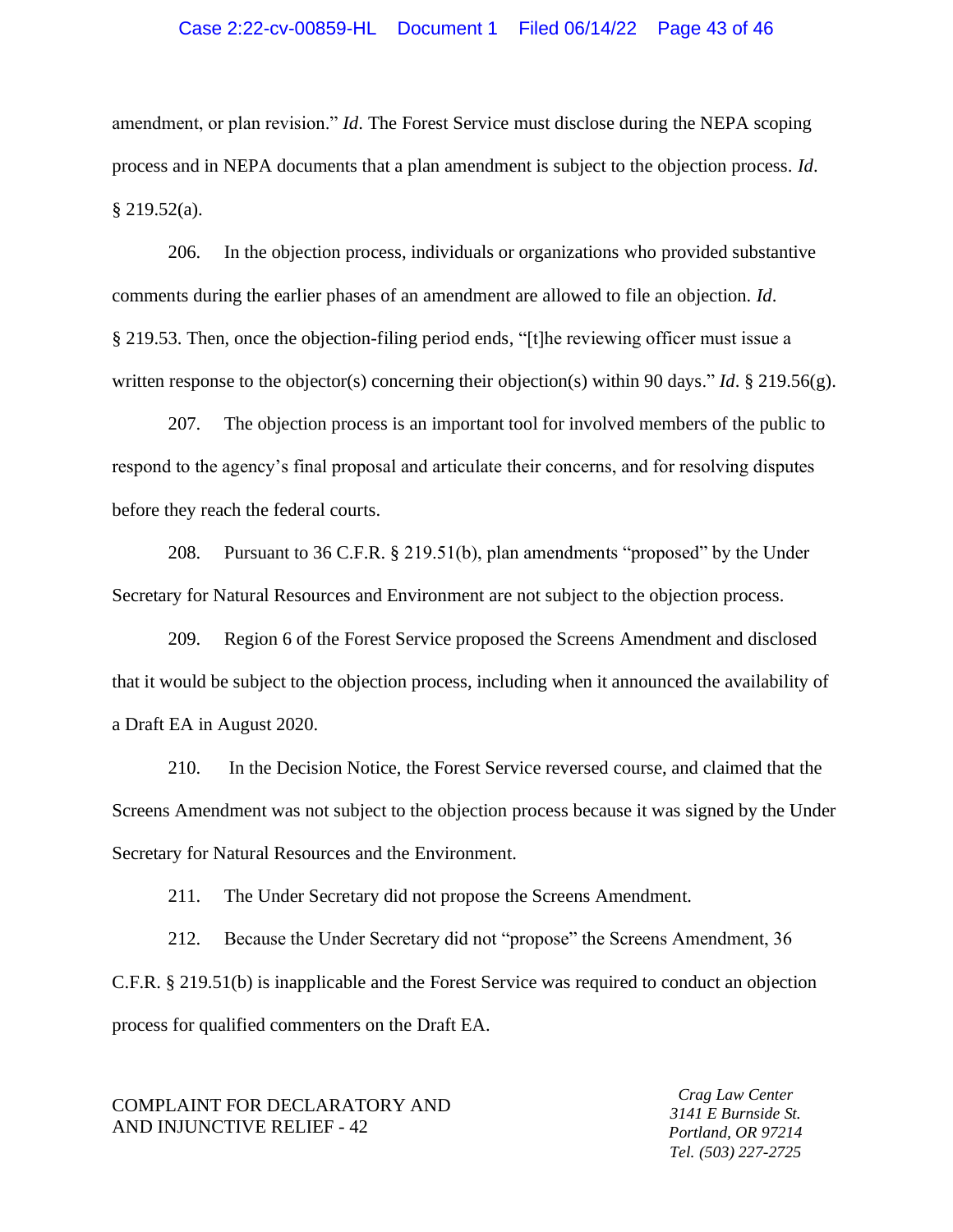## Case 2:22-cv-00859-HL Document 1 Filed 06/14/22 Page 44 of 46

213. Defendants' failure to hold an objection process violates NFMA and its implementing regulations and is arbitrary, capricious, an abuse of discretion, not in accordance with, and without observance of procedure required by law. 5 U.S.C. § 706(2).

# **Count Two: Failure to Follow the Required Procedures for a "Significant Change" to a Forest Plan**

214. Under NFMA, if amending a forest plan would result in a significant change in such plan, it must be amended in accordance with heightened procedural and public participation requirements. 16 U.S.C. § 1604(f)(4).

215. The requirements for an amendment that will result in a significant change include preparing an EIS, holding a 90-day comment period, and making the plan "available to the public at convenient locations in the vicinity of the affected unit for at least three months before final adoption." *Id*. § 1604(d)(1).

216. A plan that may cause significant environmental impacts under NEPA, and therefore requires an EIS, automatically qualifies as a significant change under NFMA. 36 C.F.R. § 219.13(b)(3).

217. For the same reasons that the Screens Amendment requires an EIS, it is a significant plan amendment requiring the same public involvement process as initial adoption of a forest plan.

218. The Screens Amendment also represents a significant change because it applies to six forest plans across 8 million acres and permanently replaces a binding standard preserving scarce and ecologically important trees that was in place for 25 years with a discretionary and unenforceable guideline.

219. Defendants' failure to follow the required procedures for a significant plan

| COMPLAINT FOR DECLARATORY AND |
|-------------------------------|
| AND INJUNCTIVE RELIEF - 43    |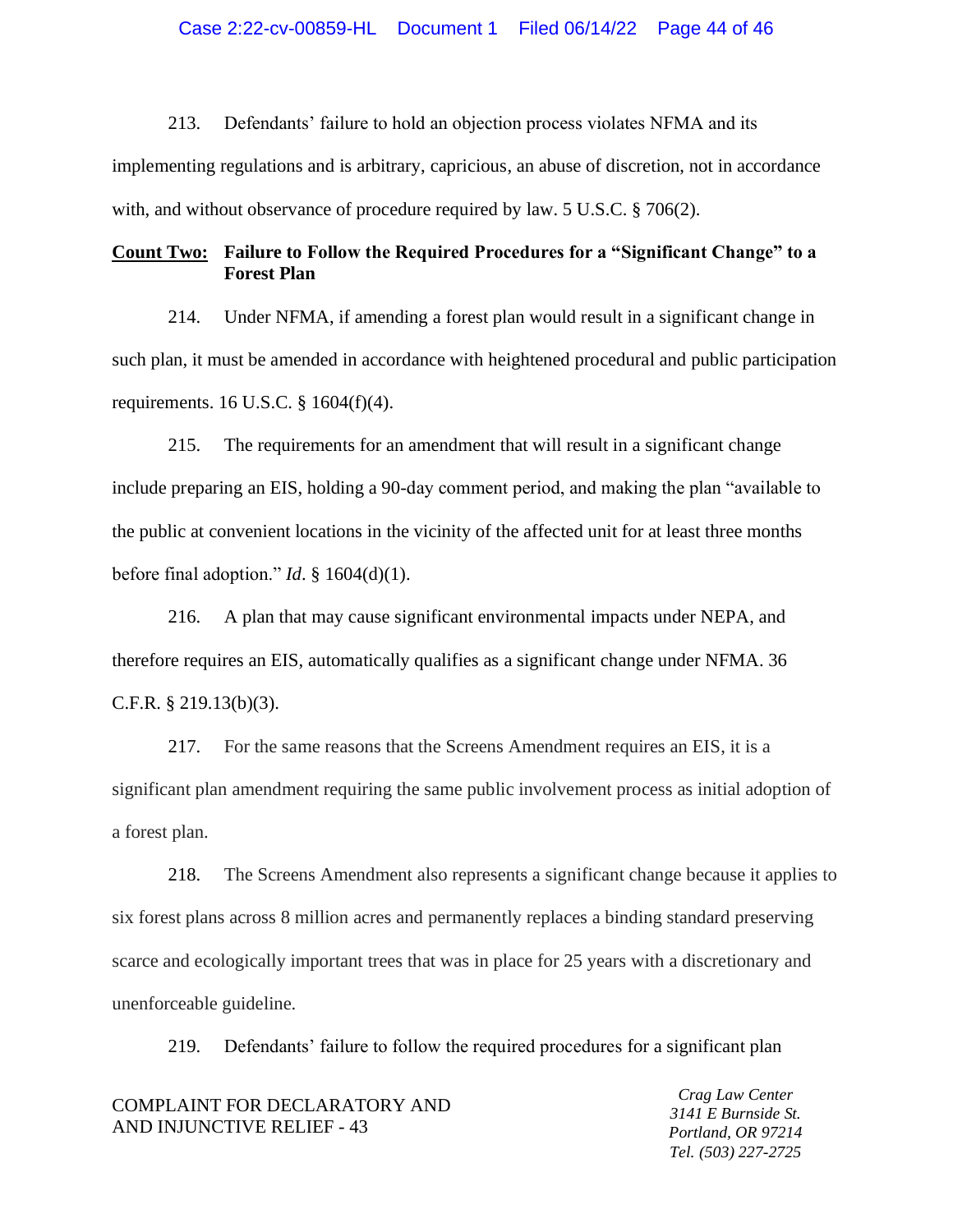amendment violates NFMA and its implementing regulations and is arbitrary, capricious, an abuse of discretion, not in accordance with, and without observance of procedure required by law 5 U.S.C. § 706(2).

#### **RELIEF REQUESTED**

WHEREFORE, Plaintiffs respectfully request the following relief from this Court:

220. Declare the Forest Service has violated the National Environmental Policy Act, its implementing regulations, and the APA by failing to (a) prepare an EIS, and (b) take a "hard look" at the direct, indirect, and cumulative impacts of the Screens Amendment;

221. Vacate the Decision Notice, Finding of No Significant Impact, and Environmental Assessment and remand to the Forest Service for additional consideration;

222. Declare the Forest Service has violated the National Forest Management Act, its implementing regulations, and the APA by failing to (a) subject the Screens Amendment to the required administrative review process, and (b) process the Screens Amendment as a "significant" amendment;

223. Issue preliminary and permanent injunctive relief prohibiting the Forest Service from implementing the Screens Amendment until such time as the Forest Service can demonstrate compliance with the requirements of the National Forest Management Act, National Environmental Policy Act, and Administrative Procedure Act;

224. Award to Plaintiffs costs, including expenses, expert witness fees, and reasonable attorney fees under applicable law; and

225. Grant Plaintiffs such further relief as may seem to this Court to be just, proper, and equitable.

## COMPLAINT FOR DECLARATORY AND AND INJUNCTIVE RELIEF - 44